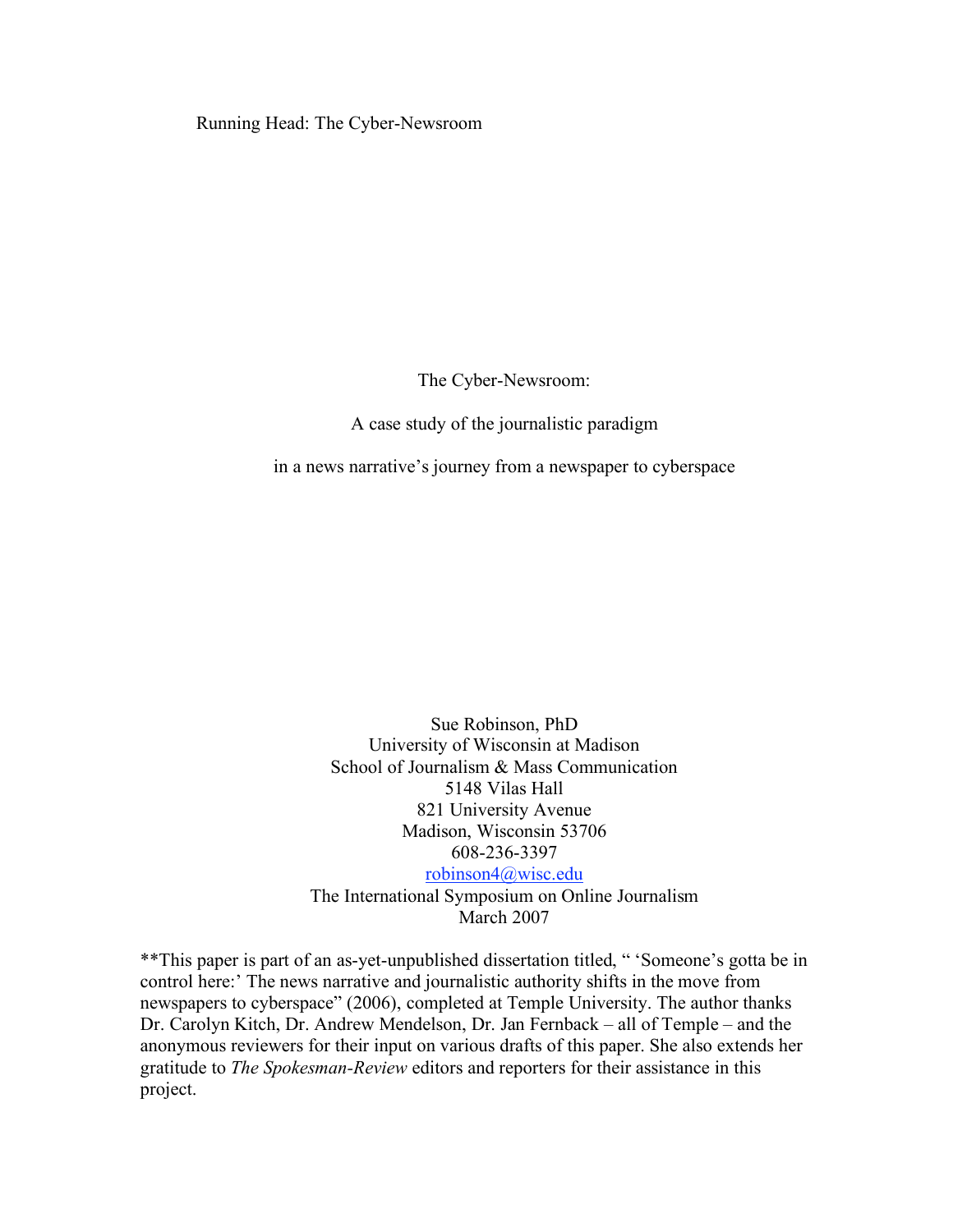#### Abstract

*The Spokesman Review* published the results of its investigation of Spokane, Wash., Mayor Jim West in the newspaper, and used its website to provide proof of the journalism it printed. This narrative and discourse analysis offers an examination of that coverage in both media channels to determine how the added material changed the news story about Jim West, a politician accused of pedophilia. A traditional understanding of the news paradigm informed the study, which sought to explain what the story changes might mean for journalism. The most significant finding of this case study was that the story of Jim West in the newspaper (produced by a 'traditional' American print newsroom) transformed into a story about the journalism of *The Spokesman-Review*. A new, second-order newsroom – a cyber-newsroom – was created on this website. In this realm, the back-story of *The Spokesman-Review* newsgathering was shared. Here, readers joined with journalists in disseminating, gatekeeping, and repairing the news. A new news narrative formed.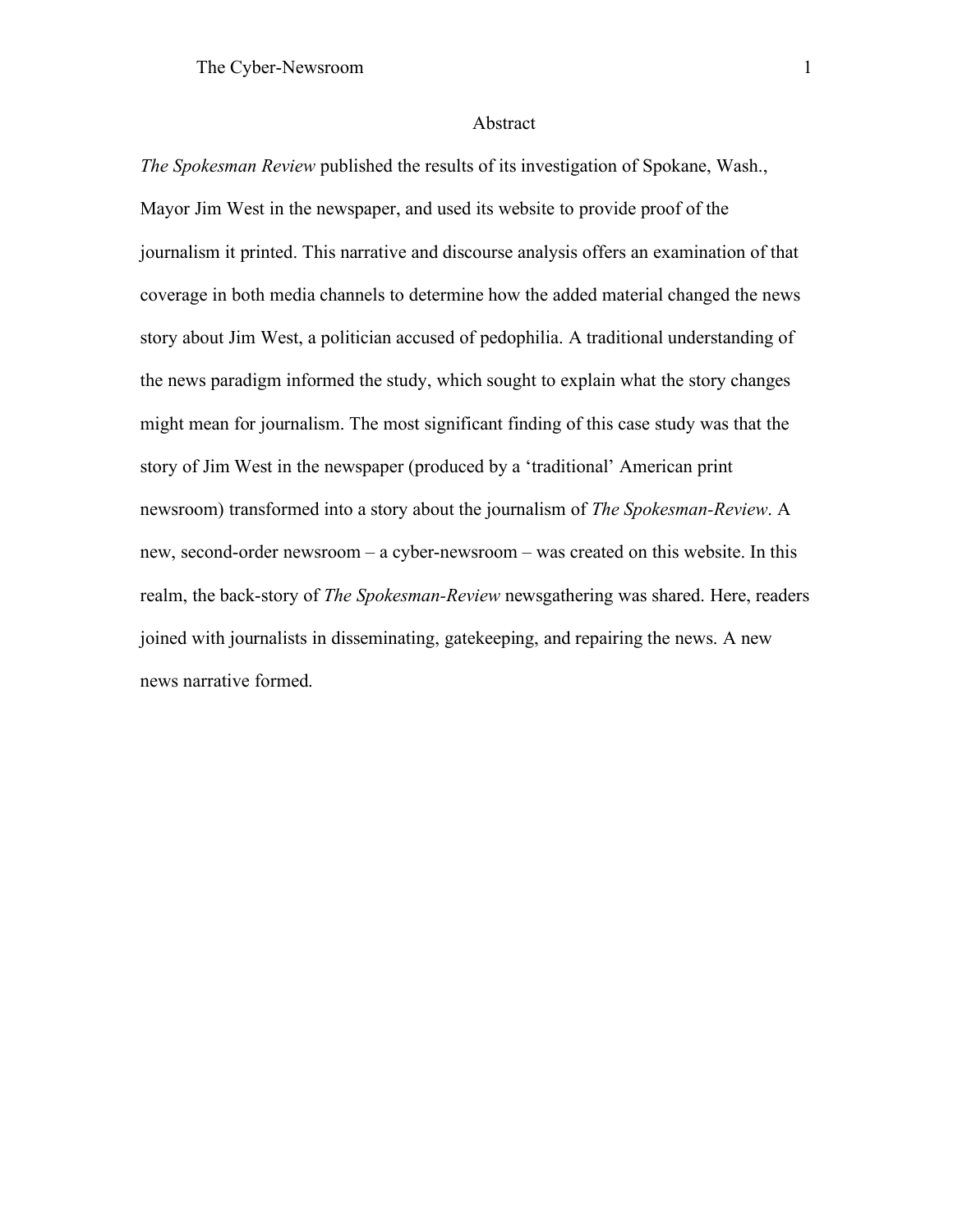Molotch and Lester (1974/1997) "see media as reflecting not a world out there, but the practices of those having the power to determine the experience of others" (p. 206). Online theorists have hypothesized that the Internet technology with its multimedia and interactivity will provide a more "real" news experience by allowing readers the opportunity to verify and participate in the journalism. When *The Spokesman Review* editor Steve Smith and his staff produced its year-long, award-winning investigation on Spokane, Wash., Mayor Jim West, the newspaper looked to its website to provide the proof of the journalism that appeared on the printed page. Smith said he wanted to establish a culture of transparency. Putting the background material online was

just good journalism. We didn't want to hold anything back. We wanted to throw everything we had at everyone, so people would see that we were not making this stuff up. It was an offensive move on our part. (S. Smith, personal communication, June 28, 2006)

During 2005, the newspaper and its website accused West of pedophilia and abuse of his political office. This narrative and discourse analysis offers an examination of that coverage in both media channels to determine how the added online material changed the news story about Jim West. A traditional understanding of the news paradigm informed the study, which sought to explain what the changes in the Jim West story might indicate about journalism's evolution for the Internet.

The most significant finding of this case study was that the story of Jim West in the newspaper transformed into a story about the *journalism* of *The Spokesman-Review*. A new, second-order newsroom – a cyber-newsroom – was created on this website. This virtual sheath represented a sub-layer of the main or first-order newsroom that produced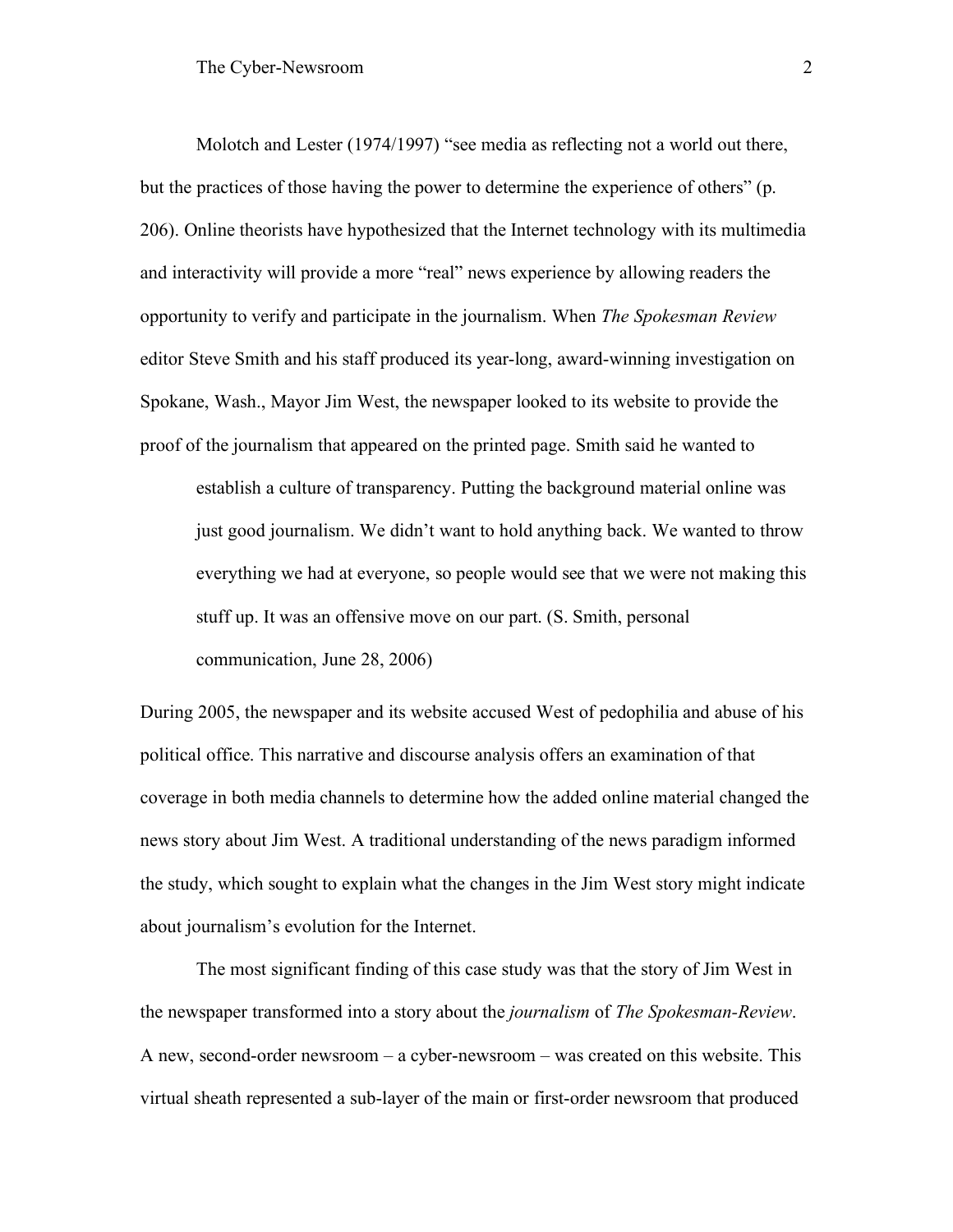the West investigation and newspaper stories. In this secondary realm, the back-story of *The Spokesman-Review* newsgathering was shared. Here, sources and readers joined with journalists in disseminating, gatekeeping, and repairing the news. In the process, the traditional journalistic paradigm seemed to shift, and a new more layered, more complex news narrative resulted.

## The News Paradigm

News embodies the power to present a dominant picture of reality (Lippmann, 1922), tell people what to think about (Cohen, 1963), and provide a template for social roles and cultural rituals (Carey, 1989/1992). The newspaper press, as part of the Fourth Estate, has the authority to provide society with its facts (Jamieson & Waldman, 2003) because of the particular way it has operated as an institution (Cater, 1959; Cook, 1998; Sparrow, 1999). In the newsroom, journalists as authors have traditionally decided on the news story's content, which they select critically and precisely from their gathered facts. White (1950) described reporters and editors as the "gatekeepers" of all information because journalists must cull from data gleaned from a variety of sources.

The news story is guided by an enduring news paradigm within which reporters craft their stories based on an ingrained and learned pattern of cultural codes and social role play (Fishman, 1982/1997; Gans, 1979; Lule, 2001; Reese, 1997/1990). Fishman (1982/1997) described this as the "news net," a bureaucratic frame of reference. Tuchman (1978) advanced this idea by conceptualizing a journalistic "web of facticity," which reporters weave using one fact to build on another until the collection self-validates and the credibility of the news story is assured. These facts tend to be ordered, verified by select authoritative sources (Sigal, 1987), and nestled into particular frames that support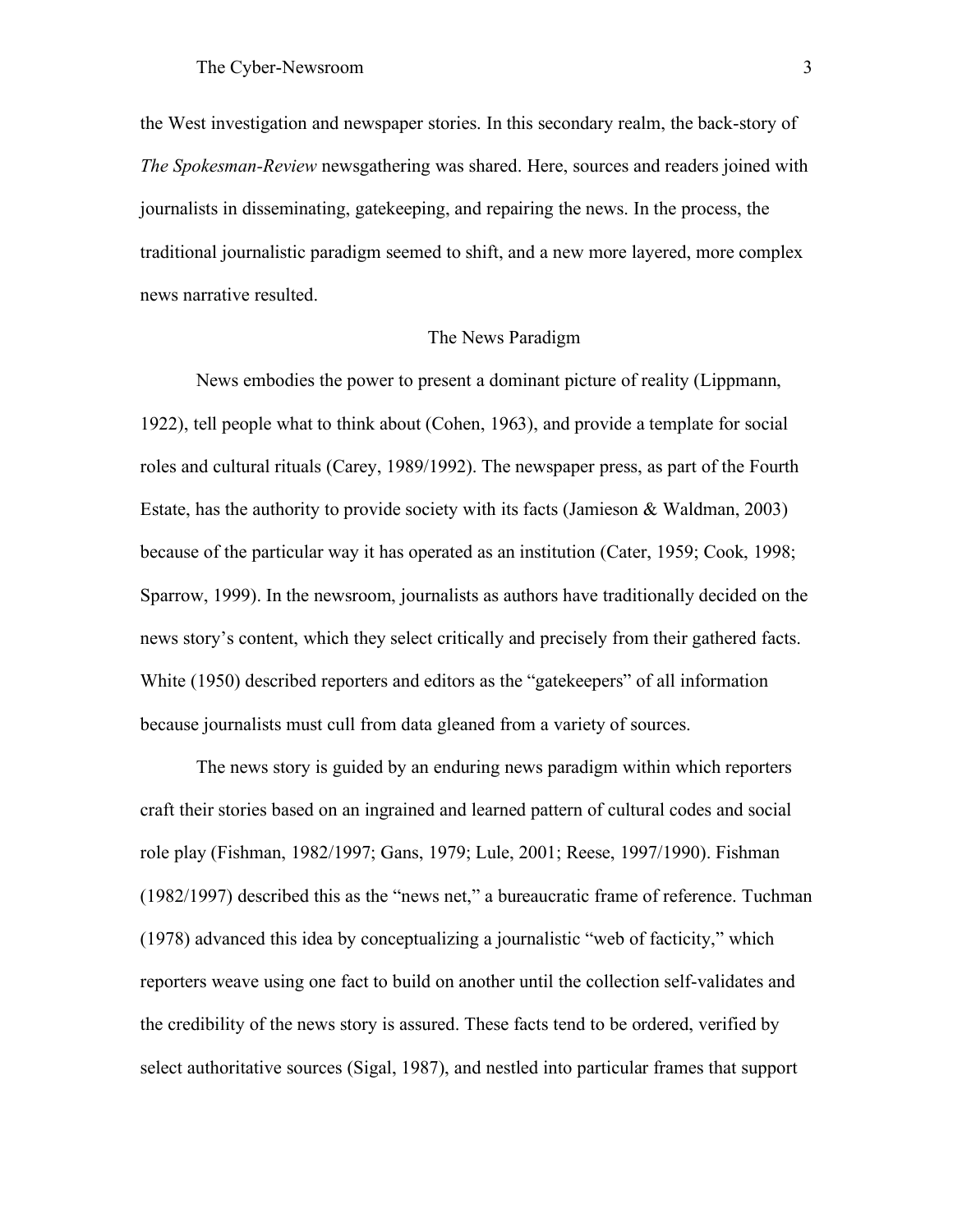and reinforce the status quo (Goffman, 1974; Tuchman, 1978). Journalists strive for objectivity, which is the valuation of story balance (Kovach & Rosenstiel, 2001; Mindich, 1998). They do this in part by selecting various authoritative sources representing different perspectives and filling the news articles stories with their quotes – even though objectivity has been widely considered to be an impossible ideal (Tuchman, 1972; Reese, 1997/1990).

Reporters, wrote Schudson (1992), have an ingrained human instinct to oversimplify what has happened into narratives with beginnings, middles and ends. Journalists like to organize their facts according to the 5Ws: the what, why, where, when, and who that tell the story of the news event (Manoff & Schudson, 1987). Journalists bring their material back to the newsroom where they turn it into narratives that tell society a story about itself (Bird & Dardenne, 1988). Lule (2001) categorized seven different myths and archetypal characters he discovered in news coverage: The Hero, Trickster, Good Mother, The Other World, The Flood, The Scapegoat, and the Victim. Each mythic tale offers a model for human behavior that sustains the dominant social order, according to Lule (2001). One frame tends to dominate (Bird & Dardenne, 1988; Entman, 1994). When journalists or others break out of the accepted patterns to produce an alternate story, the result is a quick pull-back – a phenomenon Bennett et al. (1985) have called "news repair." The institution critically responds to the wayward story by publishing contrary columns and stories that undermine the original story and provide verification for the mainstream story. This is the essential news paradigm guiding this paper.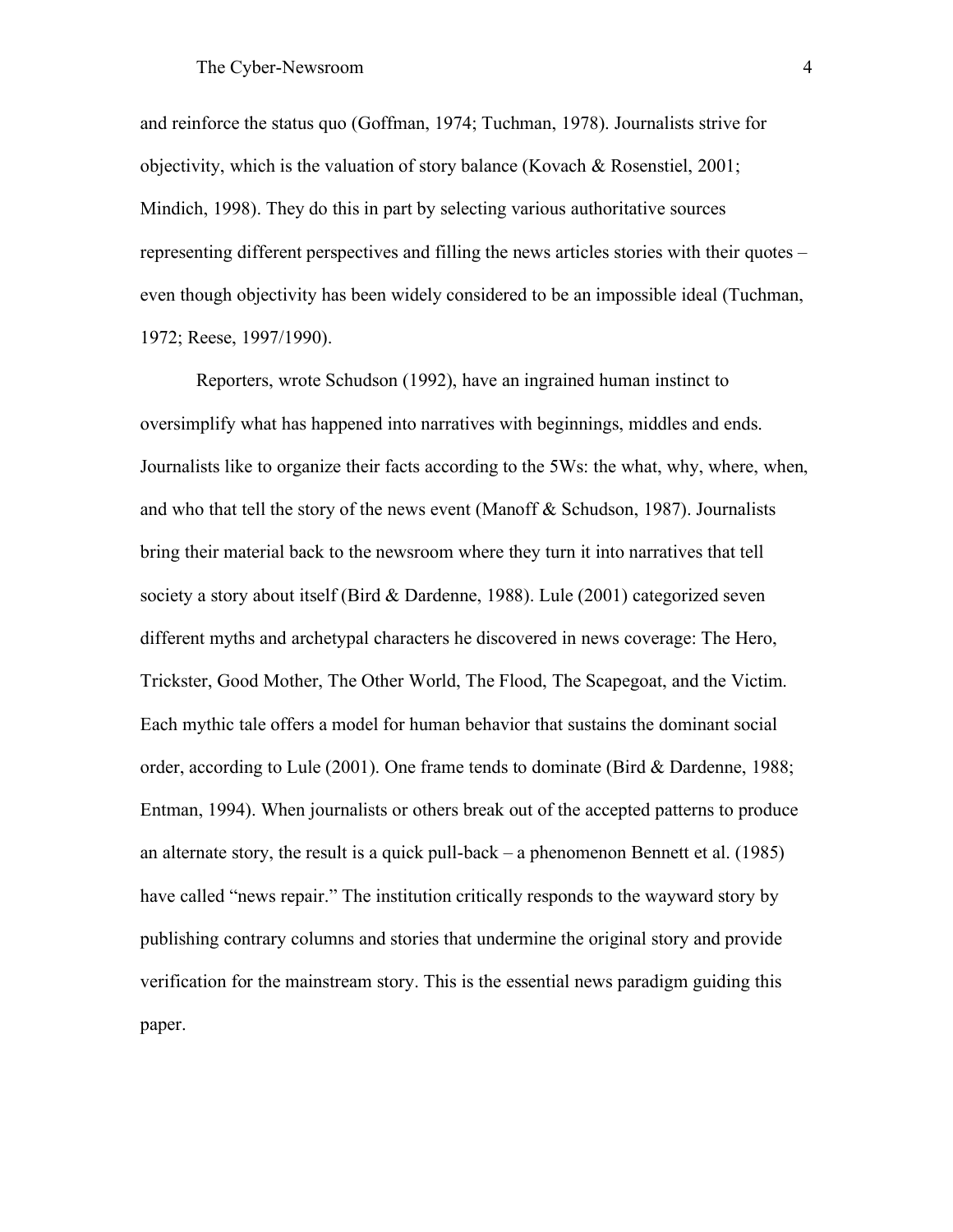Over the years, scholars have lamented that reporters seem to be increasingly influenced by external, sometimes malevolent forces such as politicians and media owners (Altschull, 1984; Fallows, 1996; Jamieson & Waldman, 2003; Postman, 1985, to name just a few of the most recent ones). Many have hoped that the potential of web technology might provide a more "real" accounting of the days' events (Barnhurst & Nerone, 2001; Deuze, 2003; Singer, 2001). Weblogs, for example, could be the ideal form of news. Wendland (2003, p. 94) noted that blogging consists of "news that is happening now almost in real time – not filtered, edited, or delay delivered, as with traditional media." Newhagen and Levy (1998) contended that the Internet's structure has already altered traditional journalism.

Other scholars downplay the Internet's potential to "save" journalism by dispersing control over the news among sources and audiences. Radio and television were supposed to liberate the news, and instead corporations used broadcast channels to create new brands of journalism (Bagdikian, 1983/2004; Golding, 2000). Golding (2000) described the "mediatization" of new technologies that "follow past scenarios of commercialization, differentiated access, exclusion of the poor, privatization, deregulation, and globalization" (p.814). Resnick (1998) called it the "normalization" of the web. Journalists have already begun incorporating the new technology of the Internet into existing routines and practices. Cohen (2002) found that online news extended McManus' (1994) market journalism in which news is commodity and readers are consumers. In her case study of industry criticisms of an online *San Jose Mercury News* expose, McCoy (2001) noted mainstream journalists' swift "news repair" of the Internet journalism. Singer (2005) showed that journalists' political weblogs tend to link to other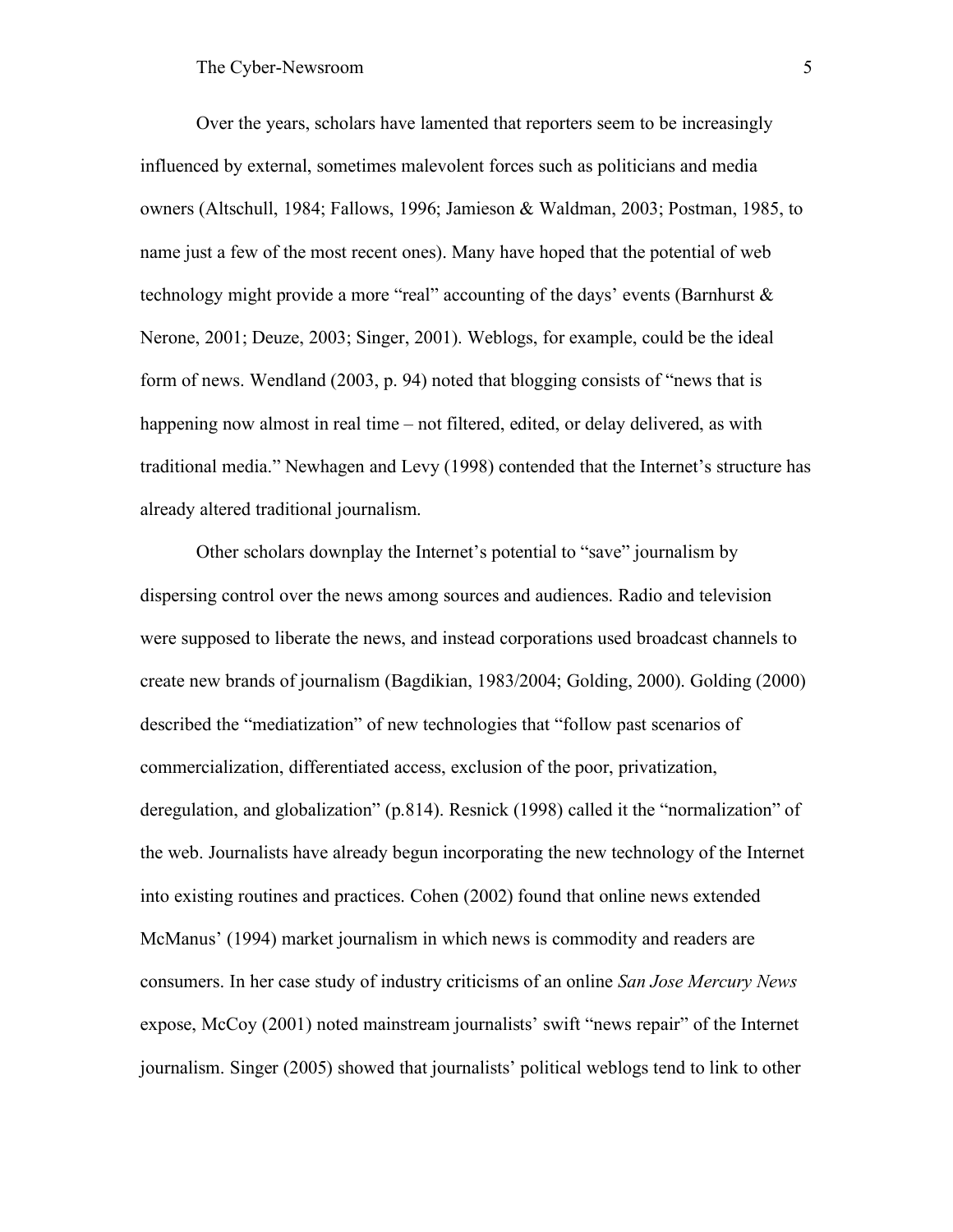mainstream news sites, creating "in some ways an enhancement of traditional journalistic norms." I also found support for the notion that journalists are using the medium's attributes to reclaim journalistic authority in this new environment (Robinson, 2006).

However, even as journalists take advantage of the web for commercial purposes, the traditional news paradigm must be altered in this casting of new news nets. Multimedia and interactivity have created new story forms. Citizens have been invited into the news production process. New facts are revealed online in audio and video. New characters speak from forums and blogs. What does this mean for that original web of facticity so carefully woven by reporters? Close study of one news narrative as it moves between the newspaper and its website would indicate how the traditional journalistic paradigm has been modified for the new environment.

Empirical in nature, case studies offer a chance to investigate real-world examples in a deep manner to obtain a holistic and meaningful characterization of life phenomena. The microscope of the case study provides a chance to scrutinize qualitatively, and then to draw informed conclusions from which more targeted scholarship can emerge. The selection of flagship websites for study has become a favorite method for online scholars in particular (Bruns, 2005; Matheson, 2004; Salwen, 2005, to name a few).

I chose to analyze the news narrative involving Spokane Mayor Jim West in *The Spokesman-Review* because it represented an ongoing, multi-faceted story that included a broad breadth of web features. In addition, *The Spokesman-Review* appeared to have reported and written its investigation according to the traditional news paradigm (Smith, 2005b). I wanted to know what the addition of multimedia, interactivity and other webonly features *by the same publication* did to the story. Therefore, the research questions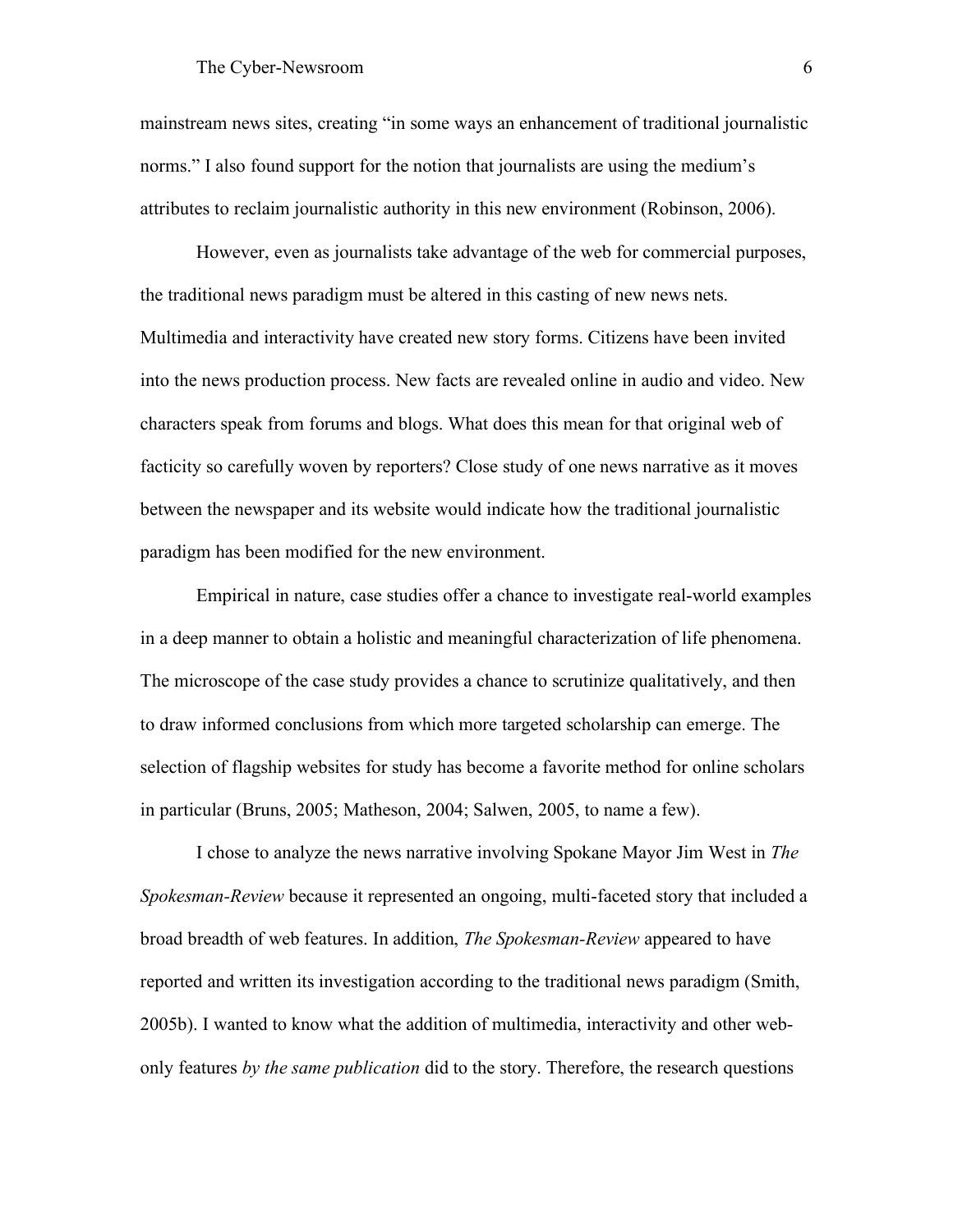guiding this study were: 1) How did the news narrative change as it traveled from the newspaper to the Spokesman-Review.com website? Did the basic web of facticity grow, diminish, disappear, or stay the same? And, 2) what did these changes, if there were any, indicate about the traditional journalistic paradigm as discussed in the literature review?

To answer the first questions, I employed a narrative analysis of the news stories, photos, reader comments, audio transcripts, videos, and other newspaper and web features in *The Spokesman-Review* and The Spokesman-Review.com. Narrative analysis as a method

takes note of the events and anecdotes in stories (what is in them and what is left out) as well as overall plot development (how, in what order and with what language, the story is told, how it opens, how its conflict is established and resolved, and how it ends) and characterization (who, within the story structure, emerges as the most salient players and how they interact). When studying related material, the researcher considers not just each story's individual content and structure, but also recurring characters and subplots across all evidence. (Kitch  $\&$ Hume, 2007, in press)

Such a method would reveal the web of facticity – the specific 5Ws of the news narrative – inherent in this case study, both in the print version and the web.

To answer the second question, I needed to overlay my narrative exploration with a discourse analysis. Discourse analysis allowed me to consider the findings from the Jim West narrative as part of a broader deliberation about the overall journalistic paradigm present in the case study. At the very least, the documentation of the web of facticity would begin to show how journalists are storytelling for the new medium, including what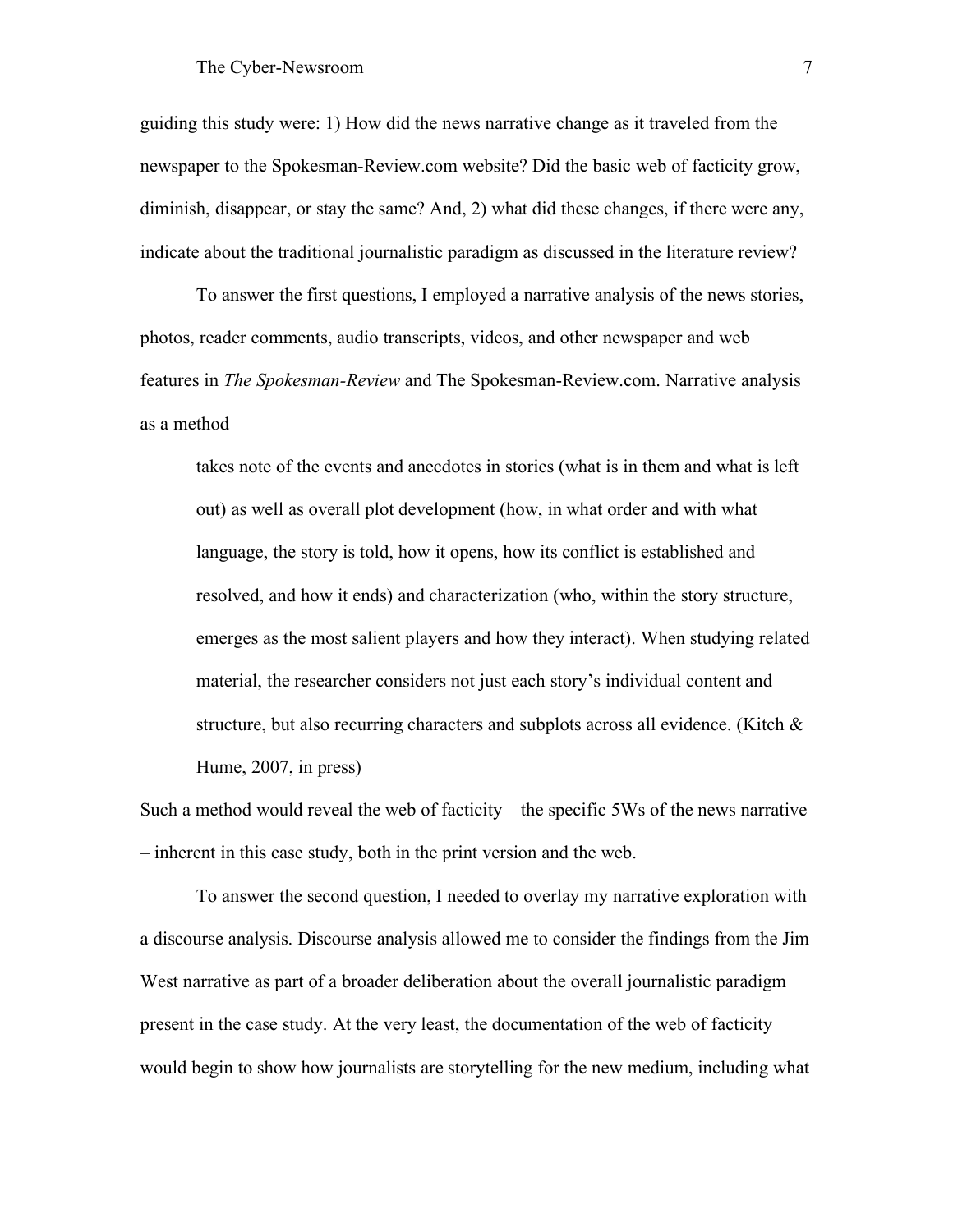kinds of facts are valued online versus in print, and how those new story forms result in new kinds of knowledge for consumers.

## The Case Study: The Jim West saga

Early in the new millennium *The Spokesman-Review* uncovered evidence that Jim West, the mayor of Spokane, Wash., may have sexually molested at least two Boy Scouts while he was a deputy sheriff and Boy Scott Troop leader in the 1970s. Furthermore, other Spokane sources contended that he was currently using City Hall computers to contact teen-aged boys to date on the sly. A Republican, Jim West had built a political career fighting homosexuals' legal rights, espousing "family values," and dating women. The newspaper's editors believed West's actions to be inappropriate, hypocritical and perhaps criminal.

In 2003, the newspaper launched a two-pronged investigation: The first was to track down West's alleged abuse victims from the 1970s (named Michael Grant and Robert Galliher), and the second was to hire a forensic consultant to pose as a 17-year-old boy on Gay.com, a website West was known to frequent. The forensic expert adopted the pseudonym "Moto-Brock" online. He loitered on Gay.com until West contacted him under the handle "JMSElton." The two then engaged in a series of chats that became sexually explicit after "Moto-Brock" told West he had turned 18. The newspaper interviewed several gay teens who had had contact with West in the chat rooms.

Three *Spokesman-Review* reporters – Bill Morlin, Mike Prager, and Karen Dorn Steele – wrote most of the 250 stories on Jim West between May 2005 and February 2006. The coverage began on Thursday, May 5, 2005 with six lengthy print stories and 14 photos covering a five-page spread. It led with a 90-inch piece titled "West tied to sex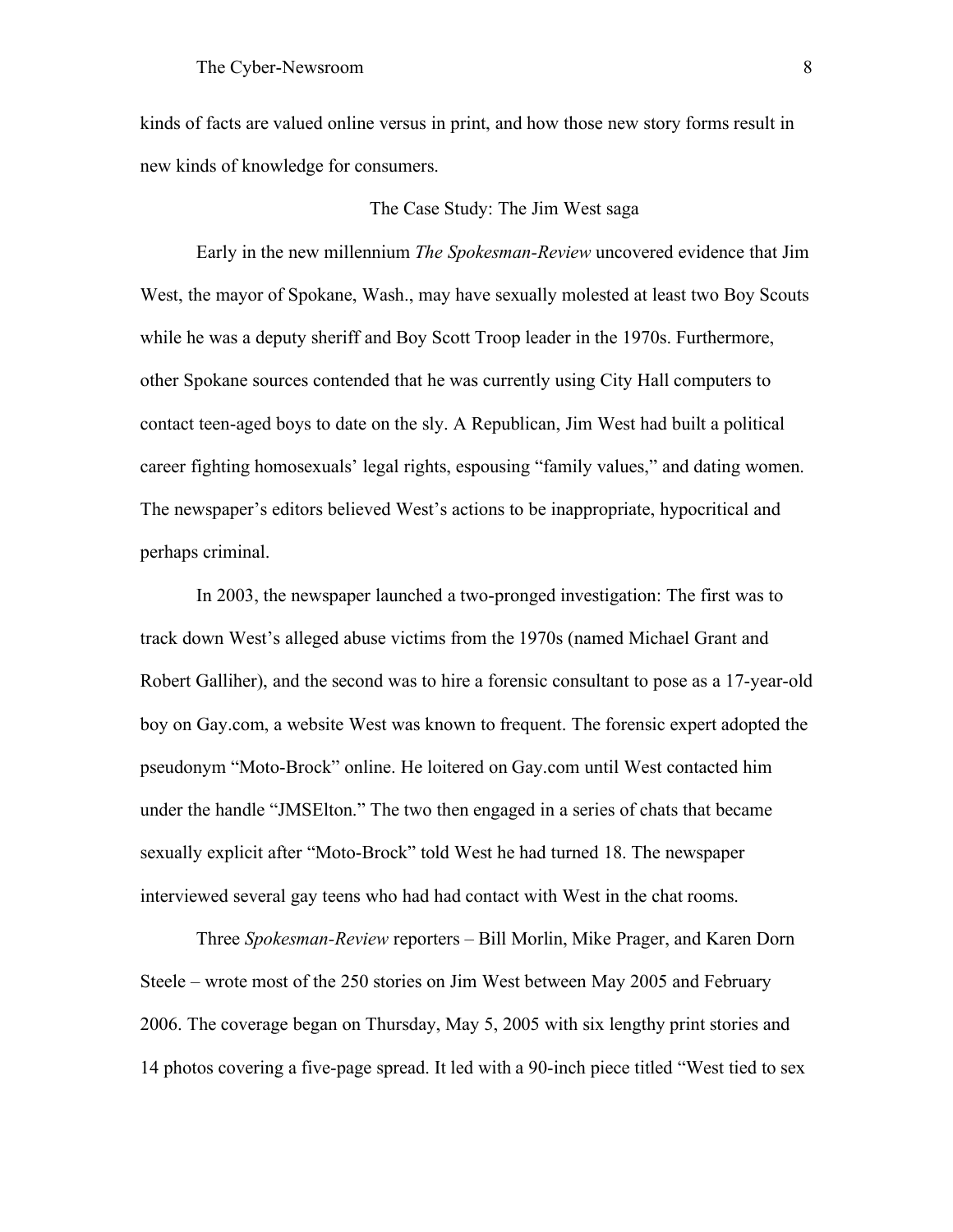abuse in 70s, using office to lure young men: Allegations shadow politician throughout his career" (Morlin, 2005a). On May 6, the banner headline read "West sorry but staying" (Prager, 2005), next to four lengthy stories. For the next two weeks, the reporters blanketed the newspaper with stories ranging from the ethics of using an office computer for personal use (Vestal, 2005), the vulnerability of distressed boys (de Leon, 2005), and official reaction (Prager, 2005a). On May 10, 2005, West took a leave from his office to deal with the legal and political battles. Efforts to recall West were successful in December 2005. Two months later the FBI cleared him of any wrongdoing regarding his political office. (The statute of limitations had long expired on the pedophilia charges.) West died of cancer in July 2006.

The newspaper's website became a clearinghouse for the Jim West coverage. By February 2006, readers could access 38 audio clips of interviews, 12 videos of press conferences and newscasts, 35 documents such as internal City Hall memos, press releases from the government, recall petitions, and West's tax documents, as well as archives of letters to the editors and the 2003 stories about accused priests and officers. Editors posted nine private web chats and 50 emails between West and gay teens (including someone hired by the newspaper to pose as a gay teen). Some 428 readers posted comments to the moderated reader forum about West on the website. Another 78 participated in three online chats with Editor Steve Smith. Hyperlinks listed on the site sent readers to a Google search of news sites that mentioned West or *The Spokesman-Review's* coverage. Another link brought readers to Technorati, a searchable database that listed citizen blogs discussing the Jim West situation.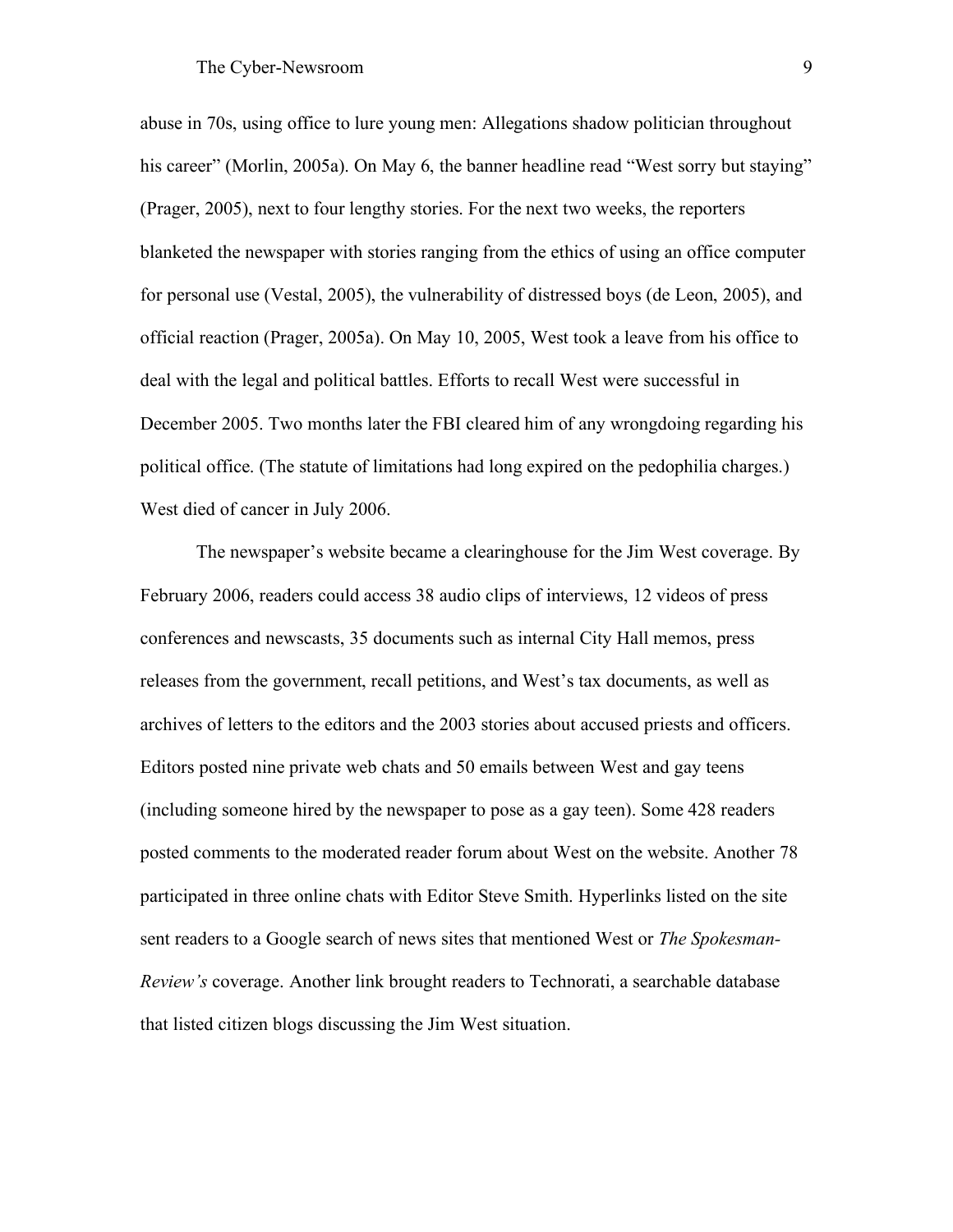To textually analyze, I read through all the (hard-copy) print stories and web features chronologically, twice, cataloguing the storyline, datelines and settings, time elements, and the characters present in the narrative (the what, why, where, when, and who). Then, I returned to the first day of coverage on May 5, 2005, and followed the narrative elements from the newspaper to the website for each day of coverage until West's departure from office Dec. 16, 2005. When a hyperlink appeared, I clicked on it. I then clicked on at least one more hyperlink on that page, if possible, in order to follow the new narrative thread. As I was writing the paper, I returned to the narrative to isolate a character or setting and track the element from the print article to the online features.

Using the news paradigm as a guide, I organized the evidence according to newsroom's 5Ws. The first section explains the "what" and "why" of the story – the particular facts that *The Spokesman-Review* selected to publish in the newspaper and on the website as a narrative. I determined the particular narrative and myth of the story by noting the phrasing of the story plots, the selection of certain facts, the emphasis of certain themes, and the relaying of any particular lesson or moral. A subsequent section detailed the when and where, which were found by isolating the semiotic marks of time and place within the news feature such as the tense of the verb and the description of the setting. The final analysis section explored the who of the news narrative, which was revealed through a study of the sources that showed up in the sample. To determine if a character was "developed" or not, I examined the amount of copy attributed to that source, noted whether any personal information about the source was shared, and identified the existence and nature of any relationships between the source and other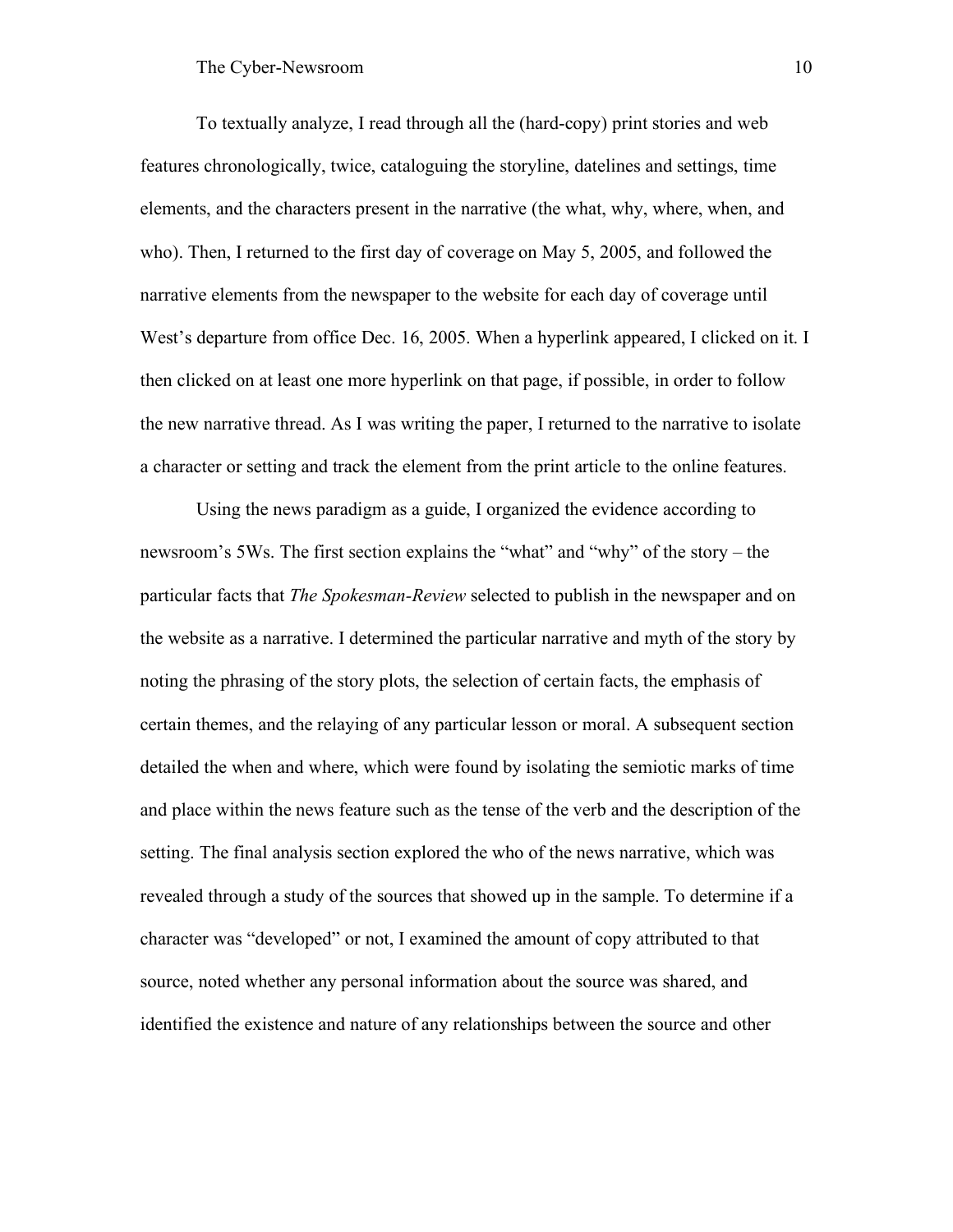characters. My unit of analysis was the news narrative itself as it flowed between media channels.

## The What and Why

Romano (1987) claimed that the press strings together facts that tell a "coherent narrative of the world that serves particular purposes" (p. 42). In the newspaper, *The Spokesman-Review* formed a myth about the mayor and other accused pedophiles as "tricksters" – one of the myths laid out by Lule in 2001. In these stories, the "trickster" was highly sexed, deviant, and self-destructive. Jim West represented the anti-hero who demonstrated the need for a societal value system. Through him, *The Spokesman-Review* reporters moralized about the sanctity of authority. "For a quarter century, the man who is now Spokane's mayor has used positions of public trust – as a sheriff's deputy, Boy Scout leader and powerful politician – to develop sexual relationships with boys and young men," read the lead of the main story on May 5, 2005 (Morlin, 2005a). The reporters wove a story about a trusted authoritative figure (in a "position of public trust") stepping outside of accepted convention and taking advantage of young, innocent boys.

True to many such stories (Carey, 1987), the newspaper did little to examine the motivations of West (the why) beyond mentioning the emotional turmoil of being a closeted gay man and quoting West's remarks, " 'I can't tell you why I go there, to tell you the truth … curiosity, confused, whatever, I don't know,' the mayor said" (Morlin, 2005a). This sentence was followed by this: "Rumors about inappropriate sexual behavior have shadowed West for years in state political circles." This information refers to allegations against West that he molested two children back in the 1970s. The juxtaposition conflates two very different facts of this news story, though: 1) that West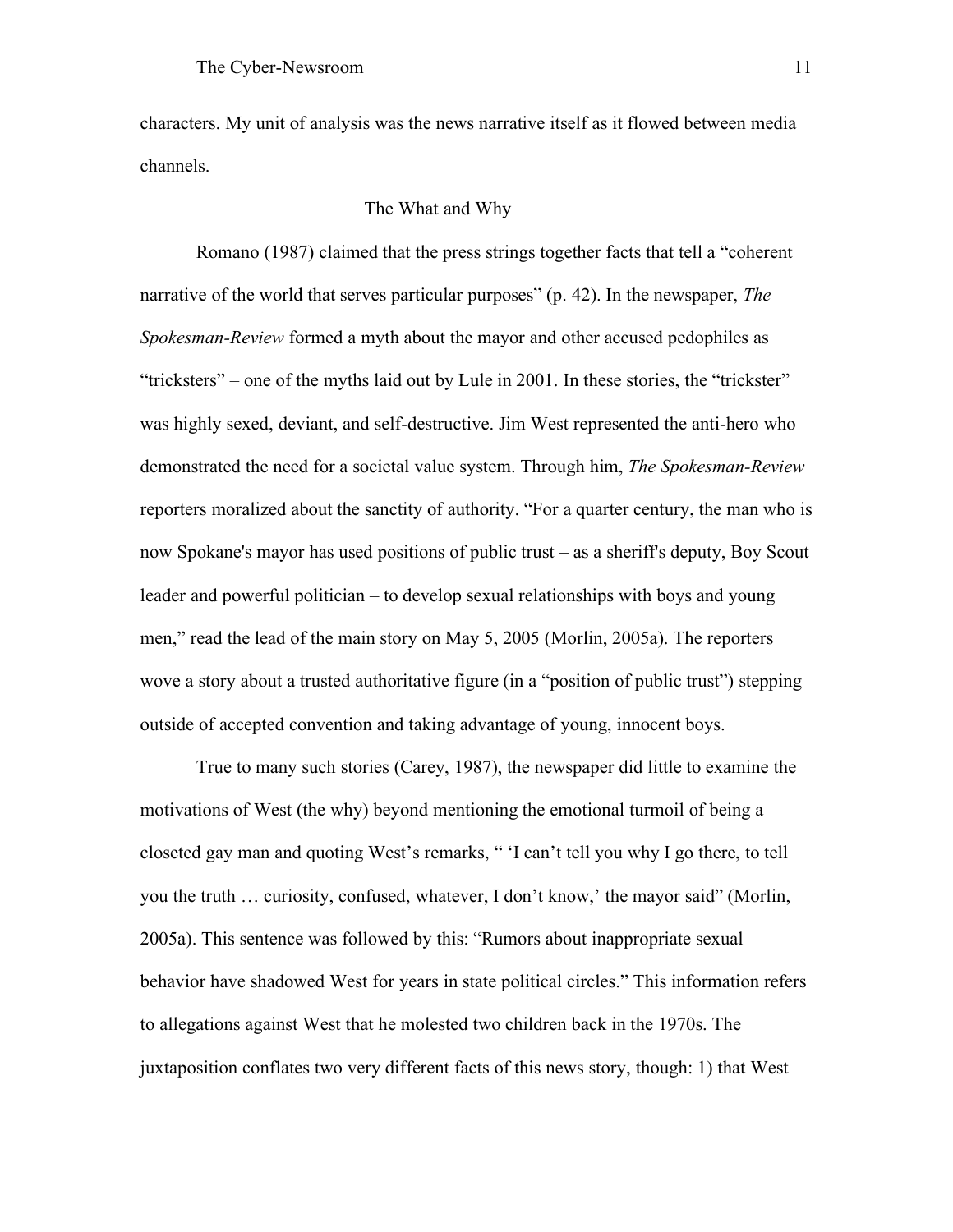has struggled with a bisexual identity and 2) that he may have sexually abused children 30 years ago. The conflation casts West's private *and legal* actions as a gay man as being morally wrong.

The narrative of the abuse was told from the point of view of these alleged victims (Galliher and Grant), now adults. In contrast to West, Galliher and Grant were depicted as rational, making logical choices about their actions (Morlin, 2005a). Other pieces detailed the mayor's anti-gay public policies, West's record as an effective and popular mayor in the Spokane City Hall, a timeline of his lengthy political career, and the newspaper's investigative tactics by the editor. Together these news articles and photos formed a web of facticity that described a rogue official who failed to govern according to the mainstream principles of his institution and community.

Dominant themes in the series centered upon justice, hypocrisy, ethics, and power struggles between unequal contenders. The stories contrasted West's success with the unfortunate lives of the victims ("While Galliher and Grant struggled with drug addiction and incarceration as adults, West moved on to become one of the most influential Republicans in the state," Morlin, 2005a). It should be noted that West was never charged with such molestation, and the only evidence of it was the word of these two victims. The pairing of these two facts suggested that in his political success, West was getting away with something he should not be (acting as a trickster). The reporters painted him as a hypocrite (as in "Jim West criticized the "sex Nazis" who try to regulate private sexual behavior. For years, that's exactly what West tried to do in Olympia" Steele, 2005). This phrasing implied that West was a "sex Nazi" for vetoing same-sex partner benefits. One moral here was that homosexual politicians must support gay-friendly public policy.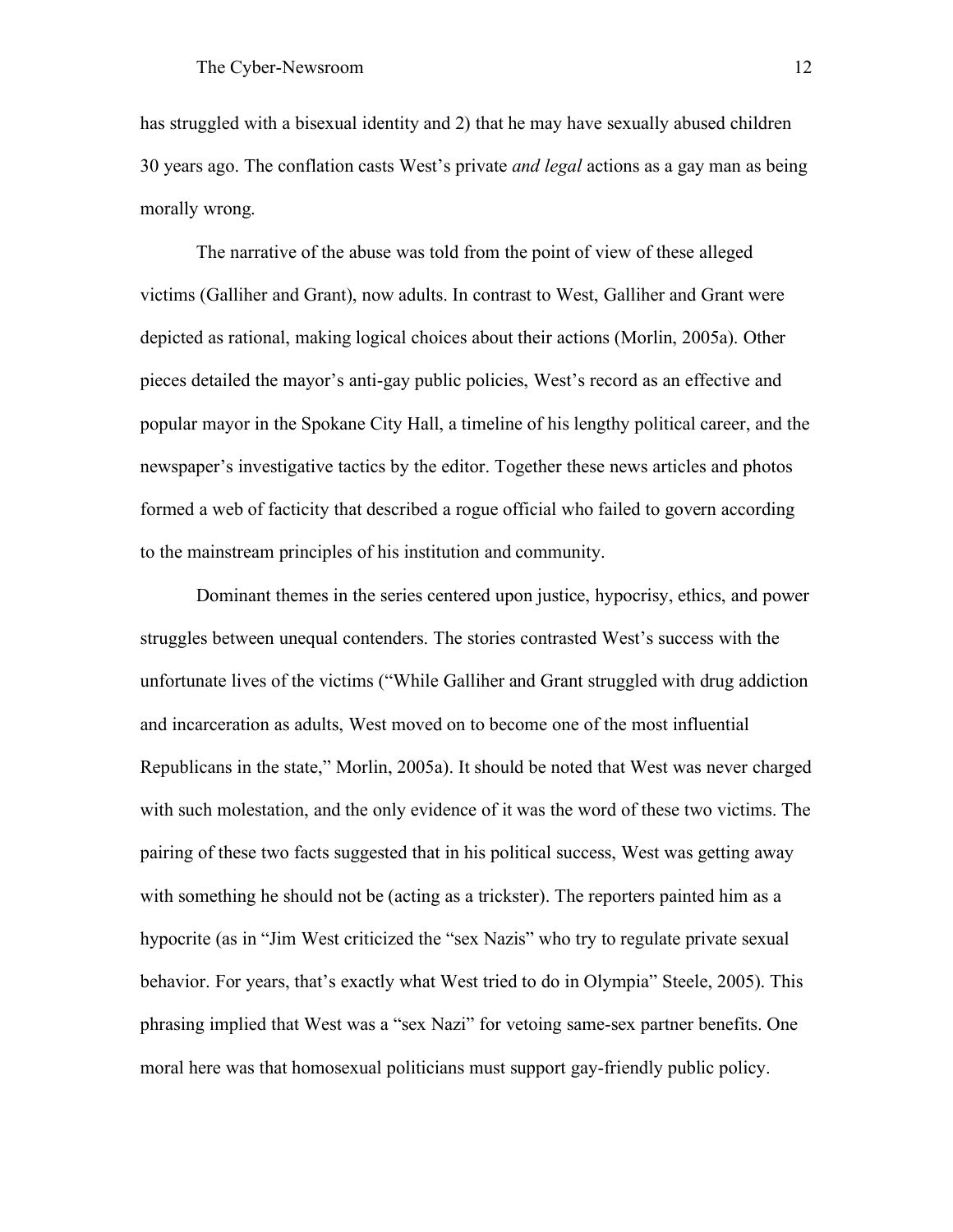Many of the facts that supported these themes came from *The Spokesman-Review's* established authorities. *The Spokesman-Review* wrote stories after the various investigators released public records, such as "West spent hours online at Gay.com" (Morlin, 2005j), "Photos public, yet private" (Morlin, 2005h), and "West accessed sex sites on trips: Records show mayor looked for men when in cities on business" (Morlin  $\&$ Rodkey, 2005). Each story was framed around the "records" or other releases from the FBI.

A key part of the newspaper's investigation was their "forensic computer expert," who assumed the identity of a gay teen with the web handle Moto-Brock. In the newspaper, Moto-Brock was referred to as the "consultant" but was otherwise an anonymous witness, as in this lead phrase in a May 5, 2005 newspaper story: "In an Internet chat room last New Year's Eve where he discussed his recent date with an 18 year-old man" (Steele, 2005). Here, the 18-year-old unnamed source was the forensic consultant. In another article, the reporters declared "Moto-Brock" an "expert" (Morlin, 2005g). This story included a segment from the Internet chats in which Moto-Brock learned that his chat partner was really the mayor. The chat excerpt in the newspaper made it clear that Moto-Brock encouraged West's flirtations, but it included editorial notations such as "West electronically sends his photo during the chat, but Moto-Brock acts like he doesn't immediately recognize him." These interruptions reminded the reader that "Moto-Brock" was playing a part and that any of his "facts" displayed in these chats were fiction. Moto-Brock's only role in this narrative was as an expert bearing witness to West's misbehavior. These editorial notations in the newspaper put the emphasis back on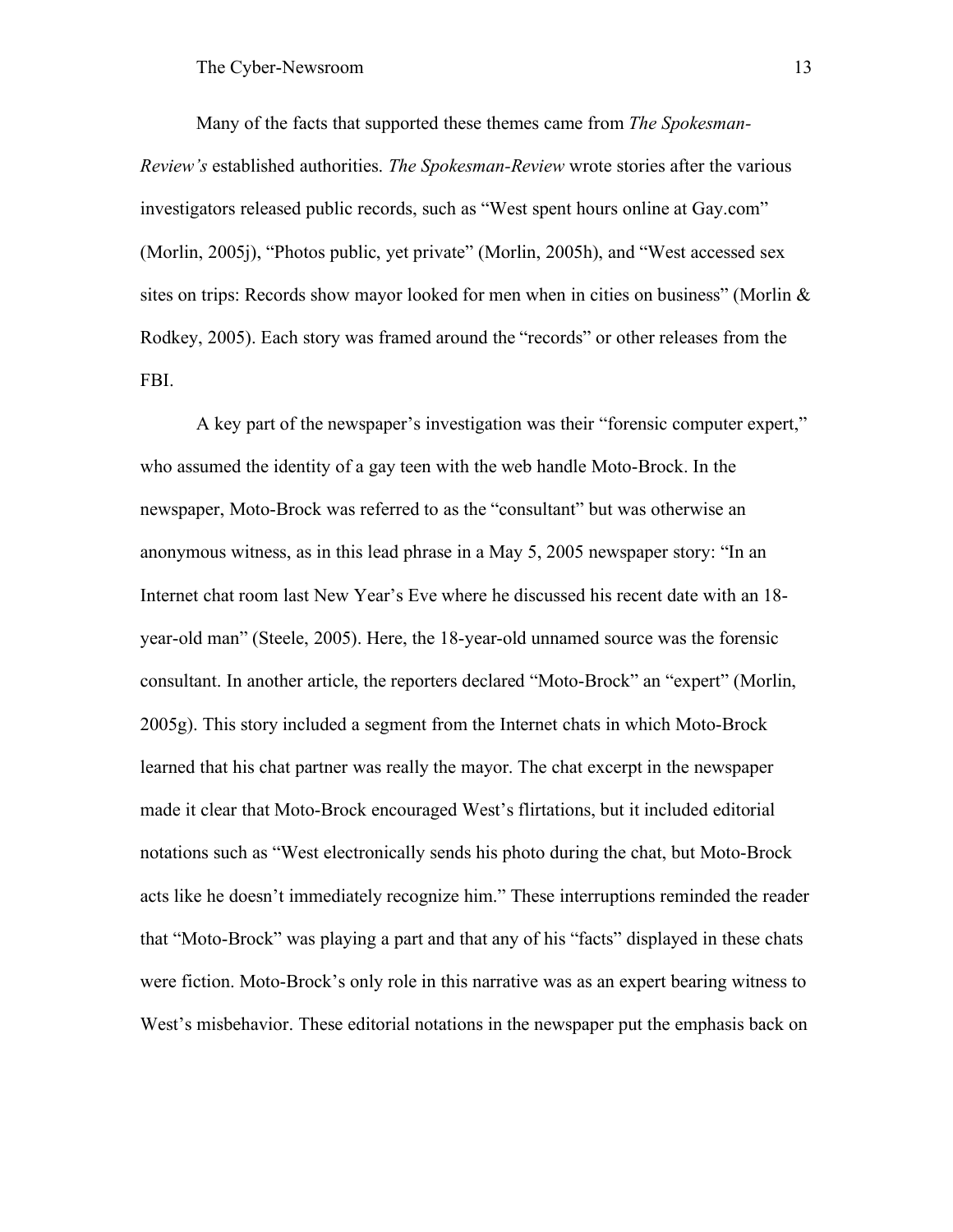West. Therefore, the "facts" of these chat excerpts (such as West revealing that he was the mayor) bolstered the news narrative that West was a fraud and hypocrite.

## *The "facts" were reordered online*

The copious amount of material provided on Spokesman-Review.com reordered these "facts" of the Jim West narrative. The myth of the "trickster" grew less prominent, and its assertions about societal standards less obvious. For example, the alleged victim Robert Galliher made the accusations against West in an assured manner in the newspaper articles. But Galliher presented a different profile on the website. The narrative in this interview transcript was focused as much on Galliher as an adult convict as on his childhood abuse. As an adult, Galliher said he was considered "the worst of the worst, which I really don't think I'm that bad." The "facts" of this interview were jumbled, and ranged from Galliher's upbringing to his armed robberies to his childhood friends to his time in jail (Morlin, 2005b). None of his statements was validated by another source, at least on the website.

Similarly, in his website appearances, the forensic consultant as expert disappeared. In his place, "Moto-Brock" became a character in his own right with feelings, motivations, and actions. His relationship with West became a central narrative theme. Here is an excerpt about West, a.k.a. "jmselton," and Moto-Brock's first homosexual experiences (motobrock34 & imselton, 2005b):

motobrock34: ok, here's a question

motobrock34: how in the hell did that happen the first time...I mean how did you BOTH know that was something you could do together?...

jmselton: we both had lake cabins close by so we would stay over some times and sleep next to each other.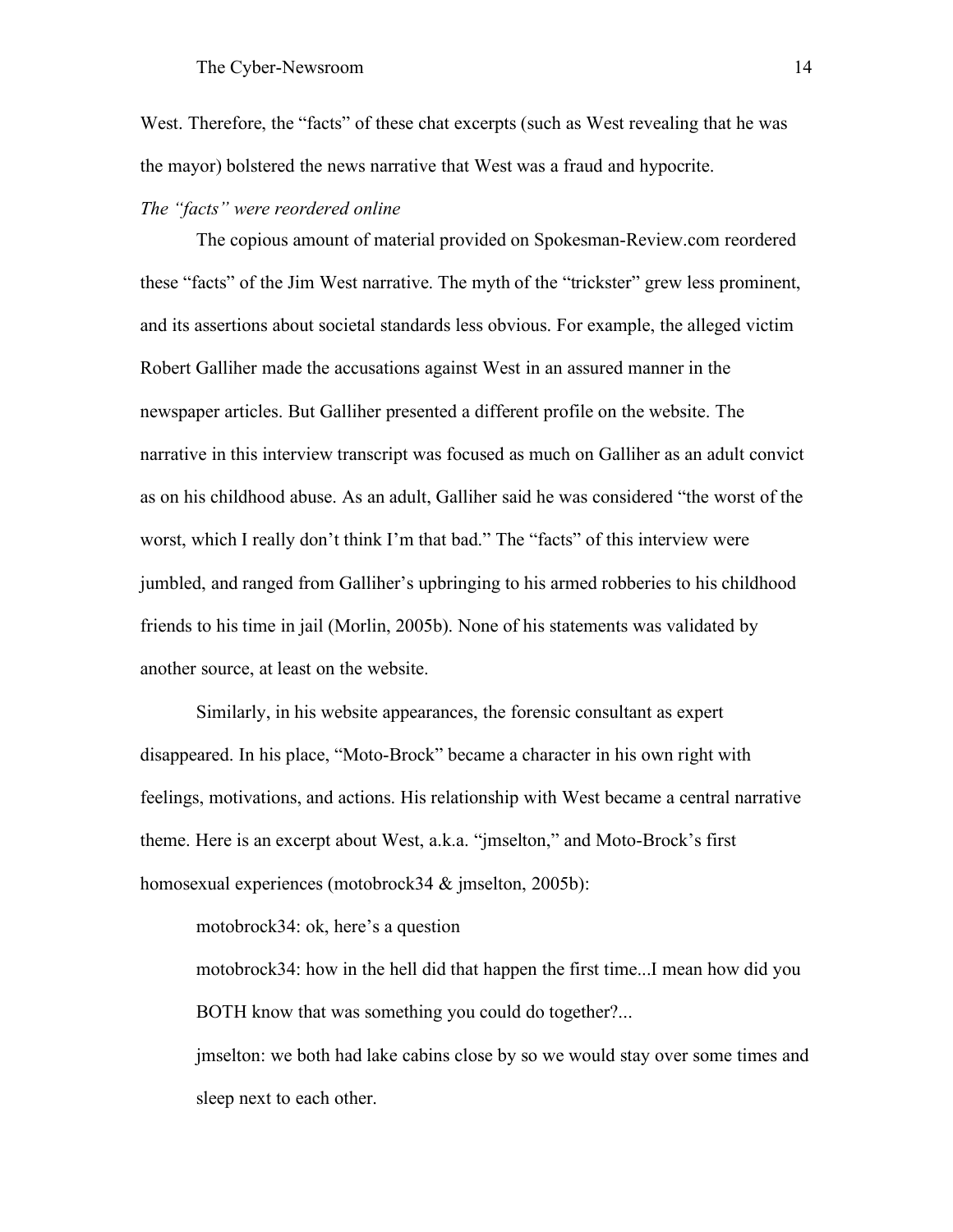jmselton: one time i felt him reach over me and put his hand on my cock through my underwear.

motobrock34: that was pretty risky!...

motobrock34: I'm going to seattle next month for the supercross and will be

staying with some friends

jmselton: anyone you want to sleep with?

motobrock34: yeah, i've shared like the same bed kinda thing in the motorhome…

jmselton: this is what you do. let the guy you want and one other guy take the beds first…

jmselton: then you lay on the floor but complain that it is too hard and your back hurts and get into bed with the guy you like.

jmselton: promise to stay on your side of the bed.

jmselton: and then stay on your side of the bed.

jmselton: for the first night.

motobrock34: ok

motobrock34: and on the second, pretend to be asleep and let my hand fall over to his side

At the end of this chat, West gave Moto-Brock a virtual handjob. The chat transcript reads like a pornographic novel. In another chat excerpt, "jmselton" and "motobrock34" discussed having relationships with girls and living as closeted gay men:

jmselton: just because you think you like guys sexually doesn't necessarily mean that you won't like girls that way too.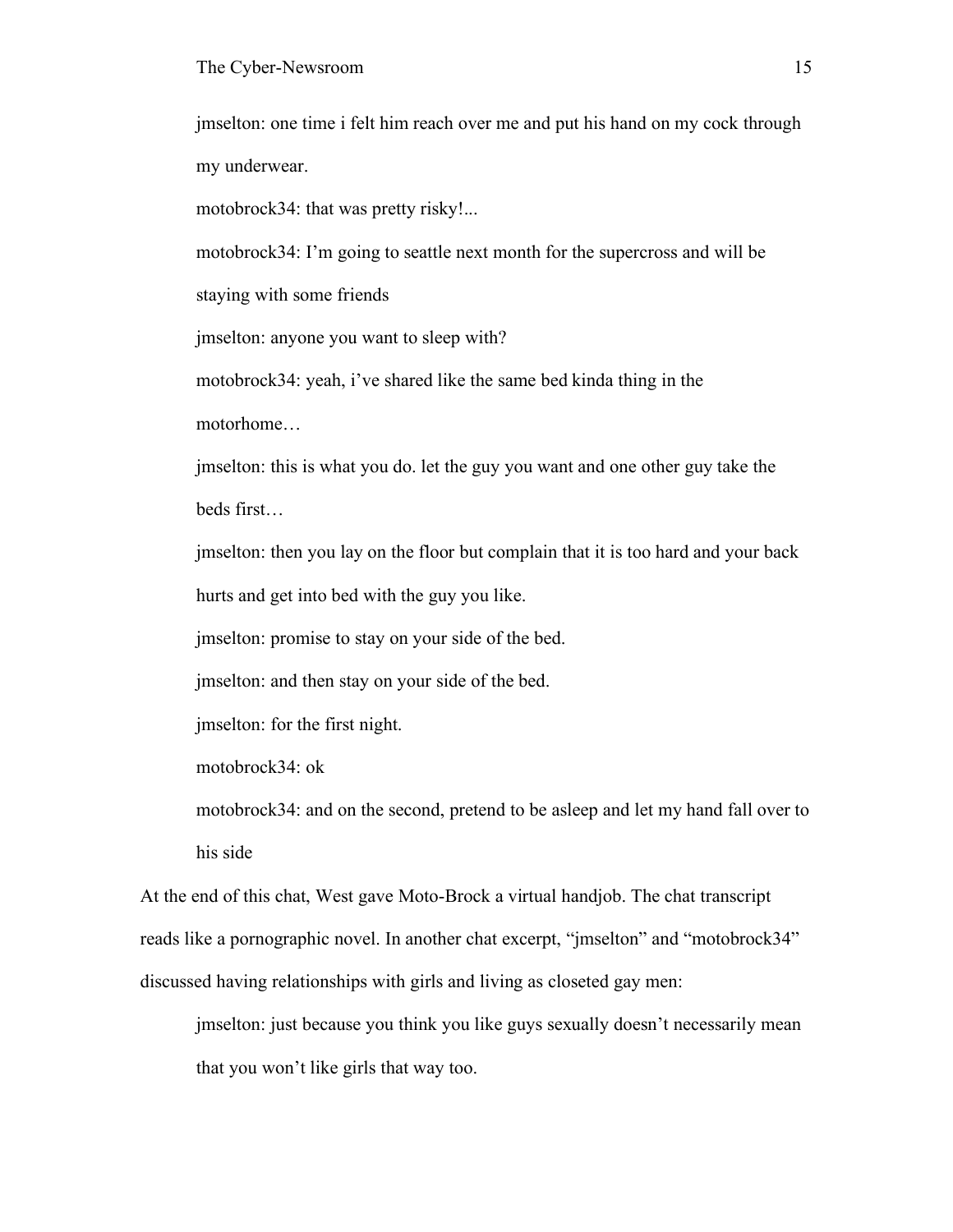jmselton: there might be that one special girl out there some place. jmselton: many guys go both ways.

motobrock34: maybe so, but it doesn't feel like that inside....maySbe so if I ever met that person

motobrock34: I go out with girls sometimes now you know jmselton: did you grow up thinking that sex before marriage was a bad thing? motobrock34: good question. Kinda but I don't know, my parents never really preached to me about it… (Motobrock34 & jmselton, 2005a)

The chats revealed Moto-Brock's biking hobby, his concerns about being a gay teen, and his irritation with his mother, as well as Jim West's past ventures into homosexuality, his worries about being discovered, and his counsels of Moto-Brock on how to "get some." The emails and chats together contained a love story between these two online characters, "Moto-Brock" and "jmselton." The newspaper – as is standard – shied away from most of these details. Even the word "masturbation" in the newspaper prompted the reader advisory: "This story contains references to sexual activity and may be objectionable to some readers" (Morlin, 2005i). The narrative on these pages did not resemble a traditional newspaper story as Romano (1987) or other theorists have described. *The "what" is journalism, not myth*

Instead, the focus of the online narrative passed from Jim West to *The Spokesman-Review* and its reporters. In its West coverage, *The Spokesman-Review* constantly reiterated its investigative tactics as a way to validate the facts of the news narrative. In the newspaper, Editor Steven Smith tried to keep the spotlight on Jim West and promote the reporters' role as being an objective observer only. His May 5 story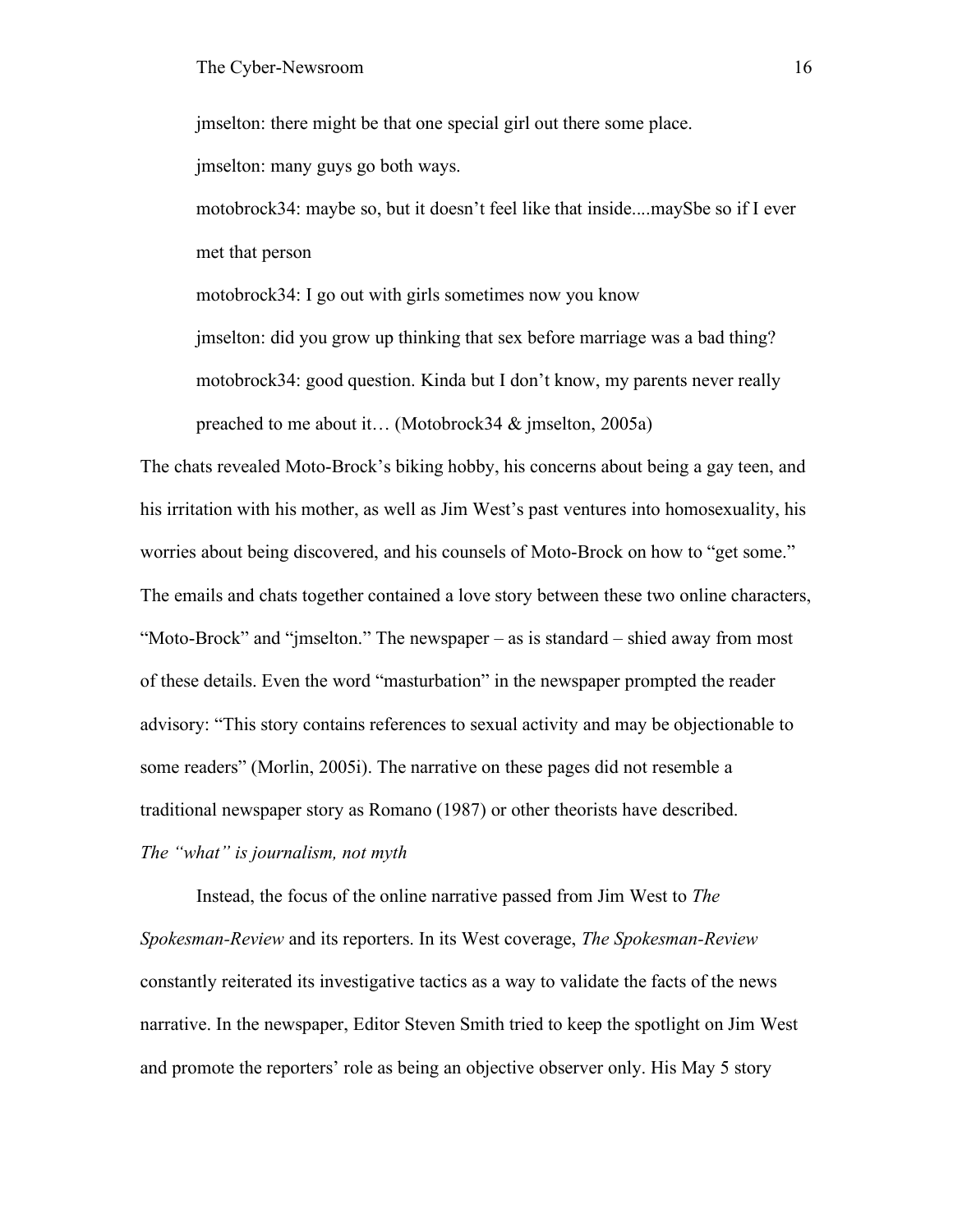carefully detailed the "3-year investigation" and included a strict timeline of the newspaper's methodology for the Jim West story in a chronological fashion (Smith, 2005b). He called upon the scientific method: "Through the use of public records, court documents, first-person accounts and a forensic computer expert, the newspaper has uncovered evidence that West has led a secret life for more than 25 years" (Smith, 2005b, A1). In the chats with readers, Smith kept the conversation focused on "the news" of Jim whenever accusations arose about the newspaper's investigative tactics: "The story will continue to make Page 1 as developments warrant…. It's not a crusade in my view, it's news." Here Smith was reminding readers that the newspaper coverage was driven by "developments," not any vigilantism on the part of the paper. He asserted this over and over (Pitts, 2005), and in doing so, he refocused the narrative on the journalism.

Readers focused on *The Spokesman-Review's* newsgathering as opposed to the Jim West myth. In these reader forums, "Reader" (2005), "Tammy" (2005), and others took the newspaper to task for its "fact" ordering about the Rogers story: "Regarding the recent allegation from Cherie Rodgers in Sunday's paper about an admission by the mayor,...that's just mudslinging now...the story is sordid enough without that kind of piling on" (Reader, 2005). The readers discussed the story about Jim West in the forum as much as they did the mayor.

#### *The facts online include the back-story of the journalism*

Many of the "facts" online represented journalistic remnants that did not fit into the space or context of the newspaper narrative on Jim West. The lost anecdotes, extraneous details, and any other pieces of the original news narrative were resurrected in the interview transcripts and blog entries where the news' "back story" was learned. For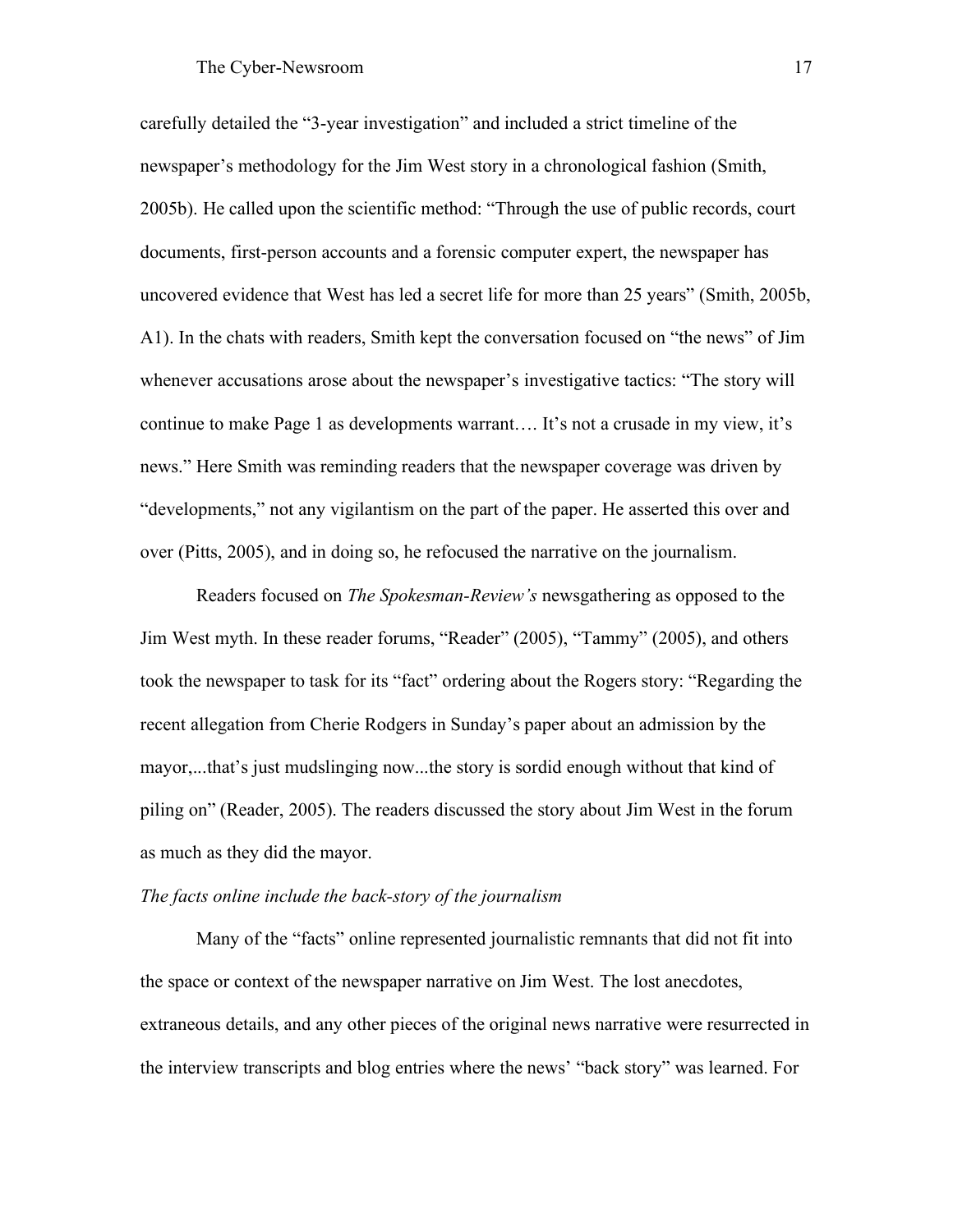example, the lengthy conversations that the *Spokesman-Review* reporters had with Mayor Jim West about his life as a Boy Scout official, as a politician, and as a closeted gay man contained reminiscences that never made it into the print stories. In a sense, the reader could enter that cutting room where journalists had discarded reams of material gleaned during the reporting process. Here is a portion of a West interview:

(Reporter) Q: As scout master, if a group within your troop called themselves the Naked Apes, isn't something you might kind of remember and/or ask how did they originate that name? What was the origin of that name?

(West)A: I have no idea. I take the kids on a 50 mile hike to the Bob Marshall Wilderness area and it wasn't but about 15 years later that I found out they set a fire on that trip and had a bottle of booze with them.

Q: You found out how many years later

A: About 10 or 15. One of the kids was an adult and kind of laughing about it saying how they pulled the wool over our eyes.

Q: Was this just a campfire or a fire that got out of control?

A: They had a lighter and an aerosol can and they set a tree on fire." (Morlin  $&$ Steele, 2005)

The focus of the narrative was this anecdote about a camping incident involving adolescent pranks, rather than the "fact" that West liked "naked" boys. In this excerpt, West was in control of the narrative, not Morlin. These transcripts offered multiple storylines that had been passed over by the print reporters for the newspaper stories.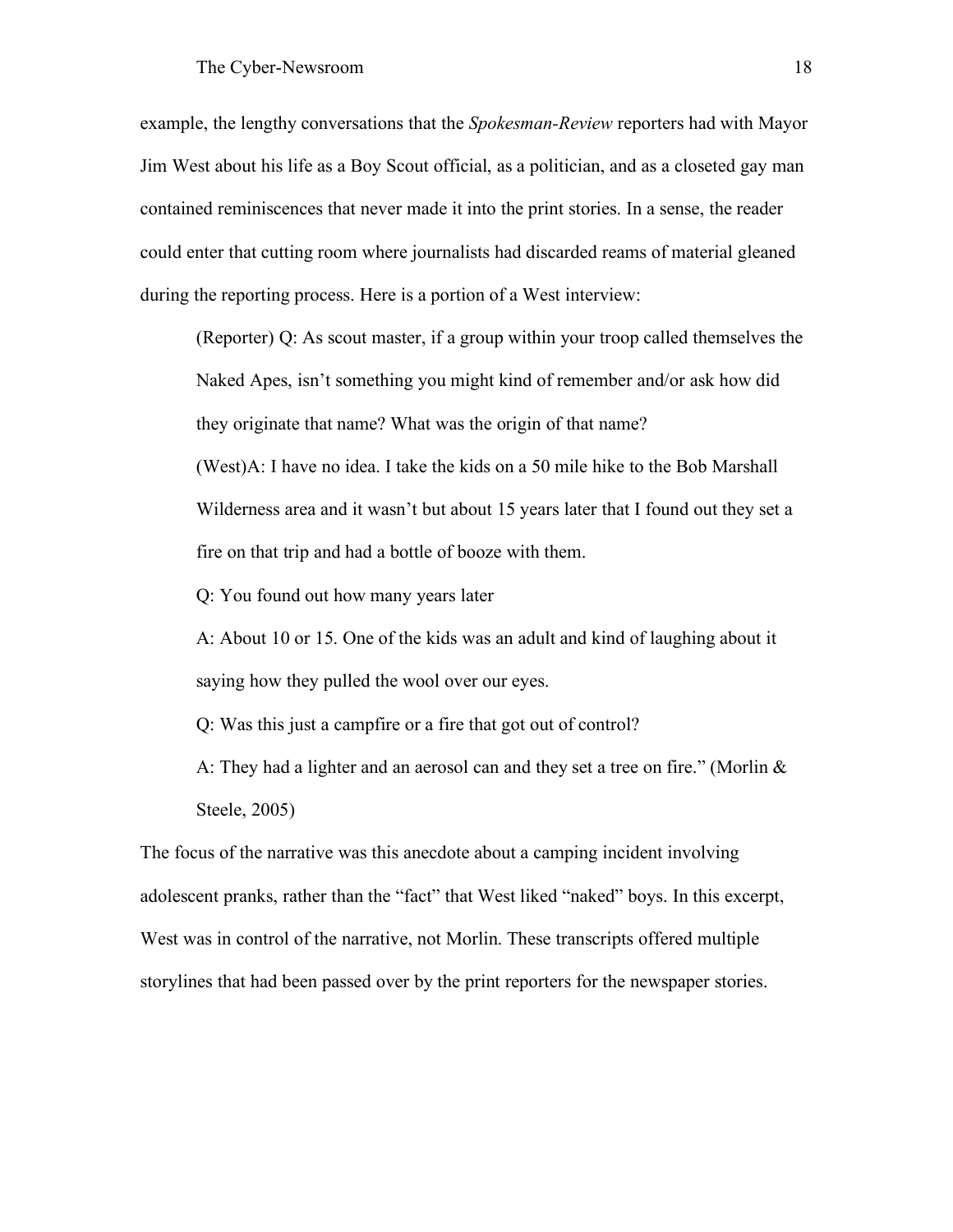Online, the reader could see that the narrative was not being driven by

"developments" (as Smith insisted to readers) but by reportage. Here is an excerpt of an interview between West and Reporter Bill Morlin:

(Reporter)Q: You turned the troop over to Rich Robinson. After you and Hahn left, Rich Robinson, whose a former…

(West)A: City prosecutor. So you took notes. There was somebody else, the other guy lived on 16th and Buttercup? Is that street? It's one street off, you know where the neighborhood is in the Valley, it's off of Carnahan hill, you take 16th straight east and you run into a busy street there until a, not a busy street, but a [ INAUDIBLE ] neighborhood. It's one street short of that in the Valley. And he lived right there on the corner, I remember that.

Q: So he took over the troop?

A: He came on as my asst scout master before I got elected to the legislature

Q: That's not Tim Carlson is it

A: No. Tim lived with me when I got elected city council. He was a roommate of mine. (Morlin & Steele, 2005)

Online, these audio listeners could hear how the times and places described in the print news stories were worked out by the reporter in the newsgathering process (Morlin, 2005b, 2005f). The facts were not sequential in these interviews – at least not yet. In fact, none of these facts even ended up in the story. In cyberspace, reporters deposited the raw material for readers to sift through. These web features de-emphasized the gatekeeping and synthesis roles of the press while highlighting the process of the newsgathering. In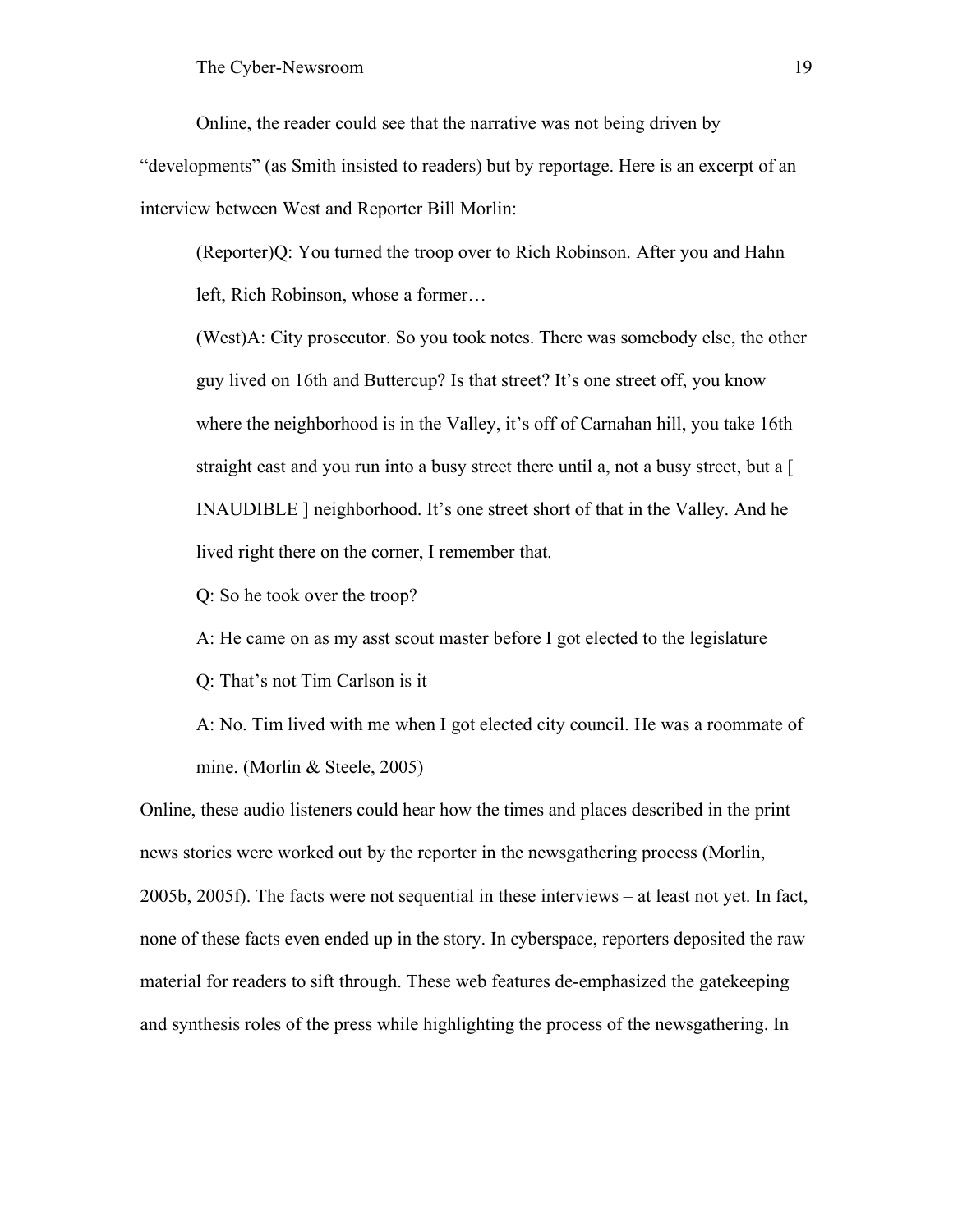this transition, the old facts were reordered, new facts emerged, and the narrative of Jim West was changed.

## The Where and The When

For traditional journalism, the where and when of a story establishes credibility and contributes to the web of facticity that frames the narrative (Schudson, 1987; Hallin, 1987). In *The Spokesman-Review*, the reporters carefully constructed a setting and chronology that contrasted West's past with his present. Reporters used past-tense verbs such as "recalled" or "denied" even for current events. The textual setting was the place of the abuse in the past: the back of a patrol car, an apartment, a bathroom during the 1970s (Morlin, 2005a). The newspaper published photos of the alleged victims as young boys with a bike and in a Boy Scout uniform and paired these with photos of the men as unsmiling adults, one with his hand pressed up against a jailhouse window. The photos depicting West in the present showed him alone or being observed by people (Conklin, 2005; Plonka, 2005b, 2005c, 2005d). However, in file photos from the past, West was generally surrounded by other officials and friends (Associated Press, 2005; Mulvany, 2005b; Plonka, 2005a; Spokesman-Review, 2005). The photos visually displayed the temporal arc of the men's lives. In the victim photos, the reader could see the narrative theme of innocence lost; in the West pictures, the contrast demonstrated the transition from authority figure to ostracized transgressor. West moved from a celebratory, institution-based life supported by a community to a solitary, unhappy existence. The narrative of the characters moving through the specific time and places in these news stories reflected these dominant themes, which were consistent with the news paradigm.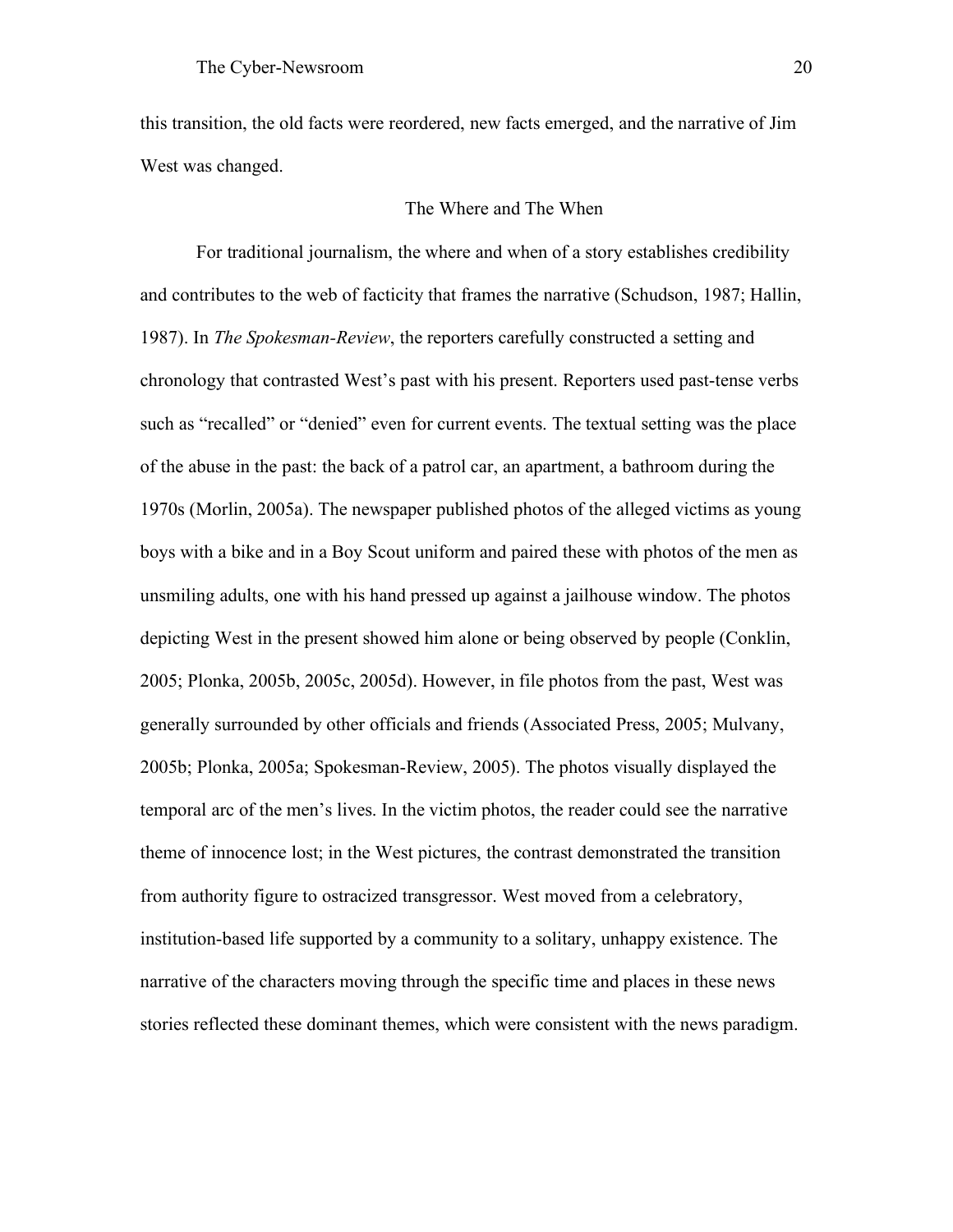Online, the setting of the journalism dominated. On Spokesman-Review.com, audience members visited the living rooms, prison conference spaces, offices and other places of the reporting in the video and audio. For example, the newspaper posted an audio clip of Spokane Councilwoman Cherie Rodgers discussing with *The Spokesman-Review* reporter a conflict she was having with Mayor Jim West. In the clip, visitors could listen to her eating something, they heard her emphasize certain words, and they could note her exasperated sighs (Morlin, 2005d). In audio of Councilman Joe Shogan, his voice was occasionally drowned out by background conversations (Morlin, 2005e). Public Affairs Officer Marlene Feist's audio with its awkward pauses and clipped tone revealed a hostility toward the reporters belied by her words (Morlin, 2005c). In the video, sources scowled and emphatically gestured, as in a segment of Spokane resident Shannon Sullivan as she arrived at City Hall to petition to recall the mayor (Mulvany, 2005). The ambient sound or visuals placed the focus on the medium's space – the interviews as opposed to the interviews' content.

Internet technology made it possible for readers to experience the time and place of the news story in the moment of its reporting. For example, *The Spokesman-Review* paired a May 10, 2005 story about Jim West announcing his leave from office (Prager & Steele, 2005) with a video of the press conference (Mulvany, 2005a). The only text on the page besides the headline was the date, in large font. The video opened with the camera jiggling as it pointed at West giving his statement. It then panned the audience, settling for a moment on *The Spokesman-Review* reporters and then the council chairman – much as a spectator would do to see how the players in the story might be reacting. At the end of the speech, the camera turned to follow West, as if it were a head swiveling to watch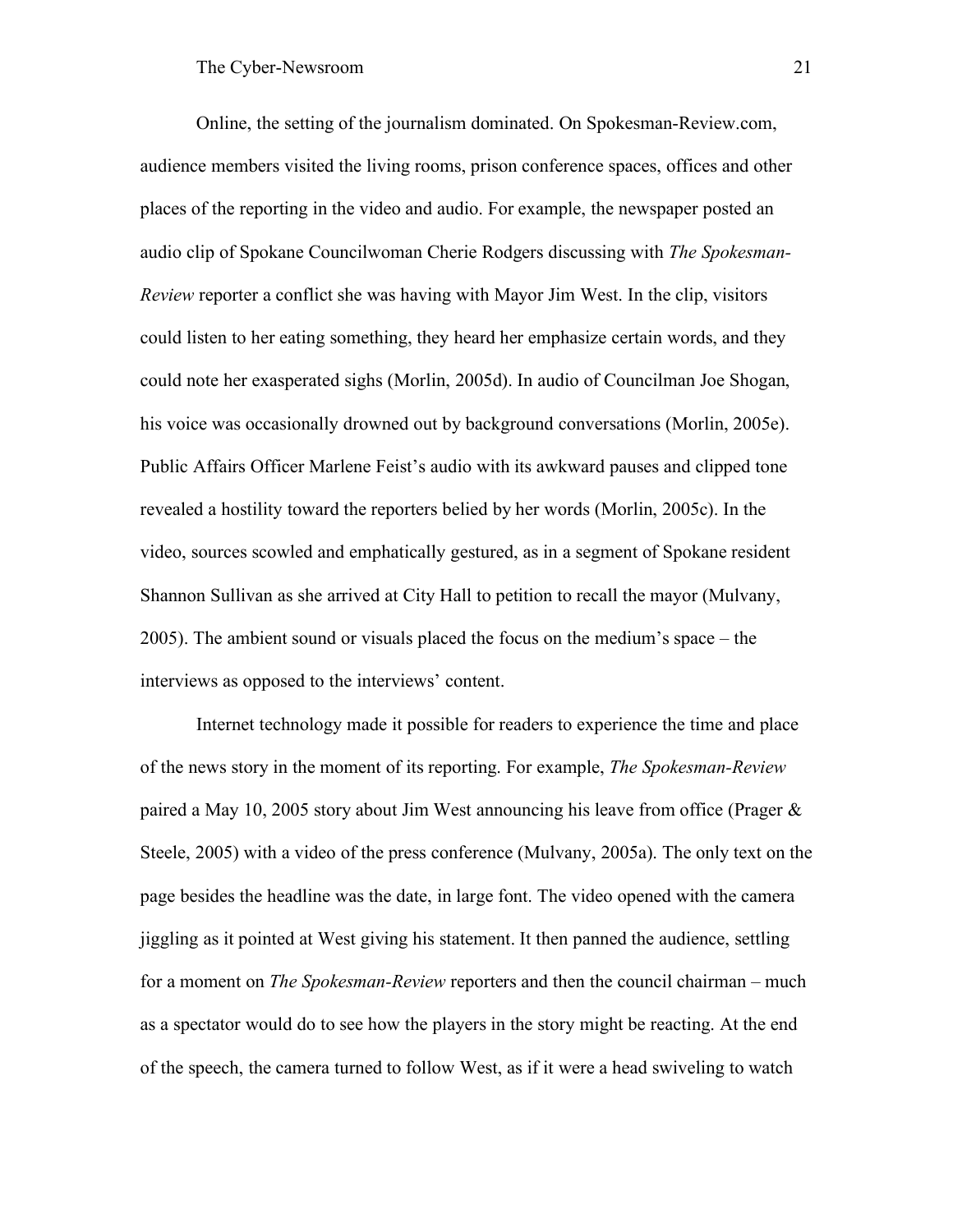him move from the podium to the chamber doors. The cameraman did not move in front of West as he left the room in either scenario, as a television crew might have to gain a longer shot. There were no obvious splices; the video played the entire event. The result was the feeling that the viewers were there at the event, as it was happening. Because visitors could experience the real environment of the interview, the interview seemed more authentic. In one sense, this seemed to add to the credibility of the West narrative. Yet the camera did not stay trained on West. The panning of the reporters added as much to the facticity web of *The Spokesman-Review* reportage narrative as it did to the West narrative.

# *Cyberspace became a setting, chronology*

Furthermore, cyberspace introduced a temporal and spatial realm beyond the Jim West narrative's chronology and setting. The web was more than an information vessel, but also a communicative, interactive space. Visitors could fast-forward, pause, rewind, or stop the video of West. The Spokesman-Review.com established virtual settings with its "chat rooms," where people could meet and discuss the Jim West affair in real time. In establishing its own time and place dynamics, cyberspace became the facilitator and narrator of the narrative, bypassing the reporters in some cases. In posting the entire transcripts of Moto-Brock and Jim West chats, the newspaper reproduced that news event, creating a new virtual setting and chronology online. Readers witnessed the banter, the sexual innuendo, the pregnant pauses, and even virtual orgasms within these web pages of dialogue between the mayor and his "gay teen." Essentially, the ability to enter such settings meant readers could eavesdrop as if they were flies on the virtual wall as the event transpired. The succinctly ordered Jim West narrative of the newspaper seemed to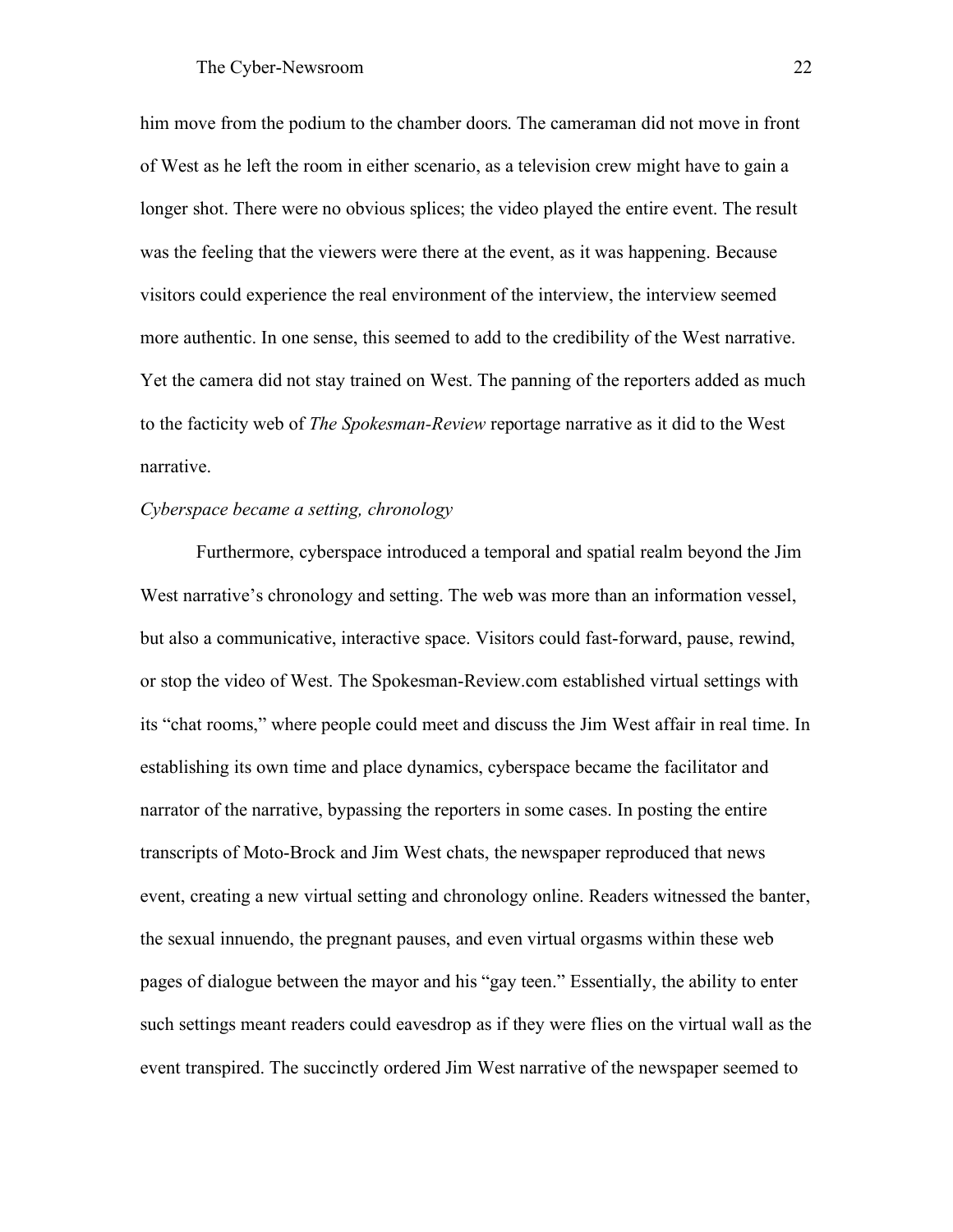disintegrate online. Cyberspace carried the reader to a time before that narrative was fully formed. This allowed the reader to travel back in time, to before the gatekeeping of the newspaper reporters.

This does not mean the journalists were not present in this space; they were. For example, editor Steve Smith was main character of the new narrative about *The Spokesman-Review* in his chats with readers. Though he and his staff (the institution) had a hand in guiding the narrative (the chats were moderated), the proceedings unfolded around them as they were happening. His responses were improvised and immediate, a much different temporal ordering than the 24-hour deadline the newspaper allowed.

#### The Who

In the newspaper, the "who" of the Jim West news narrative reflected press scholars' depictions of institutions, people of "authority," and archetypal characters. The print reporters created heroes out of ordinary people who took action against West, as in "Shannon Sullivan is that someone: Single mom spearheading Mayor West recall against long odds" (Camden, 2005). Online, existing characters took on more depth, the journalists appeared in the text as characters, and readers showed up in the narrative. *Characters took on more depth online*

The Jim West narrative of the newspaper portrayed a powerful, successful Washington State politician who had built a public life based on family values and conservatism, but was living a private life as a gay man. Throughout the coverage, West was an opponent in a battle, as in this story "A savvy West turns to the cameras: Mayor tries to seize offensive in the fight of his political life" (Prager & Morlin, 2005). In the news articles, Jim West denied the allegations of pedophilia, but not the charges of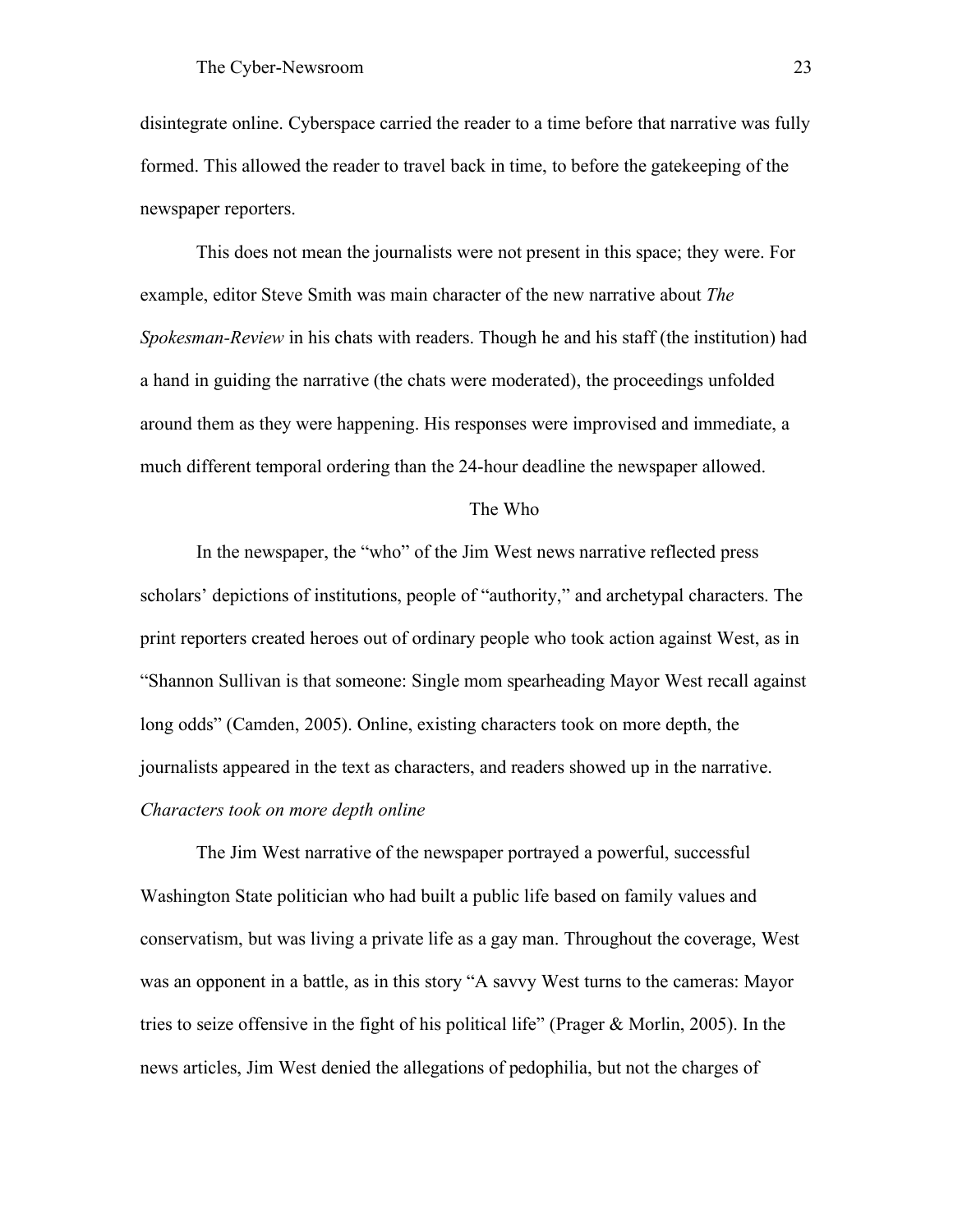engaging in online chats with 17- and 18-year-old boys on Gay.com. In the print articles, reporters surrounded Jim West's denial of the allegations with quotation marks. Consider this May 10 story:

Spokane Mayor Jim West announced Monday he is taking a leave from office to give himself a few weeks to gather his thoughts and prepare a defense against "false accusations leveled against me." West made the announcement even as new allegations surfaced against the mayor that he had offered City Hall posts to two men he met online. (Prager & Steele, 2005)

The rest of the article provided context: "The embattled mayor made a brief appearance before the City Council at its regular weekly briefing session. He gave no indication he has any intention of resigning despite new calls that the mayor step down." Jim West was put on the defensive (he is "embattled"), and his words were countered with additional information or with accusations from victims. Reporters portrayed West and his actions as methodical, intentional, and proactive. The mayor assumed the role of the 'trickster' whose chicanery had been uncovered. He was highly sexed, deviant, self destructive, representing the anti-hero.

Online West resembled a different character. Jim West the trickster became a villain and even a victim or a "scapegoat," dejected and confused with little control over his actions. In an audio-taped interview with reporters, visitors listened to reporter Bill Morlin interrogating West in an insistent, accusatory voice. West responded in a soft voice. He repeatedly denied the claims of pedophilia though he confessed to being a confused gay man in the closet. West said: "The gay.com thing, I can't recall, but it hasn't been very long. I don't know why I go there to tell you the truth" (Morlin &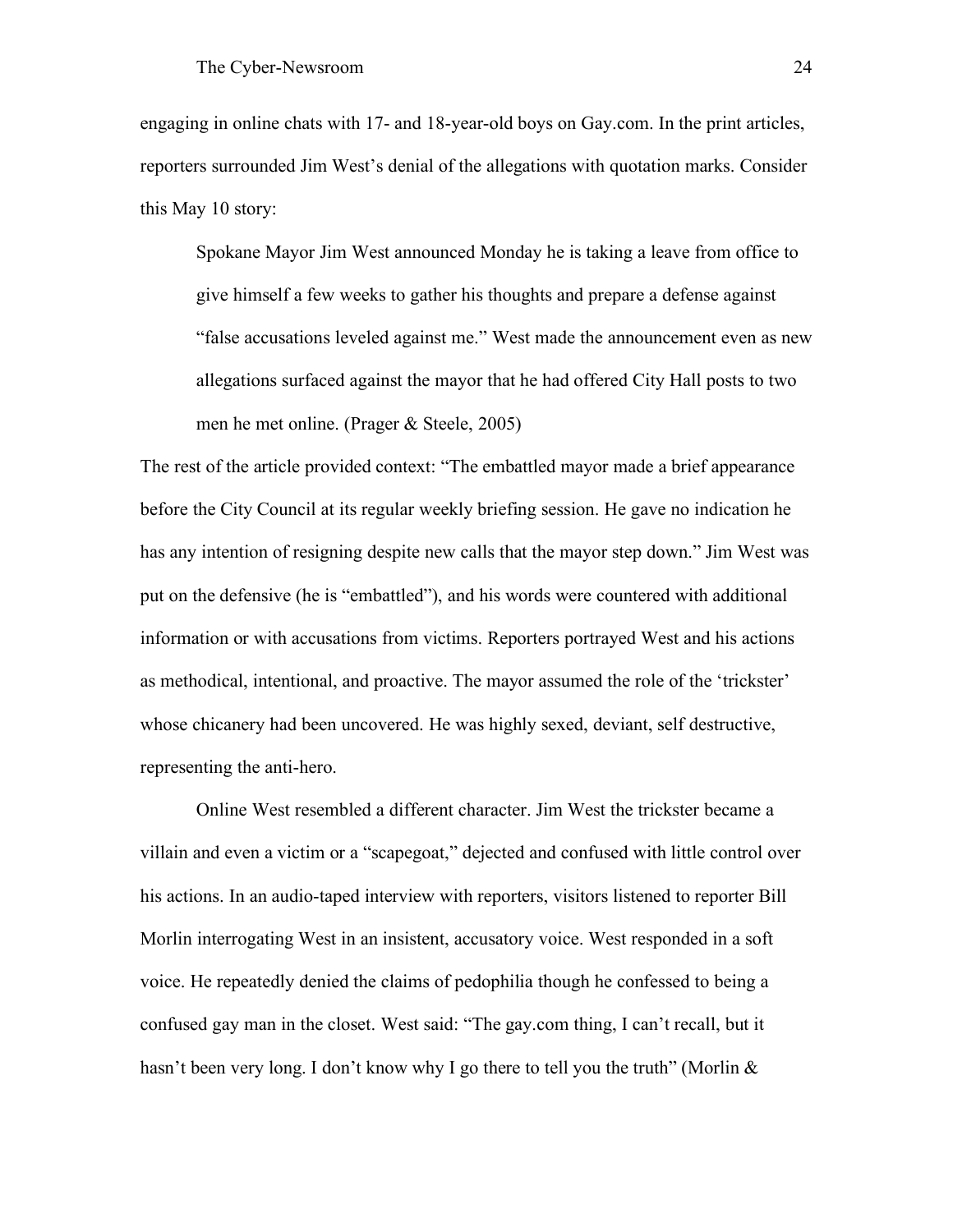Steele, 2005). West's responses were consistent and short, but also very passive. The repetition of his denials over and over alongside his admissions of confusion made him a more sympathetic character than the one found in the story. When the reader clicked into those very explicit, very personal chats between West and the gay teens, yet another aspect of West's character emerged. There, the extent of West's inner turmoil as well as the extent of his hypocrisy came through. Page after page of unedited, extensive discussions with West, the victims, and other sources revealed a much more layered version of the story.

In addition, "lost" characters who never made it into print were rediscovered in the web material. The following comes from an interview between Morlin and victim Rob Galliher:

Q: How had Hahn, let's go back to the East Bowl thing. So what happens, he picks you up at East Bowl while you're hanging out there with so of your buddies? Was Brett there that night?

A: No, cause Brett was a few years old than me, so he hung out there at a time also. But by the time I got there, he'd moved on, he was in junior or high, or whatever. We really didn't hang out together there. (Morlin, 2005b)

"Brett" – a local boy in Rob Galliher's town – was only a half-developed character in this interview, and he was completely absent from the printed news story.

Other characters were filled out online. In the *Spokesman-Review* story about Councilwoman Cherie Rodgers' conflict with Mayor Jim West, the reporter selected only a couple sentences from her interview to publish (Prager, 2005b). Rodgers played only a bit part in the story. Online, more details about her personal life emerged: "Oh happy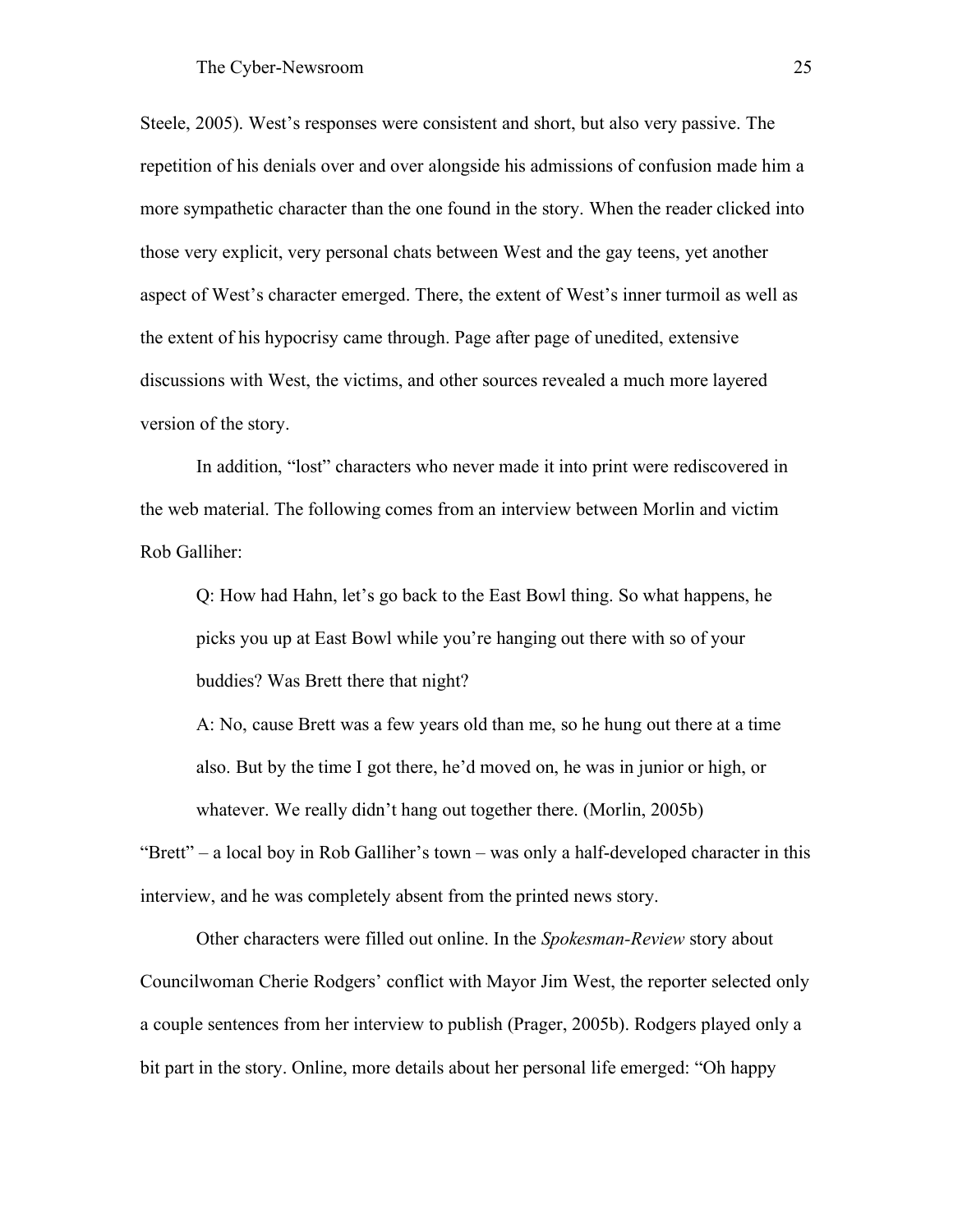Mothers' Day by the way," Prager said to Rodgers at the beginning of his interview with her. She replied, "oh! Thank you, thank you! You're the one who noticed!" (Morlin, 2005d). Her small talk with the reporter contributed a narrative dialogue to the web narrative. Because the reader could learn such details, the character of Rodgers became more sympathetic, more complex, and more real, but only in relation to the reporting process.

### *The journalists appeared in the text as characters*

*The Spokesman-Review* print reporters referred to the newspaper's role in Jim West's downfall in neutral, third-party terms, in which the newspaper was only an institutional source (Prager, 2006). Reporters did not appear in the stories except as the bylined authors. This held true even for stories that involved *The Spokesman-Review* as a news creator, such as "Stories the result of a 3-year investigation," written by Editor Steve Smith (2005a), and "West denies having online sex in office" (Prager, 2005b). In the latter, for example, West called *Spokesman-Review* editor Steve Smith at home with his denial, and it was that conversation that prompted the story. Yet, Smith's part as a news source was not acknowledged until the sixth paragraph of the printed text. The story was written in the third person, by a journalist other than Smith.

Online, the story became much more personal for the reporters, who became active participants in the narrative. Their institutional cloak loosened, and their personal lives, personalities, and personal opinions emerged. On the tapes, the reporters cajoled and engaged in small talk to get the source to talk more freely. The interviews included the voices of the reporters and/or the photographers, who often commented on the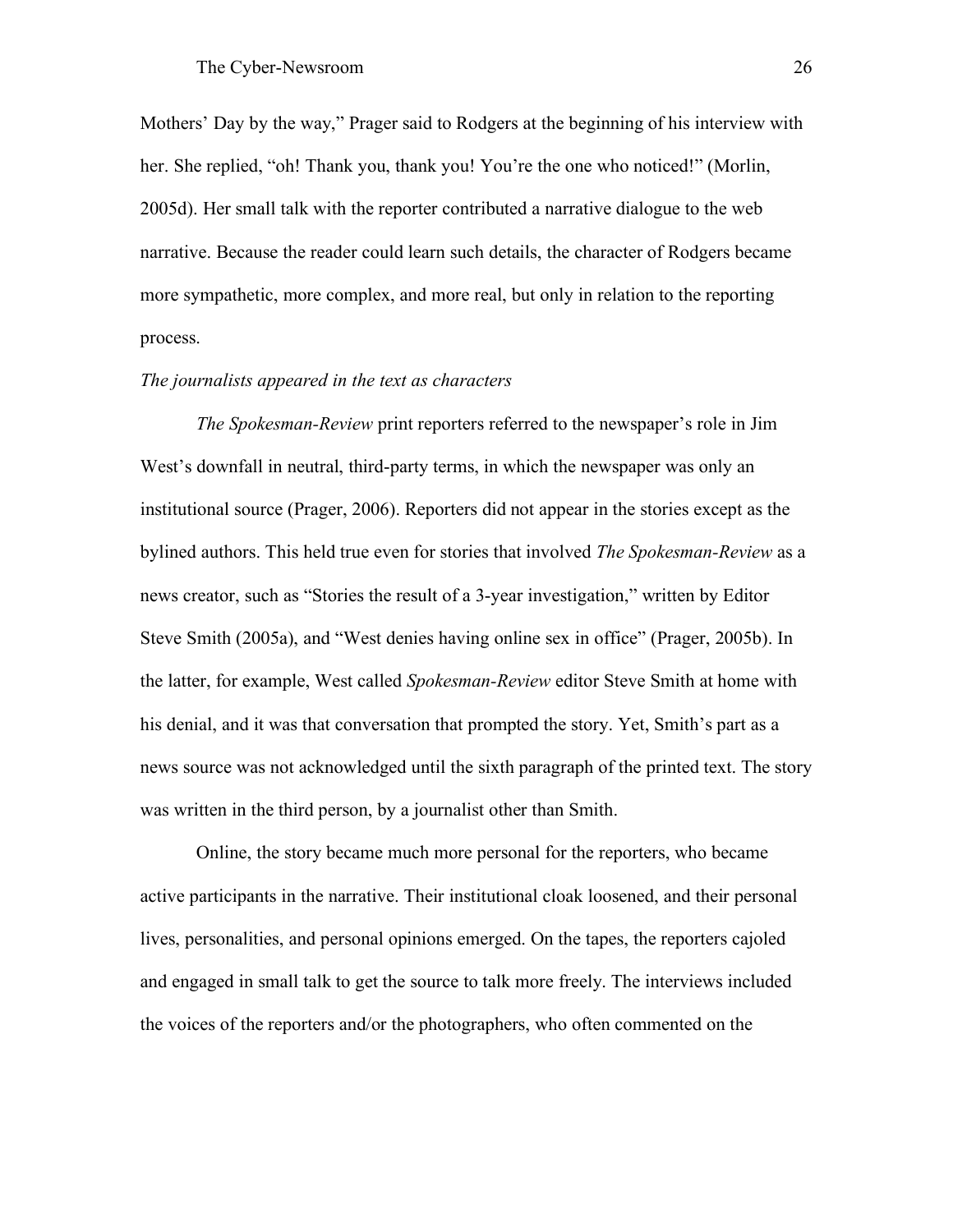ongoing news. For example, in an interview with Michael Grant, the photographer suggested West might commit suicide after the series ran (Morlin, 2005f).

Q (Reporter): You know we've gotten to others. But I don't know them all. We think if we publish this story we're going to hear from some others. We're open. (Spokesman-Review photographer) Brian Plonka: I am almost think when West sees this he's going to kill himself.

A (Victim): I hope so.

Q (Reporter): That would be your hope?

A: I hope he does. I hope he takes the same route that Hahn did. (Morlin, 2005b) The photographer's comment directed the flow of this particular conversation thread. This part of the exchange did not make it into the news story itself. It represented a departure from journalistic professional norms of objectivity.

In another example, the Spokesman-Review.com videographer taped Jim West's press conference after the FBI had declined to investigate him further. The camera panned the S-R reporters, who were frantically taking notes. Much of the press conference contained sparring between these two S-R reporters and West. Visitors could hear the annoyance in West's voice as he addressed S-R reporters Bill Morlin and Karen Dorn Steele: "You understand the word 'no,' Bill? They found no evidence," and later, West added, "That's not quite what they said, Karen, and you know that" ("News conference with Jim West responding to FBI investigation", 2005). In this clip, the animosity between journalist and source was vividly displayed. The reporters acted in the story as individuals. "Bill" and "Karen" became active characters. A portion of this exchange made it into the print story, but the personal attacks were no longer about the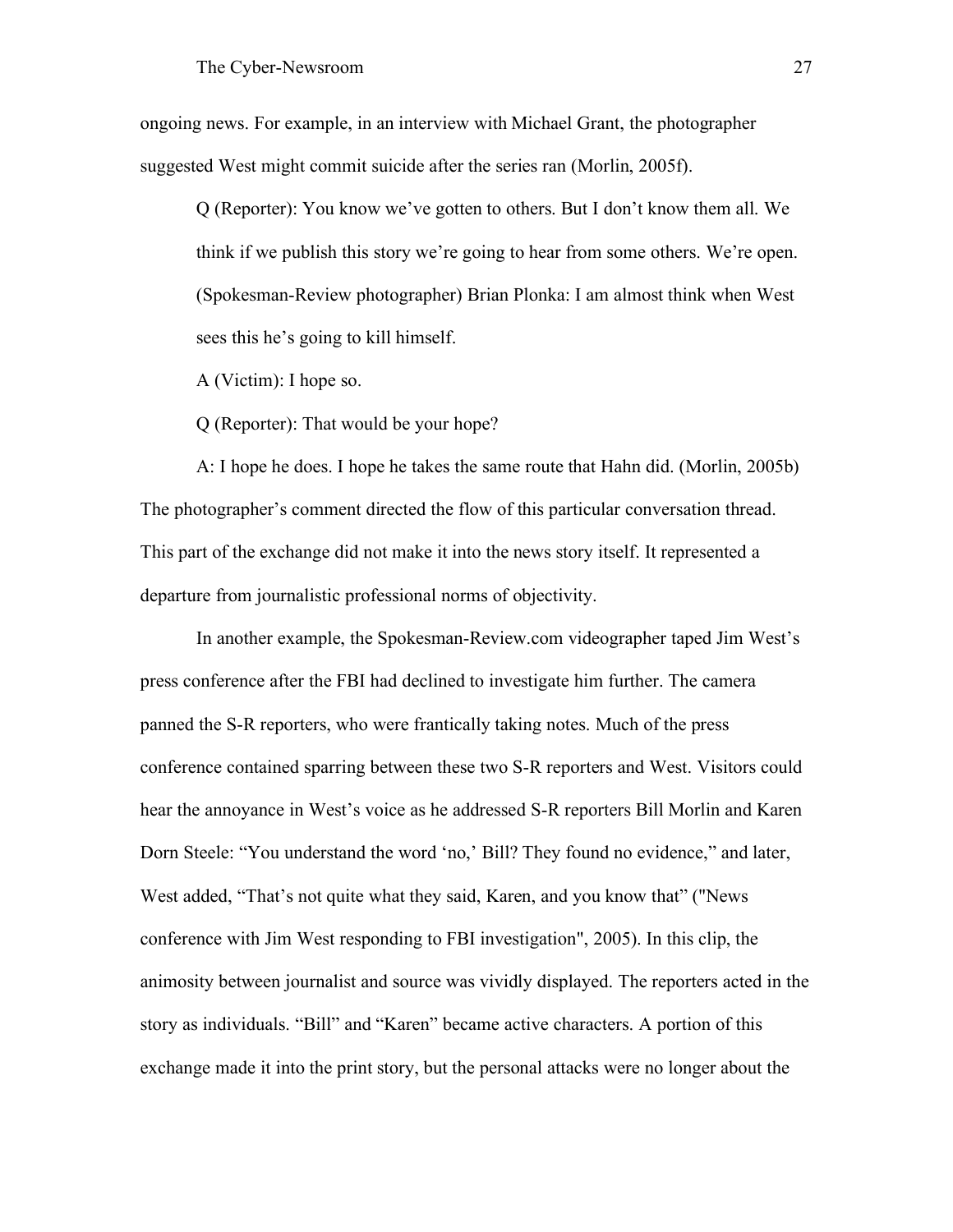reporters Bill or Karen. Instead, West was assailing a venerable institution, *The Spokesman-Review,* as in the news story corresponding to the video, "West says S-R created 'mob mentality' " (Prager, 2006).

Similarly, in his chats with readers, Smith talked about his children and how his decision to publish had as much to do with his obligations as a father as his duties as a journalist. Here is one of his responses to one reader in a May 9 chat, I'm a parent… If a public official hits on my 18-year-old son, I'm not going to be worried about his political affiliation" (Sands, 2005). In the course of redirecting reader criticism of the newspaper coverage to the West news, Smith inserted himself in the narrative.

In the newspaper story "West denies having online sex in office" (Prager, 2005b) mentioned at the beginning of this section, Smith's role was merely to facilitate the denial of West, who called Smith at home one Sunday morning. The following is an excerpt of what was posted to the website that afternoon:

Mayor West called my cell phone at 6:37 a.m. I called back at 6:38.

He was initially emotional, slightly choked up, but otherwise calm and soft-

spoken. "I didn't do it," was the first thing he said after introductions.

I asked him what he meant by that, what didn't he do? (Smith, 2005a)

Occasionally, Smith had made an interpretive notation in the notes:

"I don't know what to do. I just want to get through tomorrow." (Not a reference to suicide, but getting through the messiness of today's news and getting back into his office, at least that was my sense of what he meant.) (Smith, 2005a)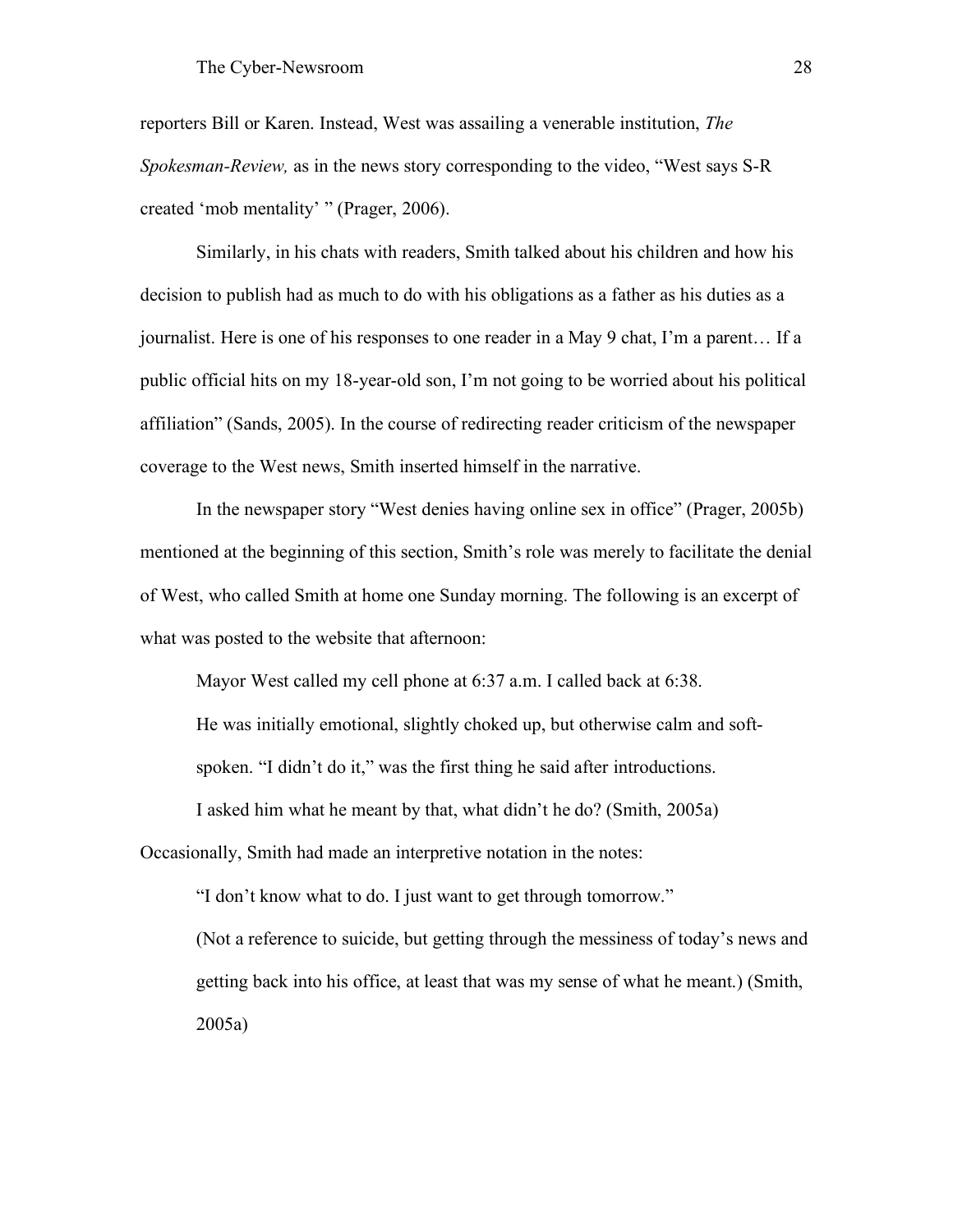The use of the first-person viewpoint and the format of the notes indicated that these were not meant to be viewed as a traditional news story. By reading this account, readers could verify what West said, or at least this was the illusion. (In fact, the reader only had Smith's typed version of that interview.) Smith was the main actor in this piece, which was told from his perspective. West was a secondary actor; his words were surrounded by quotation marks and the only insight for the reader must come from Smith. Again, this had the effect of shifting the focus of the news narrative from the trickster (West) to the individual journalist, or at least the newsgathering.

# *Readers become characters*

Audience members joined reporters as characters in the new narrative online. In the reader forums and chats with Smith, more than 500 people contributed to the news narrative online. They were identified with names such as "mike," "J.G.," "Grandma," and "In Brooklyn." Readers were introduced to new characters such as "Scott," who shared some of his most intimate details of his life as a gay man (Scott, 2005)

I know firsthand that coming to terms with being gay causes some very selfdestructive and hateful behavior. When I was in college, I lashed out against gays on campus and spouted the most hateful speech against other gays to cover up and deny the feelings I have for other men. It was a horrible way to live, and in that sense I feel sympathy for Mr. West. (Scott, 2005)

Readers conducted their own investigations and reported anew in the online spaces of both the forums and the blogs. The authors dissected both the news event and the coverage of Jim West in *The Spokesman-Review*: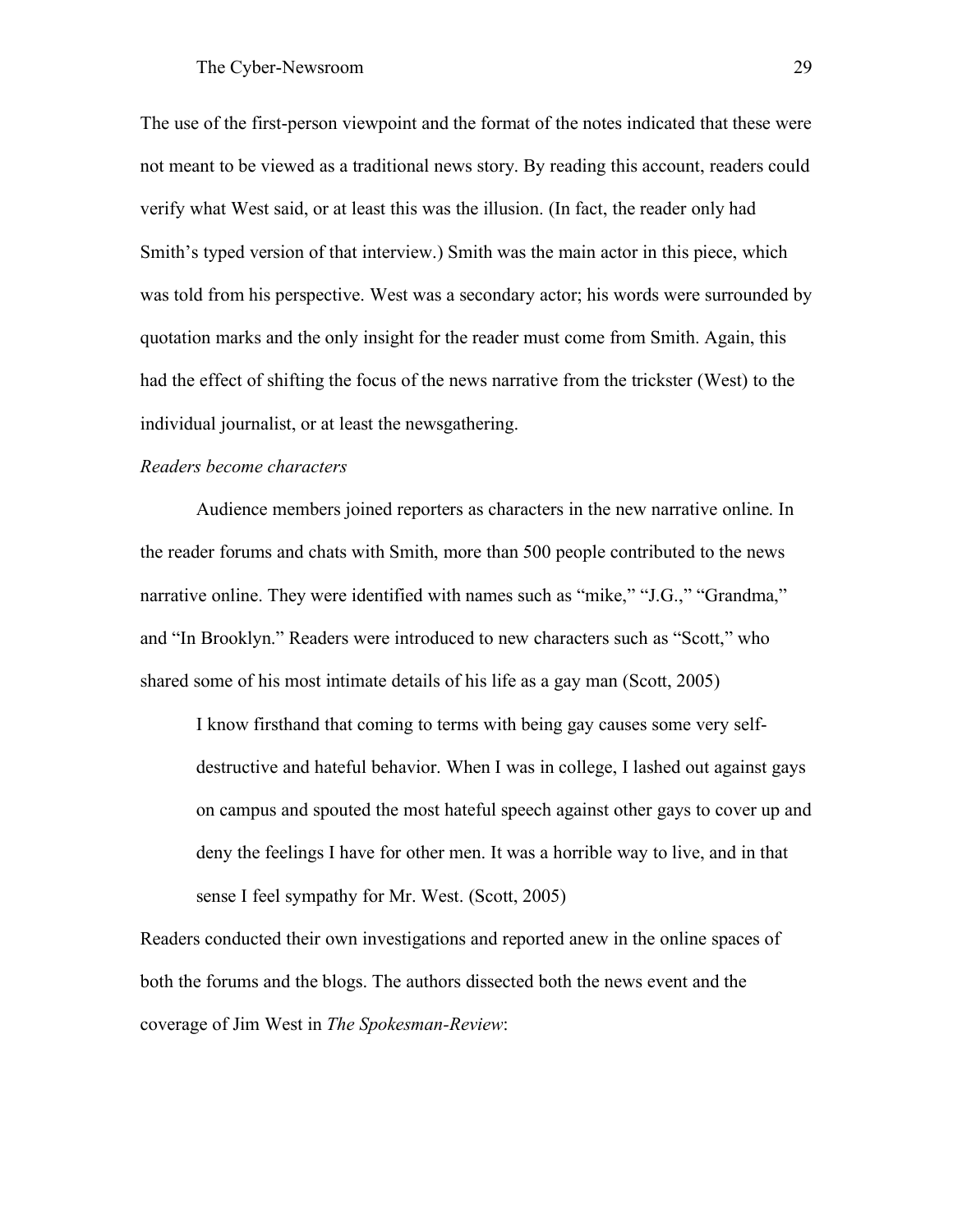The historical allegations do need further evidence and investigation to hang the guilty label on the Mayor…At one point the Mayor assures motobrook "don't worry, you'll get it" regarding a paid internship position in the Mayors office…The abuse of his office is what needs to be investigated to verify the allegations that West himself documented in his gay.com and AOL AIM conversations. (JRA, 2005)

This entry indicated the extent to which "JRA" had poured over the transcripts of the chats between West and Moto-Brock. "JRA" distinguished between what was legal and what was not. He quoted from the evidence available online. Here "JRA" wove his own web of facticity.

Similarly, in the blogs that were linked to the Spokesman-Review.com, citizens wrote for themselves, for other publications, and for businesses and organizations. The authors filled the blog space with clarifications and verifications about Jim West, gays, the recall vote, the media coverage, or virtually any topic/feeling/situation that the news article might intentionally or unintentionally have conveyed. The bloggers often reiterated the news, which they culled from various (usually unnamed) sources. For example, Theresa Allen provided a tick-tock timeline of the results of the recall vote as it unfolded in real-time December 2005 on her MSN-Spaces blog:

\*It is now 11:45 am. I turned on the television about 15 minutes ago. I haven't seen an update banner on the recall yet. Gads...soap operas are the pits, aren't they?

\*Noon. No count yet. According to the news, there will be no count numbers until 8:15 tonight…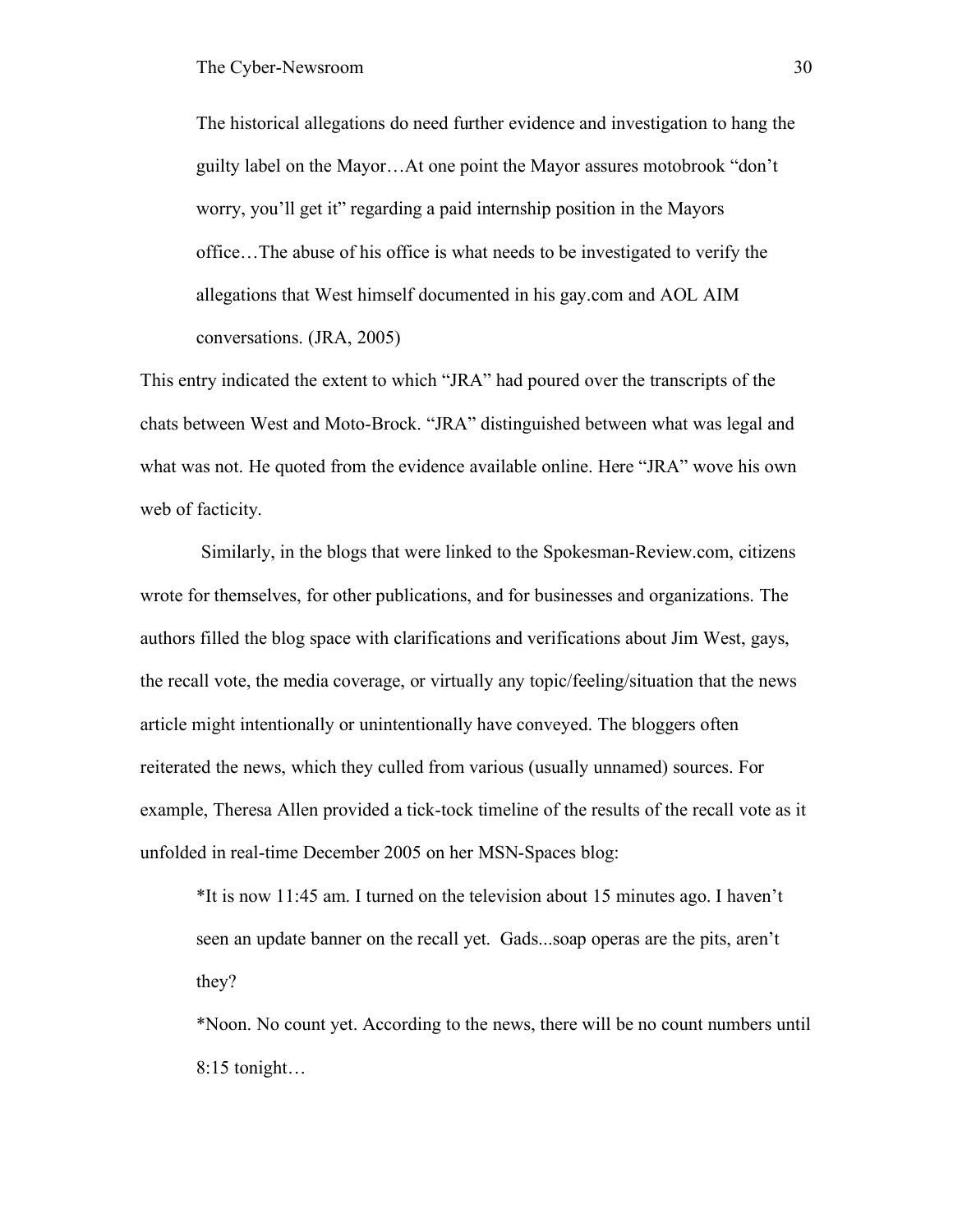\*7:15 pm. Still waiting. I've been checking my "hits" stats and I've gotten 97 hits since about 3 pm. I usually see a total of about 30 hits a day. Of those hits since 3 pm, something like 20 of them are "The Spokesman - Review/Technorati." Hahahaha...

\*8:15 pm. With a vote of 38,718 (65%) for and 20,681 (35%) against, Jim West has been recalled from office. His last day in office will be December 16, 2005. He will be replaced by Dennis Hession… (Allen, 2005)

Theresa Allen was not a reporter. The reader did not know her background or her occupation. Yet here she reported on the news narrative as if she were a part of the Fourth Estate. She checked the facts of the *Spokesman-Review* coverage, and updated the results of the news. Her mention of (and glee over) the "hits" coming from Spokesman-Review.com positioned her as a competitor, on the same level as the newspaper. With the real-time tick-tock structure, it was as if she were the journalist reporting to her readers the latest in the election. This method of writing gave the audience the impression that they were getting the very most up-to-date information available.

Both bloggers and readers on the site's forums "corrected" versions they read in other blogs or on other media publications. An excerpt from a Spokesman-Review.com reader comment follows as an example:

I have a few things to say about the SR's fast-and-loose approach to journalism.

By using a surrogate to post as an 18-year-old on the Internet, the SR has violated a sacred canon of journalism. (disgustedjournalist, 2005)

This snippet represents only a tiny piece of the entire comment. Here "disgustedjournalist" produced his or her own repair of the story, reminding the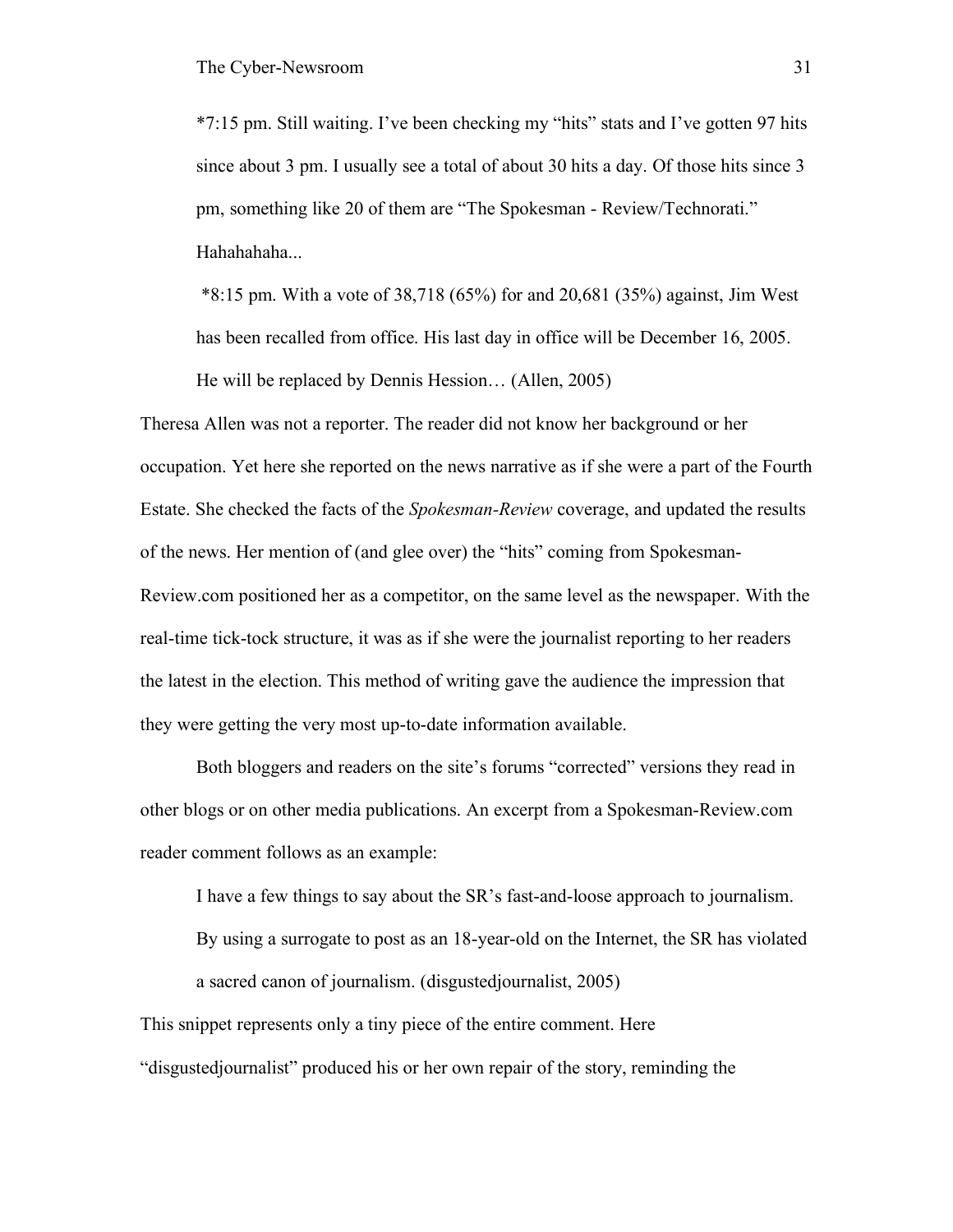*Spokesman-Review* of its traditional journalistic industry standards. He or she pointed out the flaws of the coverage and posted an alternate interpretation of the material that the newspaper had published.

# Discussion and Conclusion

*The Spokesman-Review* reporters followed the traditional news paradigm in their newspaper coverage of Jim West, and attempted to prove they had done so on their website. Online, the journalists posted the raw reportage in order to provide verification for their allegations in the newspaper. They used the online venue to "repair" the news in the tradition of Bennett et al. (1985). The chats, the blogs, the documents, the interview transcripts – all of these provided documentation for the original news reporting. In the web space, journalists dropped the institutional veneer, and invited readers to "see for themselves," to "experience" the news as reporters did (S. Smith, personal communication, 2006). Surely readers would not come to a different conclusion than what ran in the newspapers. If they did, editors and reporters could "fix" their mistaken impression in a blog or a forum. *Spokesman-Review* Editor Steven Smith held chats with readers about how and why the newspaper conducted its investigation into Spokane Mayor Jim West's alleged pedophilia (Pitts, 2005; Sands, 2005). To each criticism expressed in a chat, Smith "repaired" the wayward impression by defending the newspaper's actions. He detailed his thought process in a way that might resonate with readers – by relating his personal experience (Pitts, 2005). In constantly referring back to the journalism and the newspaper, Smith was branding the work as traditional journalism. "Our Sunday story covered this ground," Smith patiently responded to one question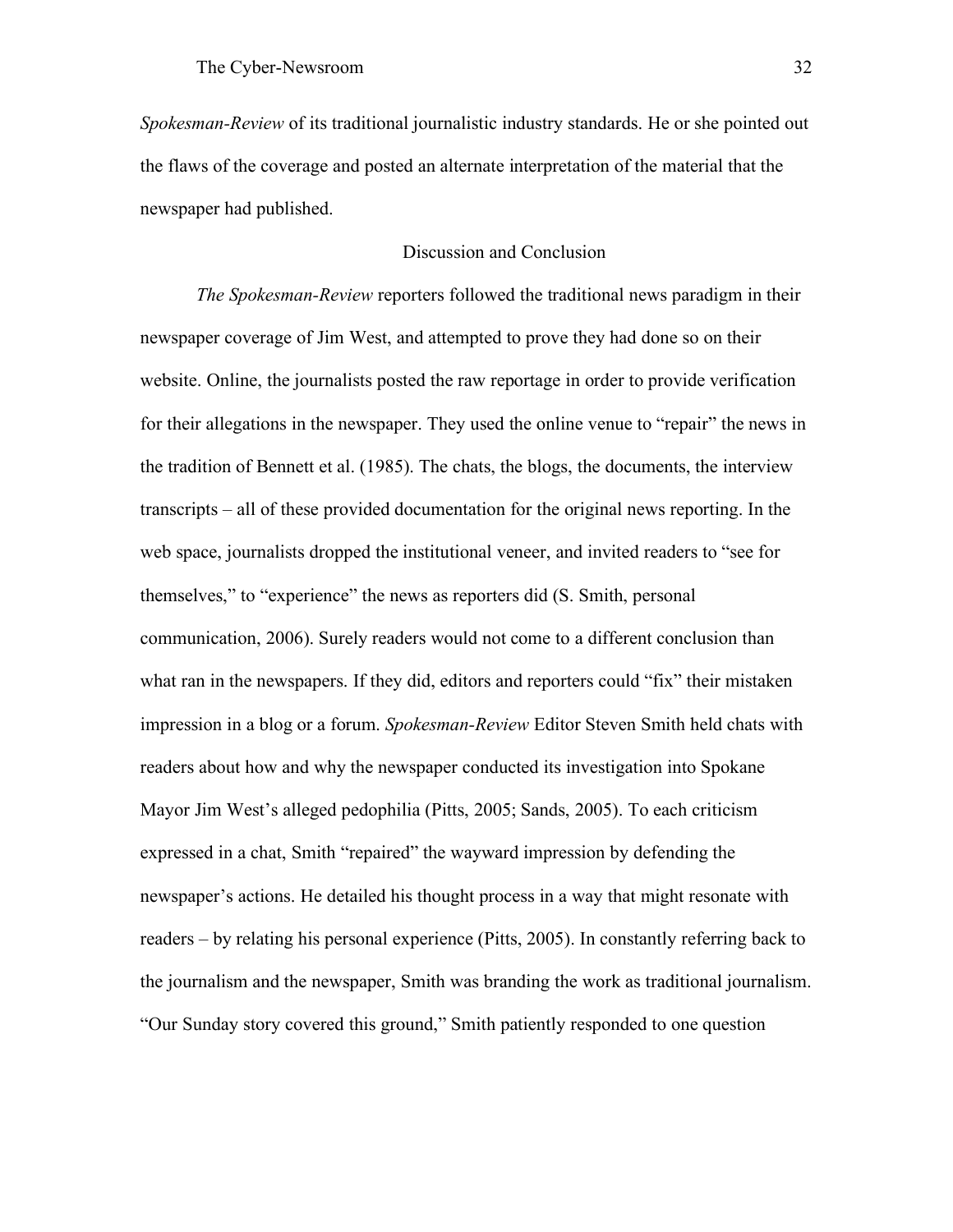(Pitts, 2005); in another chat, he said: "Besides, this story shouldn't be about us. It is about Mayor West and that's where the focus ought to be" (Sands, 2005).

In doing this, Smith and the reporters changed the news narrative of Jim West in spite of themselves. These findings suggested that the story of the "embattled" mayor, a mythic tale about a "trickster" with dubious motivations, transformed into a chronicle of newsgathering in which old facts were reordered and new facts emerged.

FACTICTY PRINT WEB

| What  | Trickster myth                | Back-story of journalism                            |
|-------|-------------------------------|-----------------------------------------------------|
| Why   | West's confusion, malevolence | Newsgathering verification                          |
| Where | News events                   | Newsgathering process                               |
| When  | Past                          | Granulated                                          |
| Who   | Archetypes                    | Complex characters,<br>including reporters, readers |

A journalism of verification (perhaps approaching what Kovach and Rosenstiel, 2001, had in mind) offered a more granulated accounting with complex characters and shifting settings/chronologies.

In this case study, readers interacted with journalists, the news content, and other readers and so took part in forming the ultimate news narrative online. In a way, readers practiced their own version of news repair in that the web technology gave them the opportunity to control information on the virtual pages of these newspapers. Online, if readers took issue with the coverage, they had the newspaper's own space to criticize the journalism. They could follow up their criticisms of the news coverage with original reporting. Like reporters, readers utilized quotation marks and hyperlinks to source the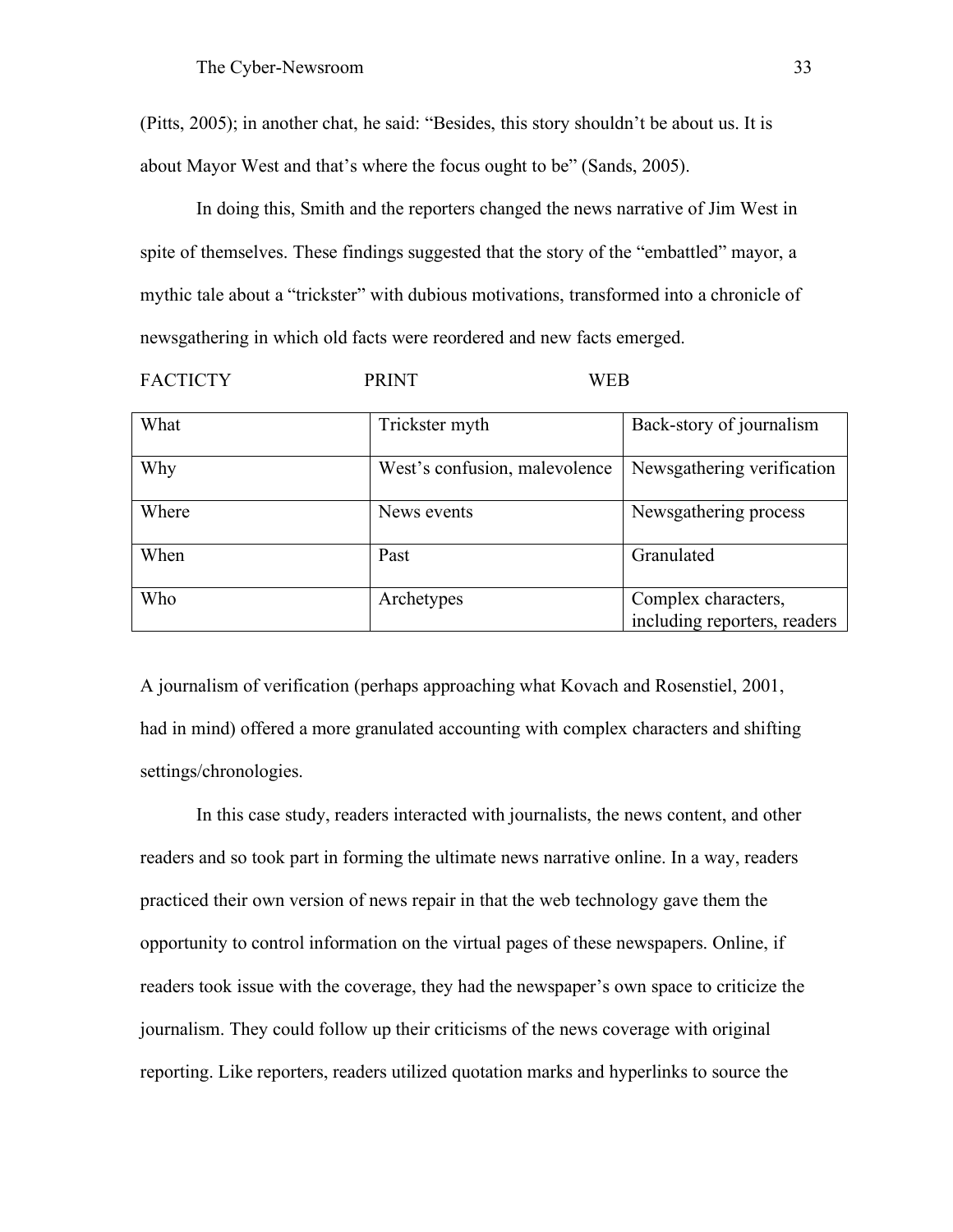material. Like reporters, they presented the evidence and then made an evaluation based on that information. In this space, readers could literally help determine those 5Ws.

This sharing of information production changed the dynamics of the journalism, resulting in a re-negotiation of the news paradigm within cyberspace. In a sense, *The Spokesman-Review* created a second-order newsroom on its website. The following figure illustrates this "cyber-newsroom," at least as it pertains to this specific case study of *The Spokesman-Review:*



Cyber-Newsroom: The news event, its shapers, reporters, and audiences come together in cyberspace. Within this space, news as first gathered by journalists is negotiated by individual sources, reporters, and citizens, who then add to the reporting. The result influences subsequent news events and their coverage. This process transforms the look of the ultimate news narrative.

The press still operated the "first-order," physical, or main newsroom in which the Jim West facts were ordered into comprehensive stories. But online, the publication offered a new space of verification. This realm represented a sub-layer of active newsgathering, production, and consumption. Within this space, the public of the edited journalism merged with the private, unedited back-story of the news as well as of sources, journalists, and audience members. The interactions with the extra material resulted in the formation of a new narrative, one that emphasized the journalism rather than the news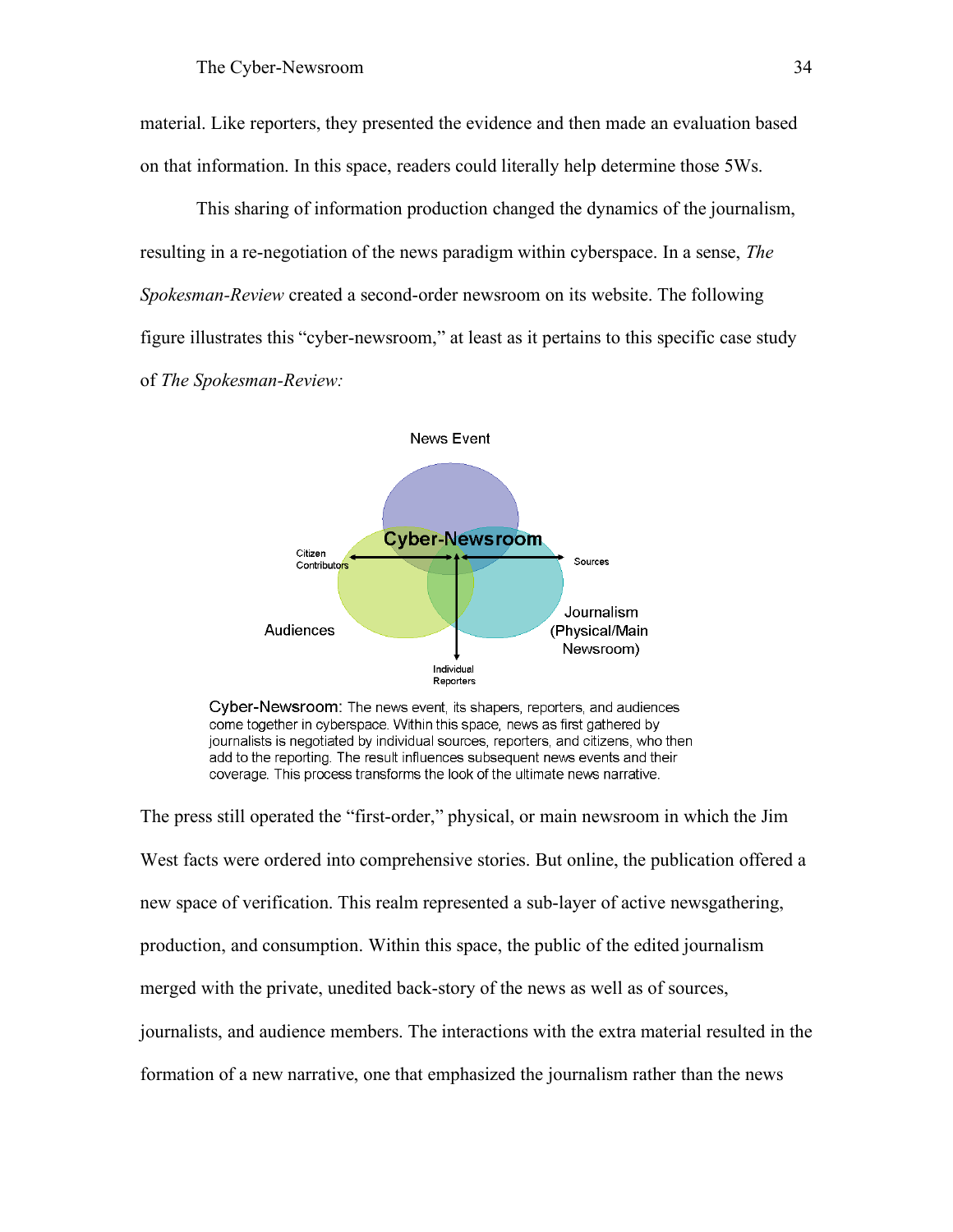story. It's hard to say what a new newsroom layer might mean for "reality" and "truth," but certainly this evidence indicated that a new negotiating process over news production, the news narrative, and ultimately news meaning seems to be forming online, at least in some newsroom projects.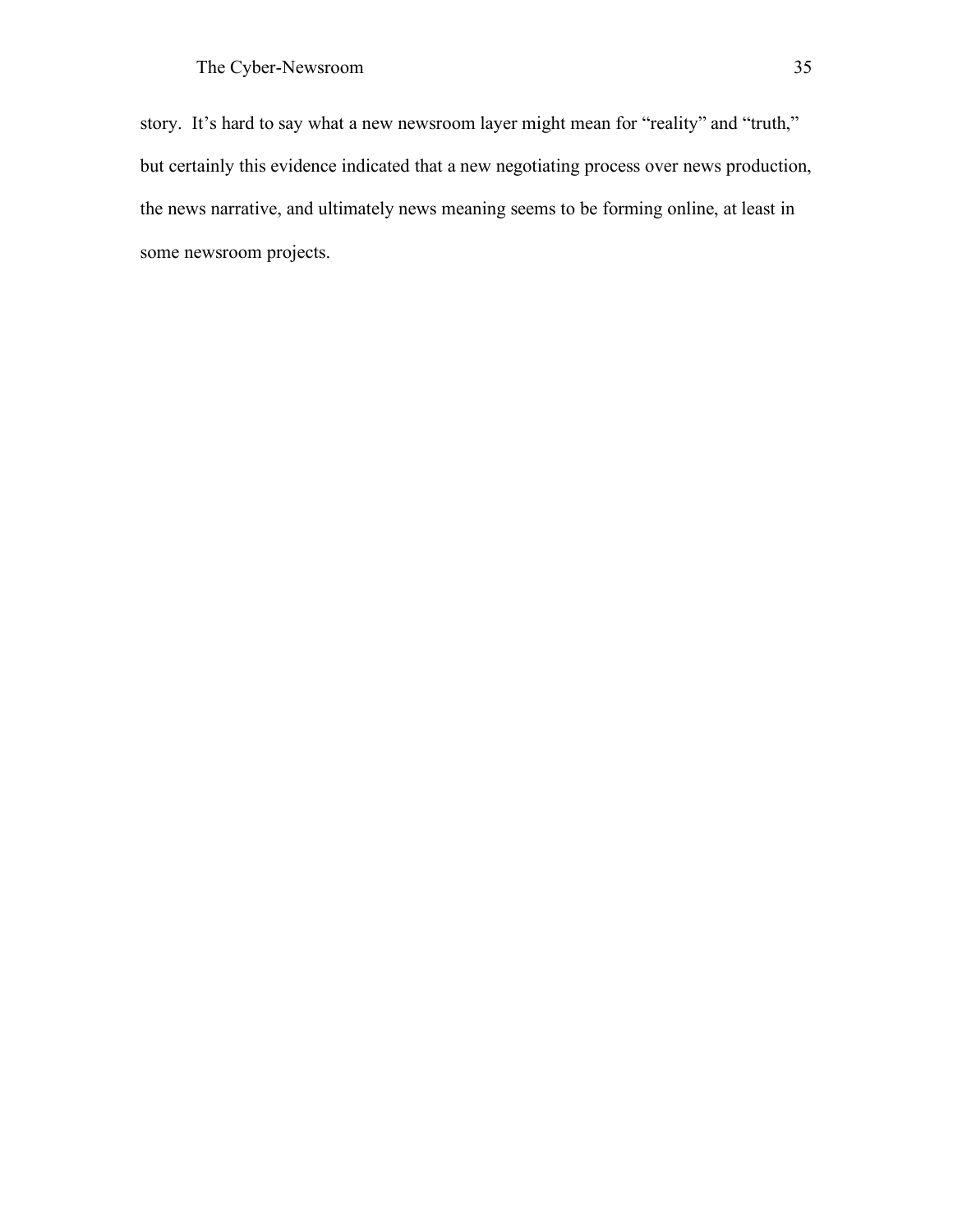### References

Allen, T. (2005, December 6). The Puget Sound Papers. [Blog]. Retrieved June 1, 2005, from

http://spaces.msn.com/pugetsoundpapers/blog/cns!ED13ADE2562DBAEB!1470. entry?\_c=BlogPart

- Altschull, J. H. (1984). *Agents of power: The role of the news media in human affairs.* New York: Longman.
- Associated Press. (2005, May 6). State Sen. Lisa Brown, D-Spokane, shown with former Sen. Jim West at a 1993 press conference in Olympia. [Photo]. *The Spokesman-Review*, p. 14.
- Bagdikian, B. H. (1983/2004). *The media monopoly.* Boston: Beacon Press.
- Barnhurst, K. G., & Nerone, J. (2001). *The form of news, a history.* New York: Guilford.
- Bennett, L., Gressett, L. A., & Haltom, W. (1985). Repairing the news: A case study of the news paradigm. *Journal of Communication, 35(2),* 50-68.
- Bird, E., & Dardenne, R. W. (1988). Myth, Chronicle and Story. In J. W. Carey (Ed.), *Media, myths and narratives: Television and the press* (pp. 67-86). London: Sage Publications, Inc.
- Bruns, A. (2005). *Gatewatching: Collaborative online news production.* New York: Peter Lang.
- Camden, J. (2005, June 20). Shannon Sullivan is that someone: Single mom spearheading Mayor West recall against long odds. *The Spokesman-Review,* p. 1.

Carey, J. (1989/1992). *Communication as culture.* New York: Routledge.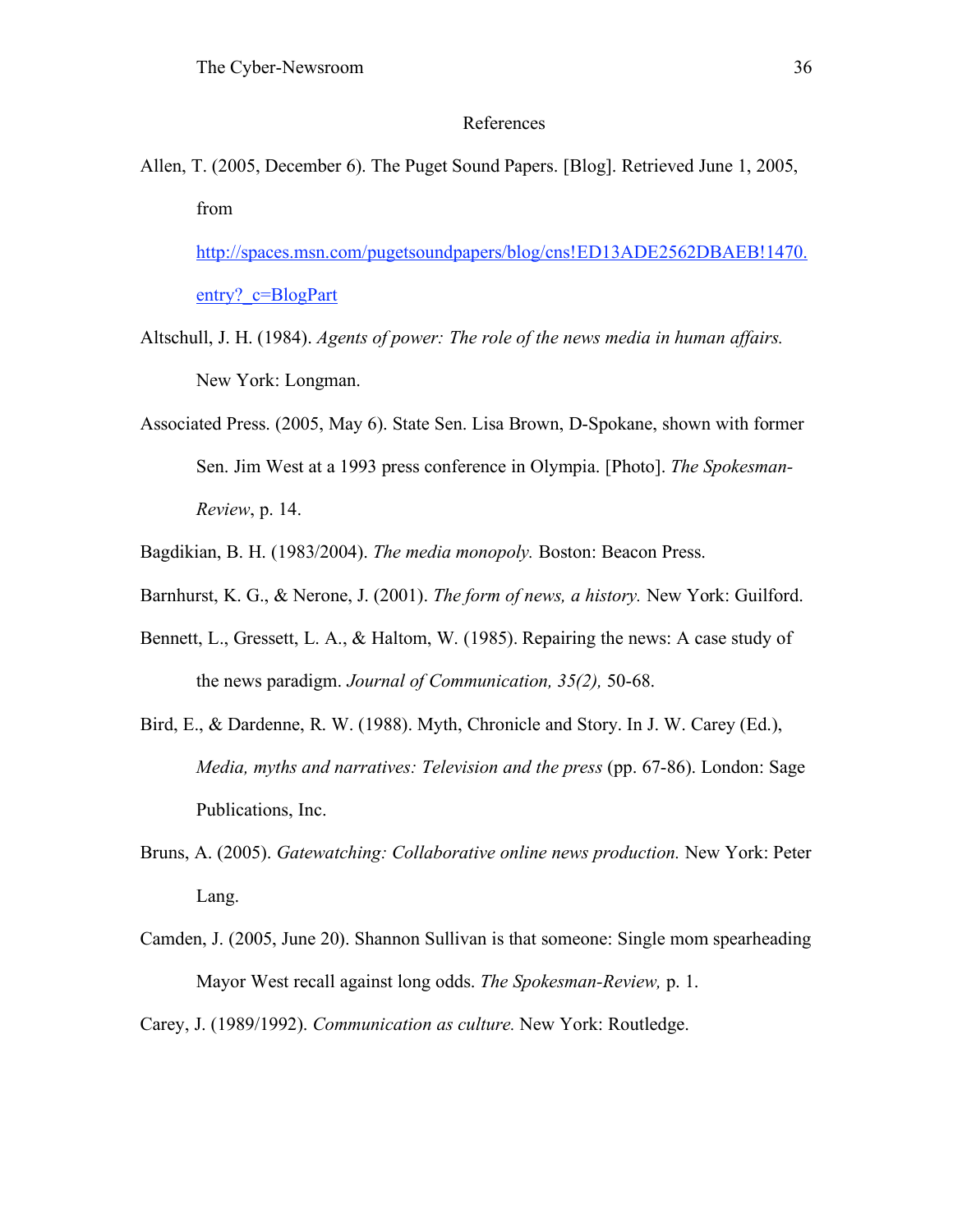- Carey, J. (1987). Why and how? The dark continent of American journalism. In R. K. Manoff & M. Schudson (Eds.) *Reading the news* (pp.146-196)*.* New York: Pantheon Books.
- Cater, D. (1959). *The Fourth Branch of Government.* Boston: Houghton Mifflin Company.
- Cohen, B. C. (1963). *The press and foreign policy.* Princeton, NJ: Princeton University Press.
- Cohen, E. L. (2002). Online journalism as market-driven journalism. *Journal of Broadcasting and Electronic Media, 46(4)*, 532-546.
- Conklin, J. (2005, May 8). Spokane Mayor Jim West walks at Esmeralda Golf Course. [Photo]. *The Spokesman-Review*, p. 1.
- Cook, T. (1998). *Governing with the News: The news media as a political institution.* Chicago: University of Chicago.
- Deuze, M. (2003). The web and its journalisms: Considering the consequences of different types of news media online. *New Media & Society, 5(2)*, 203-230.
- disgustedjournalist. (2005, May 5). [Blog]. Retrieved August 25, 2006, from http://www.spokesmanreview.com/jimwest/response.asp
- Entman, R. (1994). Framing: Toward a clarification of a fractured paradigm. In Levy & Gurevitch (Ed.), *Defining Media Studies: Reflections on the future of the field* (pp. 293-300). London: Oxford.
- Fallows, J. (1996). *Breaking the news: How the media undermine American democracy.* New York: Pantheon Books.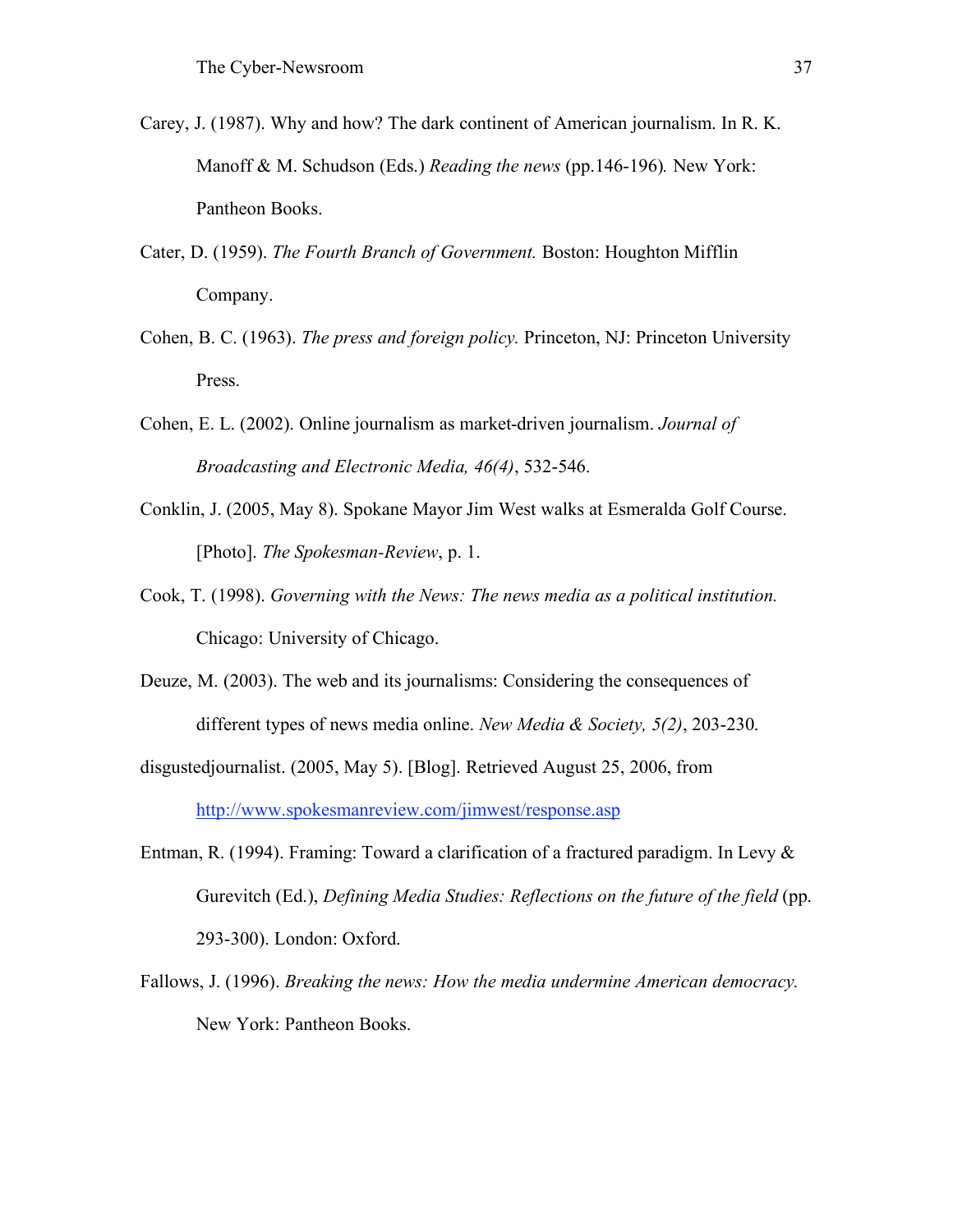- Fishman, M. (1982/1997). News and nonevents. In D. Berkowitz (Ed.), S*ocial meaning of news: A text-reader* (pp. 210-229). London: Sage Publications.
- Gans, H. J. (1979). *Deciding what's news: A study of CBS Evening News, NBC Nightly News, Newsweek and Time.* New York: Vintage Books.

Goffman, E. (1974). *Frame Analysis.* Philadelphia: University of Pennsylvania Press.

- Golding, P. (2000). *Worldwide wedge: Division and contradiction in the global information infrastructure.* In M. Thornham (Ed.), Media Studies: A Reader. New York: NYU Press.
- Hallin, D.C. (1987). Where? Cartography, Community and the Cold War. In R. K. Manoff & M. Schudson (Eds.), *Reading the news* (pp. 109-145). New York: Pantheon Books.
- Jamieson, K. H., & Waldman, P. (2003). *The Press Effect: Politicians, Journalists, and the stories that Shape the Political World.* Oxford: Oxford University Press.
- JRA. (2005, May 6). Spokesman-Review.com. Retrieved June 27, 2006, from http://www.spokesmanreview.com/jimwest/response.asp
- Kitch, C. & Hume, J. (2007, in press). *Journalism in a Culture of Grief.* New York and London: Routledge.
- Kovach, B., & Rosenstiel, T. (2001). *The elements of journalism.* New York: Three Rivers Press.
- de Leon, V. (2005, May 8). Sex abusers often target most vulnerable, experts say. *The Spokesman-Review*, p. 8.
- Lippmann, W. (1922). The world outside and the pictures in our heads. In *Public Opinion*  (pp. 1-22). New York: Harcourt Brace.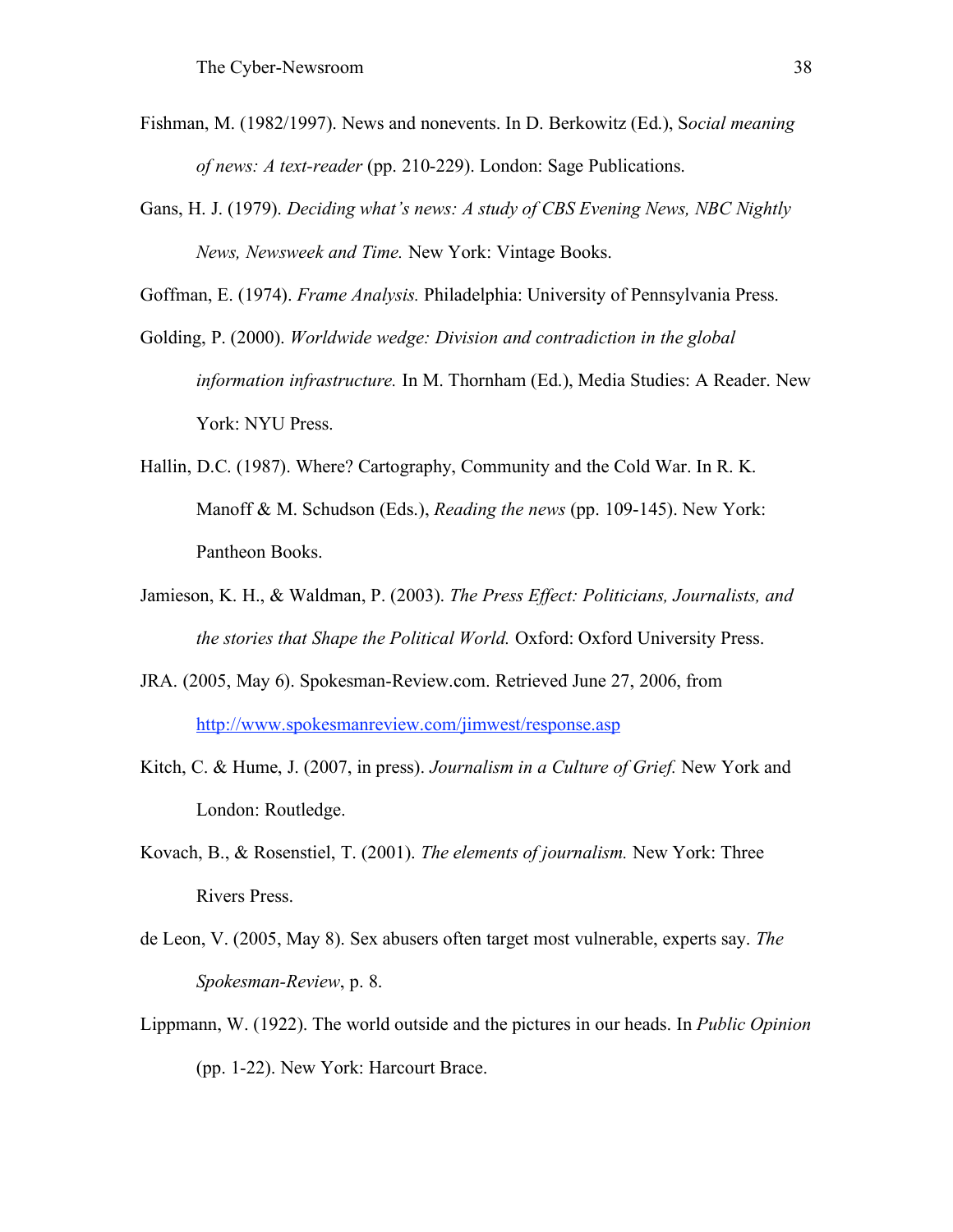- Lule, J. (2001). *Daily news, eternal stories: The mythological role of journalism.* New York: Guilford Press.
- Manoff, R. K., & Schudson, M. (Eds.). (1987). *Reading the news.* New York: Pantheon Books.
- Matheson, D. (2004). Weblogs and the epistemology of the news. *New Media & Society,* 6(4), 443-468.
- McCoy, M. E. (2001). Dark alliance: news repair and institutional authority in the age of the Internet. *Journal of Communication,* 51(1), 164-193.
- McManus, J. H. (1994). *Market-driven journalism: Let the citizen beware.* London: Sage Publications.

Mindich, D. (1998). *Just the facts.* New York: New York University Press.

- Molotch, H., & Lester, M. (1974/1997). News as purposive behavior. In D. Berkowitz (Ed.), *Social meaning of news: A text-reader* (pp. 193-209). London: Sage Publications.
- Morlin, B. (2005a, May 5). West tied to sex abuse in the 70s, using the office to lure young men: Allegations shadow politician throughout his career. *The Spokesman-Review*, p. 1.
- Morlin, B. (2005b). Audio: An interview with Rob Galliher [Audio]: Spokesmanreview.com. Retrieved January 23, 2006 from http://www.spokesmanreview.com/jimwest/.
- Morlin, B. (2005c). Audio: Comments from Marlene Feist, city public affairs officer [Audio]: Spokesman-Review.com. Retrieved January 23, 2006 from http://www.spokesmanreview.com/jimwest/.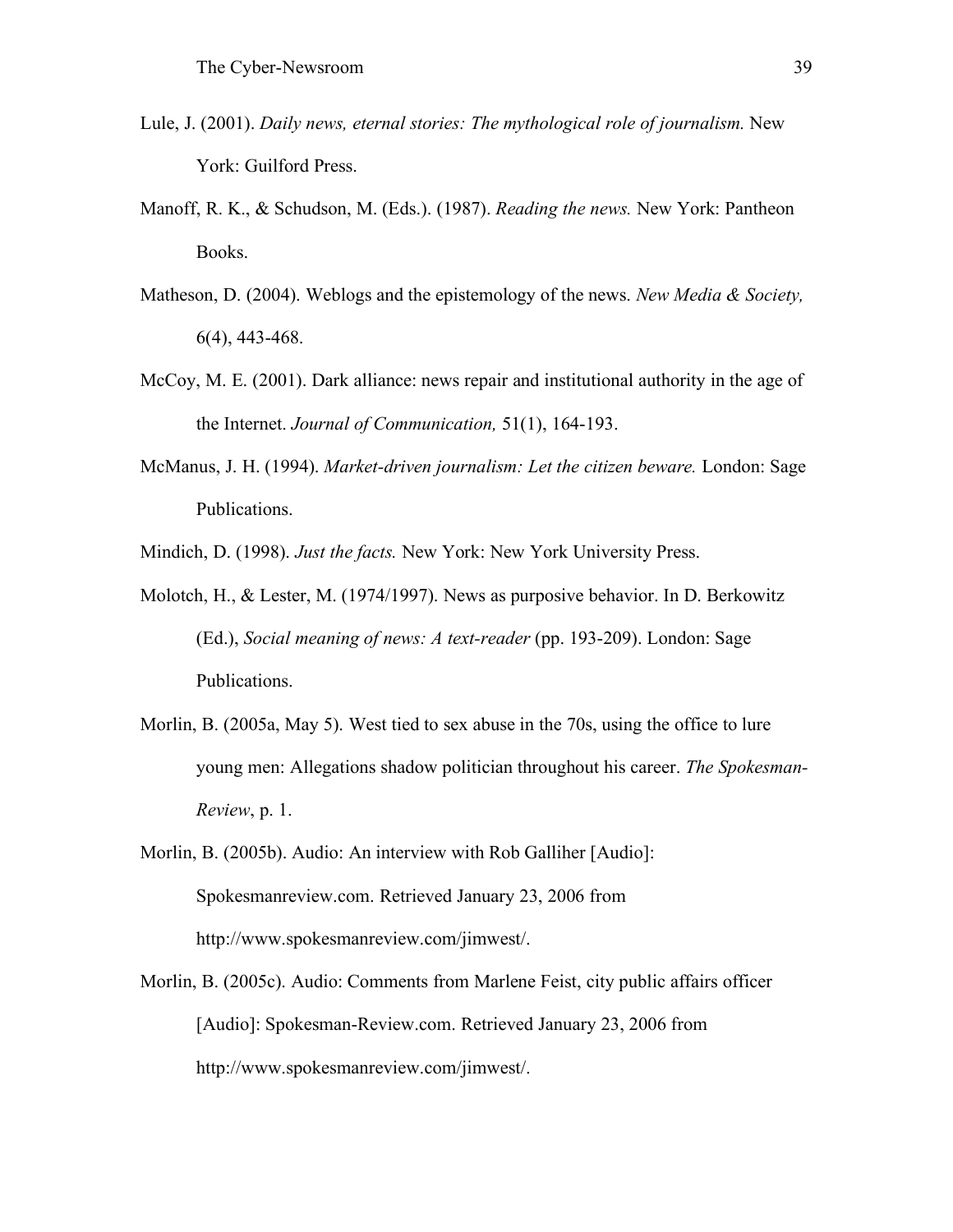- Morlin, B. (2005d). Audio: Councilwoman Cherie Rodgers stands by account (Part 1) [Audio]: Spokesman-Review.com. Retrieved January 23, 2006 from http://www.spokesmanreview.com/jimwest/.
- Morlin, B. (2005e). Audio: Reaction from Councilman Joe Shogan [Audio]: Spokesman-Review.com. Retrieved January 23, 2006 from http://www.spokesmanreview.com/jimwest/.
- Morlin, B. (2005f, May 18). Interview with Michael Grant Jr. [Transcript]: The Spokesman-Review.com. Retrieved January 23, 2006 from http://www.spokesmanreview.com/jimwest/.
- Morlin, B. (2005g, May 5). Online relationships: Mayor West offered perks, internship to expert posing as 18-year-old during web chats. *The Spokesman-Review*, p. A4.
- Morlin, B. (2005h, November 18). Photos public, yet private: 'Adult' pictures on West's computer kept secret for fear of 'outing' subjects. *The Spokesman-Review*, p. 1.
- Morlin, B. (2005i, May 9). West denies sex act in City Hall. *The Spokesman-Review,* p. 1.
- Morlin, B. (2005j, December 3). West spent hours online at Gay.com. *The Spokesman-Review*, p. 1.
- Morlin, B., & Rodkey, C. (2005, October 15). West accessed sex sites on trips: Records show mayor looked for men when in cities on business. *The Spokesman-Review*, p. 1.
- Morlin, B., & Steele, K. D. (2005). Audio: Interview with Jim West: Spokesman Review.com. Retrieved January 23, 2006 from http://www.spokesmanreview.com/jimwest/.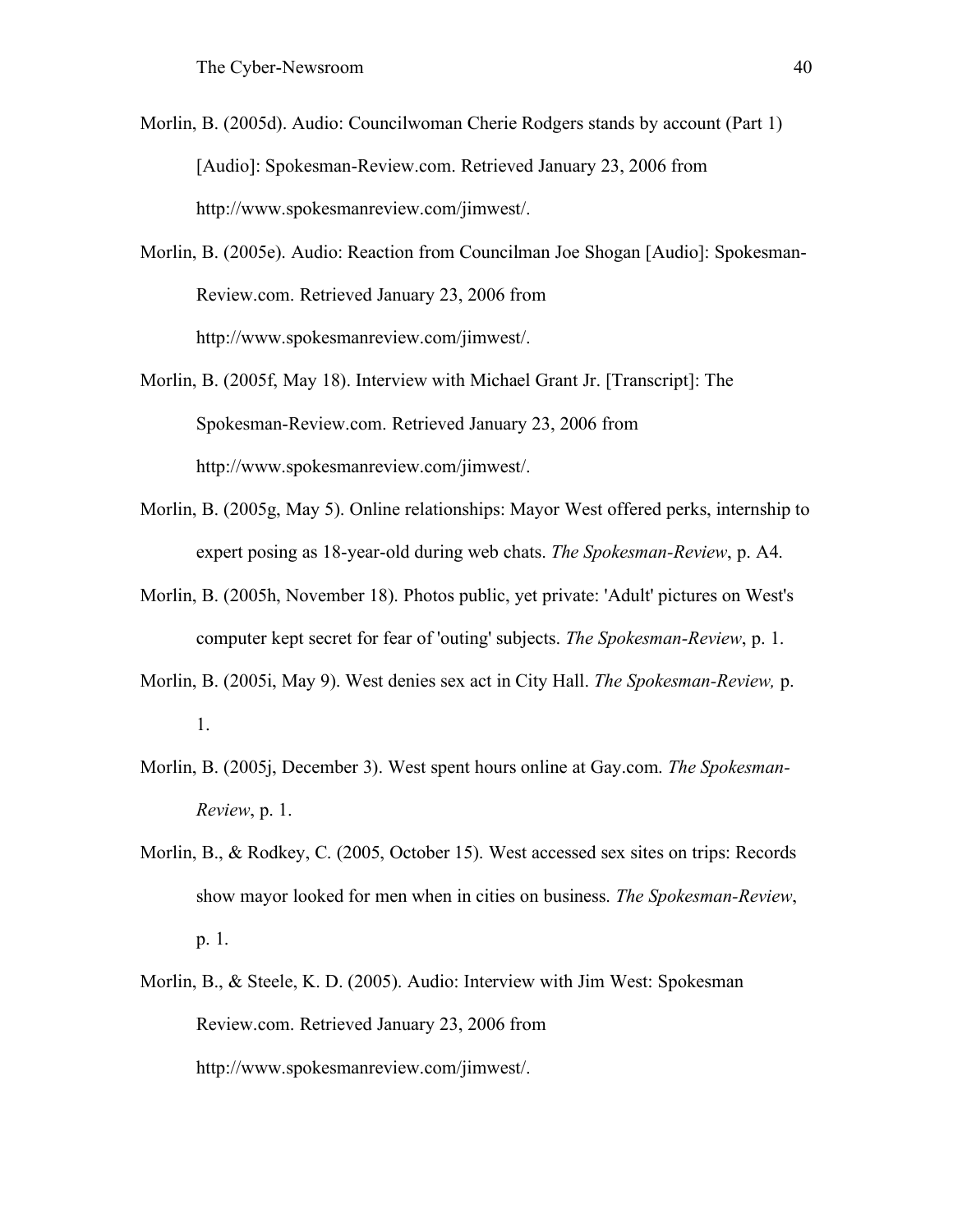- Motobrock34, & jmselton. (2005a). Online chat: 3/9/05. Retrieved August 20, 2006, from http://www.spokesmanreview.com/jimwest/story.asp?id=030905\_chat
- Motobrock34, & jmselton. (2005b, March 19). Online chat: 3/19/05. Retrieved December 16, 2006, from

http://www.spokesmanreview.com/jimwest/story.asp?id=031905\_chat

- Mulvany, C. (2005a). S-R.com video: West addresses City Council. Retrieved January 23, 2006 from Retrieved January 23, 2006 from http://www.spokesmanreview.com/jimwest/.
- Mulvany, C. (2005b, May 5). Sixth legislative district candidates Sen. Jim West and Laurie Dolan greet each other after a Rotary Club debate in October 2002 [Photo]. *The Spokesman-Review*, p. 6.
- Mulvany, C. (2005). Video: Woman submits challenge of recall [Video]: The Spokesman-Review.com. Retrieved January 23, 2006 from http://www.spokesmanreview.com/jimwest/.
- Newhagen, J. E., & Levy, M. R. (1998). The future of journalism in a distributed communication architecture. In D. L. Borden & K. Harvey (Eds.), *The Electronic Grapevine: Rumor, Reputation and Reporting in the New On-Line Environment* (pp. 9-22). London: Lawrence Erlbaum Associates.
- News conference with Jim West responding to FBI investigation. (2005). [Video]: The Spokesman-Review.com. Retrieved January 23, 2006 from http://www.spokesmanreview.com/jimwest/.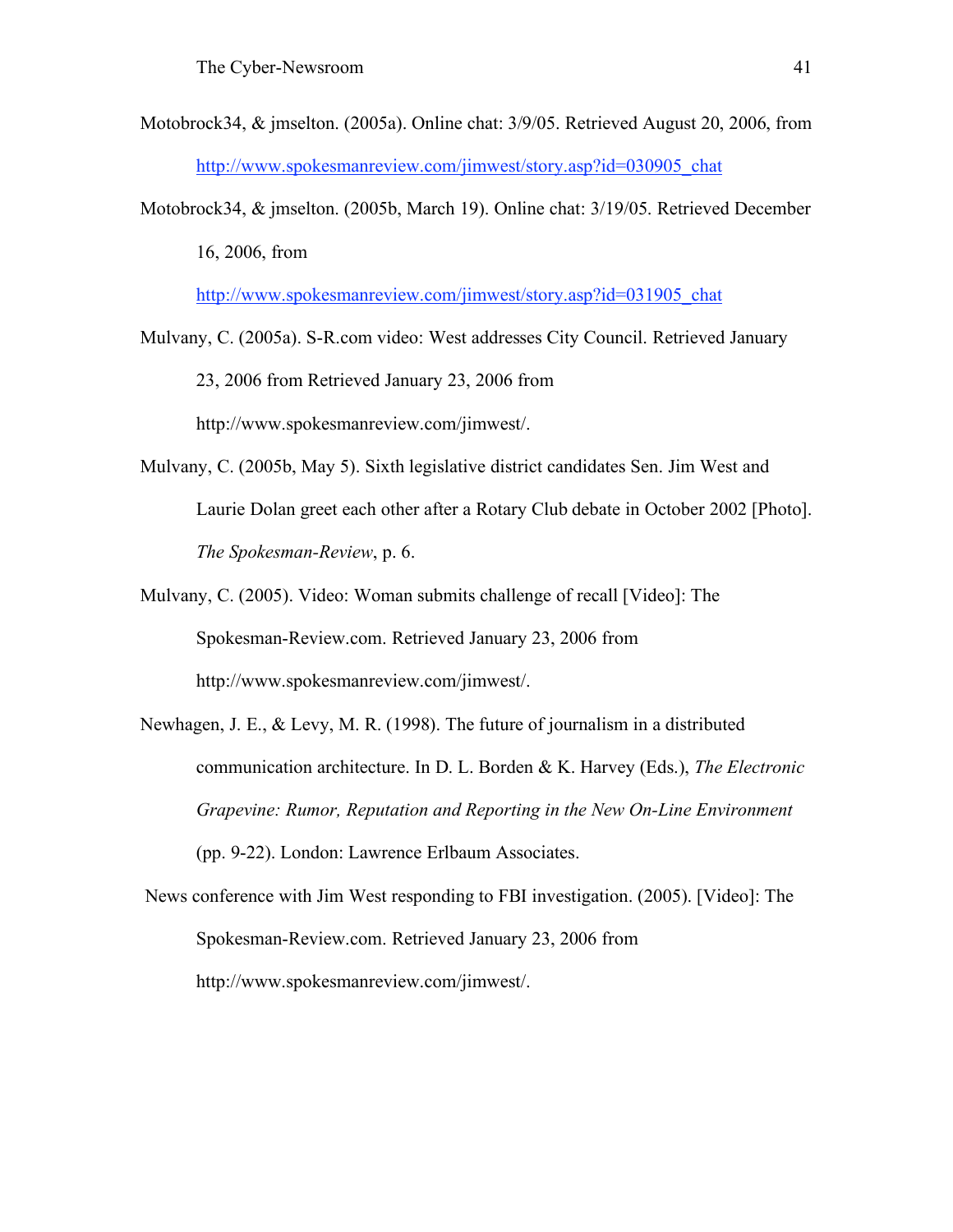- Pitts, R. (2005). Spokesman-Review Editor Steven A. Smith addressed your questions about our series of stories on the mayor. The Spokesman-Review.com. Retrieved January 23, 2006 from http://www.spokesmanreview.com/jimwest/.
- Plonka, B. (2005a, May 5). November 2003: Mayor-elect Jim West is congratulated by his friend Diana Wilhite, now Spokane Valley mayor, after delivering his victory speech at the Davenport Hotel in downtown Spokane. [Photo]. *The Spokesman-Review*, p. 7.
- Plonka, B. (2005b, May 7). Spokane Mayor Jim West is back in the public eye. [Photo]. *The Spokesman-Review*, p. 1.
- Plonka, B. (2005c, May 10). Spokane Mayor Jim West waits to tell the City Council on Monday. [Photo]. *The Spokesman-Review*, p. 1.
- Plonka, B. (2005d, May 6). Spokane Mayor Jim West walks from his office to a podium. [Photo]. *The Spokesman-Review*, p. 1.
- Postman, N. (1985). *Amusing ourselves to death: Public discourse in the age of show business.* New York: Penguin Books.
- Prager, M. (2005a, May 12). City urges state, fed inquiries into West. *The Spokesman-Review*, p. 1.
- Prager, M. (2005b, May 5). West denies having online sex in office. *The Spokesman-Review*, p. 1.
- Prager, M. (2005, May 6). West sorry but staying. *The Spokesman-Review*, p. A1.
- Prager, M. (2006, February 17). West says S-R created 'mob mentality'. *The Spokesman-Review*, p. 1.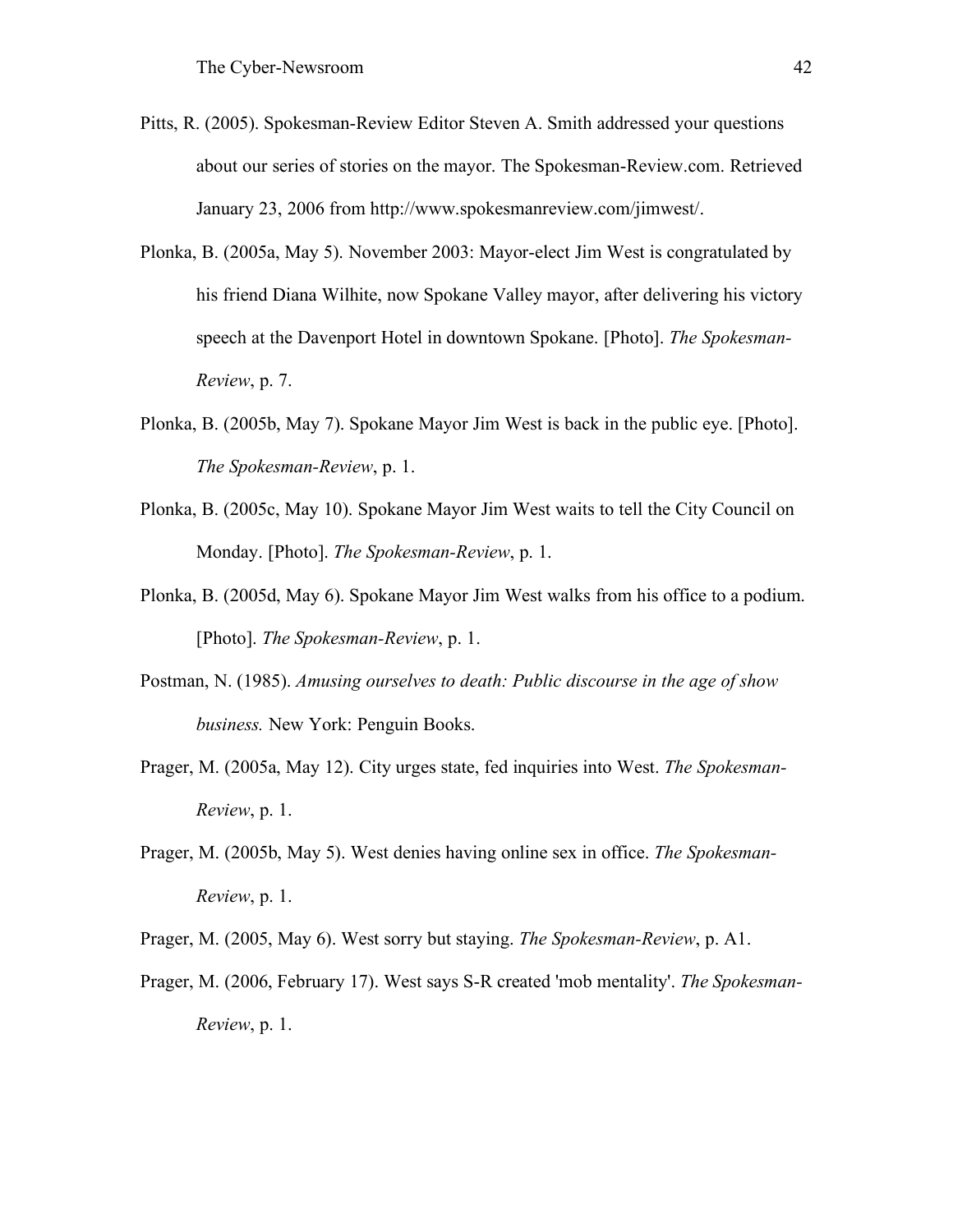- Prager, M., & Morlin, B. (2005, July 3). A savvy West turns to the cameras: Mayor tries to seize offensive in the fight of his political life. *The Spokesman-Review*, p. 1.
- Prager, M., & Steele, K. D. (2005, May 10). Mayor to take leave. *The Spokesman-Review*, p. 1.
- Reader. (2005, May 7). [Reader Forum]. Retrieved December 16, 2006, from http://www.spokesmanreview.com/jimwest/response.asp.
- Reese, S. (1997/1990). The News Paradigm and the Ideology of Objectivity. In D. Berkowitz (Ed.), *Social Meanings of News* (pp. 420-440). London: Sage Publications.
- Resnick, D. (1998). Politics on the Internet: The Normalization of Cyberspace. In C. Toulouse & T. Luke (Eds.), *Politics of Cyberspace* (pp. 48-68). New York: Routledge.
- Robinson, S. (2006). The mission of the j-blog: Recapturing journalistic authority online. *Journalism, 7(1)*, 65-83.
- Romano, C. (1987). The grisly truth about bare facts. In R. K. Manovich & M. Schudson (Eds.), *Reading the news* (pp. 38-78). New York: Pantheon.
- Salwen, M. (2005). Online news trends. In M. B. Salwen, Bruce Garrison and Paul D. Driscoll (Ed.), *Online news and the Public* (pp. 47-80). Mahwah, N.J.: Lawrence Erlbaum Associates.
- Sands, K. (2005, May 9). Spokesman-Review investigation of Jim West: Spokesman-Review Editor Steven A. Smith addressed your questions about stories on the mayor [Q/A]. Retrieved June 5, 2006, from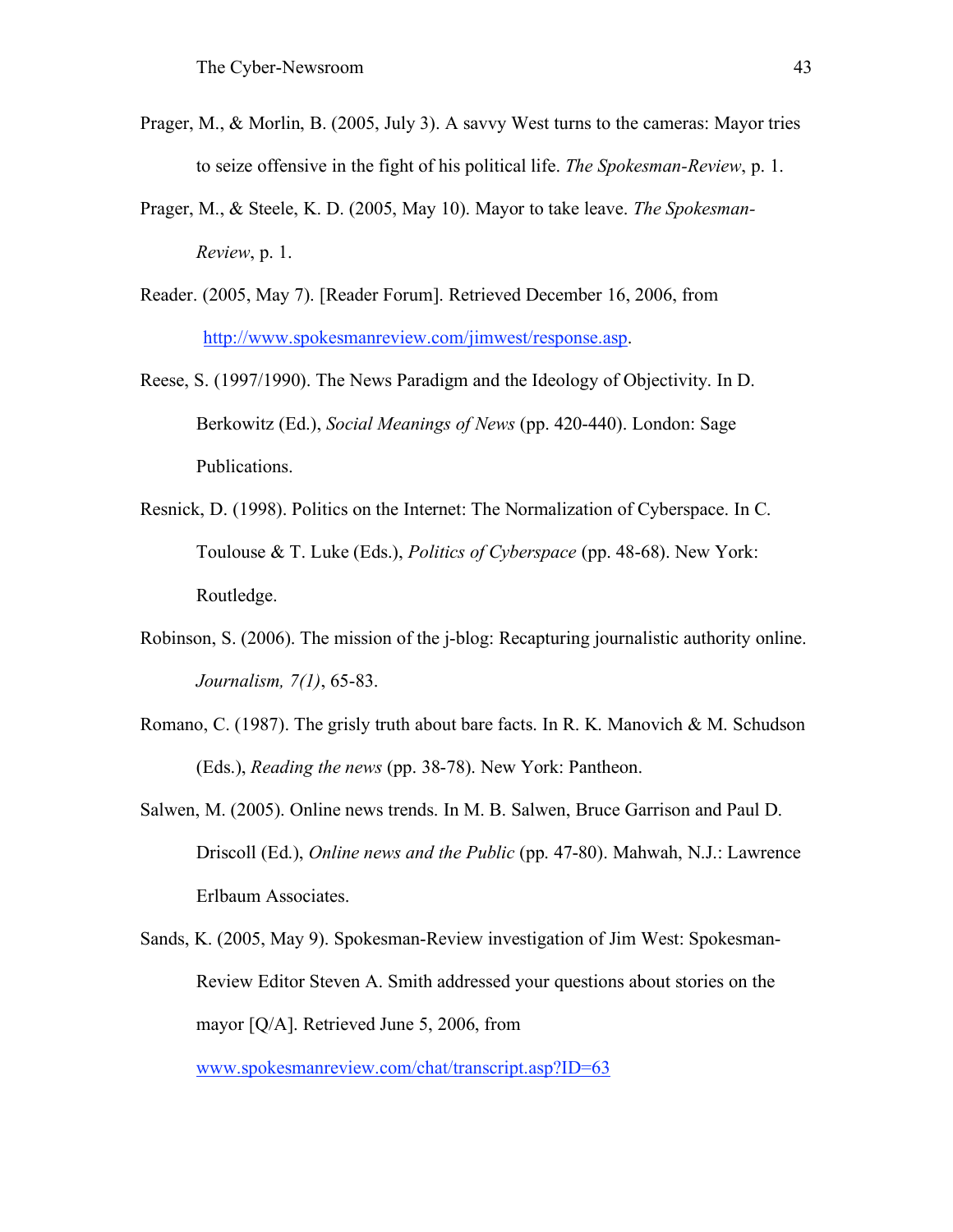Schudson, M. (1992). *Watergate in American Memory*. New York: Basic Books.

- Schudson, M. (1985). When? Deadlines, Datelines, and History. In R. K. Manoff & M. Schudson (Eds.), *Reading the news* (pp. 79-108). New York: Pantheon Books.
- Scott. (2005, May 6). George [Reader Forums]. Retrieved August 25, 2006, from http://www.spokesmanreview.com/jimwest/response.asp

Sigal, L. (1987). Who? Sources make the news. In R. K. Manoff & M. Schudson (Eds.), *Reading the news* (pp. 9-37). New York: Pantheon Books.

- Singer, J. B. (2001). The metro wide web: Changes in newspapers' gatekeeping role online. *Journalism & Mass Communication Quarterly, 78(1)*, 65-80.
- Singer, J. B. (2005). The Political J-Blogger: 'Normalizing' a New Media Form To Fit Old Norms and Practices. *Journalism: Theory, Practice and Criticism, 6(2)*, 173- 198.
- Smith, S. (2005a, May 9). Interview notes. Spokesman-Review.com. Retrieved June 1, 2006, from

http://www.spokesmanreview.com/jimwest/story.asp?id=050905\_west\_notes

- Smith, S. (2005b, May 5). Stories result of 3-year investigation. *The Spokesman-Review,* p. 1.
- Sparrow, B. H. (1999). *Uncertain Guardians: The news media as a political institution.* Baltimore: The John Hopkins University Press.
- Spokesman-Review. (2005, May 8). Tom Grant, right, responds to a student's question as Jim West listens during a forum before the 2004 mayoral election [Photo]. *The Spokesman-Review*, p. 14.